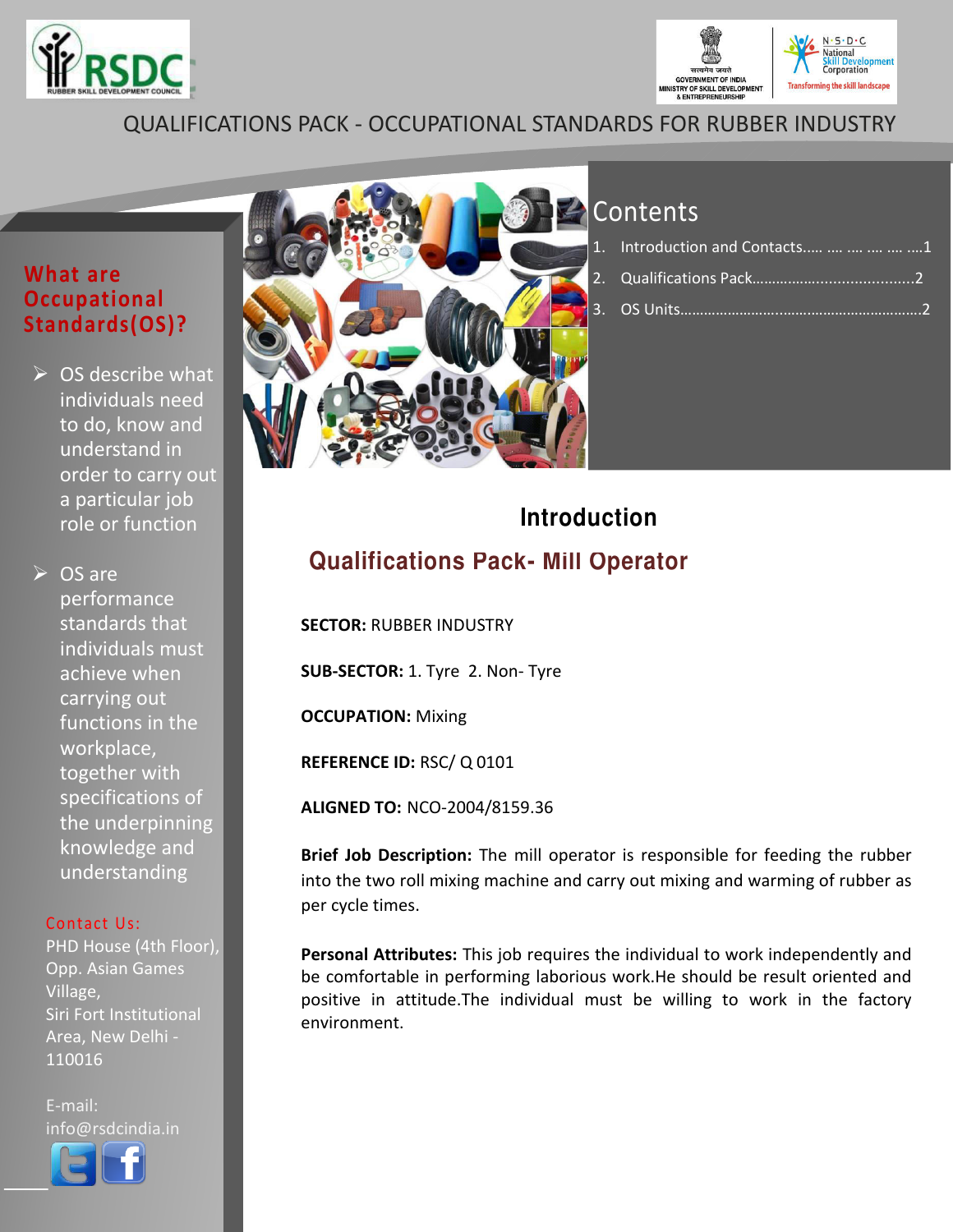

RSC/Q0101

**Mill Operator** 

**Version number** 

Last reviewed on

**Next review date** 

**Drafted on** 

 $\mathbf 1$ 

20/03/13

29/12/15

29/12/17



**Qualifications Pack Code Job Role Credits(NSQF) TBD Sector Rubber Industry** Sub-sector Tyre and Non-tyre **Occupation Mixing** 

18/06/2015

| <b>Job Role</b>                                  | <b>Mill operator</b>                                                                                                                                          |  |
|--------------------------------------------------|---------------------------------------------------------------------------------------------------------------------------------------------------------------|--|
| <b>Role Description</b>                          | The mill operator is responsible for feeding the rubber into the<br>two roll mixing machine and carry out mixing and warming of<br>rubber as per cycle times. |  |
| <b>NSQF level</b>                                | 4                                                                                                                                                             |  |
| <b>Minimum Educational Qualifications*</b>       | Class X                                                                                                                                                       |  |
| <b>Maximum Educational Qualifications*</b>       | ITI/Graduate in Science                                                                                                                                       |  |
| <b>Training</b><br>(Suggested but not mandatory) | Training on operation of machinery                                                                                                                            |  |
| <b>Minimum Job Entry Age</b>                     | 18 years                                                                                                                                                      |  |
| <b>Experience</b>                                | In lieu of minimum qualification the employee has worked as                                                                                                   |  |
|                                                  | a semi-skilled helper for minimum 6 months in the same role.                                                                                                  |  |
|                                                  | Compulsory:                                                                                                                                                   |  |
|                                                  | 1.<br>RSC/N0101 (Prepare mixing mill and accessories)                                                                                                         |  |
|                                                  | 2.<br>RSC/ N0102 (Mix raw material in mixing mill to prepare                                                                                                  |  |
|                                                  | rubber compound)                                                                                                                                              |  |
|                                                  | RSC/N0103 (Undertake post mixing mill activities)<br>3.                                                                                                       |  |
| <b>Applicable National Occupational</b>          | RSC/ N5001 (To carry out housekeeping)<br>4.                                                                                                                  |  |
| <b>Standards (NOS)</b>                           | 5.<br>RSC/N5002 (To carry out reporting and documentation)                                                                                                    |  |
|                                                  | 6.<br>RSC/ N5003 (To carry out quality checks)                                                                                                                |  |
|                                                  | 7.<br>RSC/N5004 (To carry out problem identification and                                                                                                      |  |
|                                                  | escalation)                                                                                                                                                   |  |
|                                                  | <b>Optional:</b>                                                                                                                                              |  |
|                                                  | 8.<br><b>NA</b>                                                                                                                                               |  |
| <b>Performance Criteria</b>                      | As described in the relevant OS units                                                                                                                         |  |

**NSQC Clearnace on**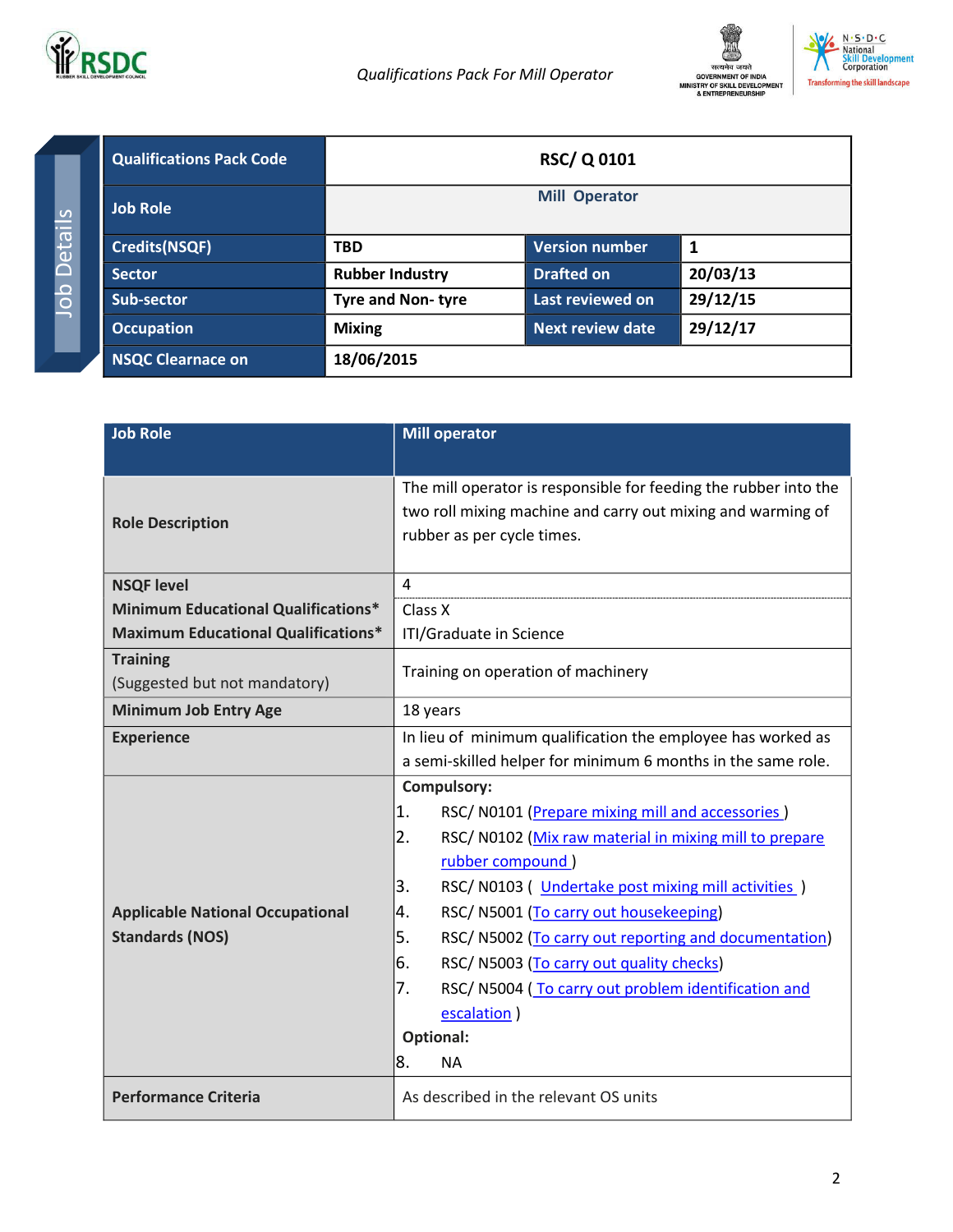





| <b>Keywords / Terms</b>       | <b>Description</b>                                                                                                                                         |
|-------------------------------|------------------------------------------------------------------------------------------------------------------------------------------------------------|
| Sector                        | Sector is a conglomeration of different business operations having similar<br>businesses and interests. It may also be defined as a distinct subset of the |
|                               | economy whose components share similar characteristics and interests.                                                                                      |
| Sub-sector                    | Sub-sector is derived from a further breakdown based on the characteristics<br>and interests of its components.                                            |
| Occupation                    | Occupation is a set of job roles, which perform similar/related set of                                                                                     |
|                               | functions in an industry.                                                                                                                                  |
| Function                      | Function is an activity necessary for achieving the key purpose of the sector,                                                                             |
|                               | occupation, or area of work, which can be carried out by a person or a group                                                                               |
|                               | of persons. Functions are identified through functional analysis and form the                                                                              |
|                               | basis of OS.                                                                                                                                               |
| Job Role                      | Job role defines a unique set of functions that together form a unique                                                                                     |
|                               | employment opportunity in an organization.                                                                                                                 |
| <b>OS</b>                     | OS specify the standards of performance an individual must achieve when                                                                                    |
|                               | carrying out a function in the workplace, together with the knowledge and                                                                                  |
|                               | understanding they need to meet that standard consistently. Occupational                                                                                   |
|                               | Standards are applicable both in the Indian and global contexts.                                                                                           |
| Performance Criteria          | Performance Criteria are statements that together specify the standard of                                                                                  |
|                               | performance required when carrying out a task.                                                                                                             |
| <b>NOS</b>                    | NOS are Occupational Standards which apply uniquely in the Indian context.                                                                                 |
| <b>Qualifications Pack</b>    | Qualifications Pack Code is a unique reference code that identifies a                                                                                      |
| Code                          | qualifications pack.                                                                                                                                       |
| <b>Qualifications Pack</b>    | Qualifications Pack comprises the set of OS, together with the educational,                                                                                |
|                               | training and other criteria required to perform a job role. A Qualifications                                                                               |
|                               | Pack is assigned a unique qualification pack code.                                                                                                         |
| Unit Code                     | Unit Code is a unique identifier for an Occupational Standard, which is<br>denoted by an 'N'.                                                              |
| Unit Title                    | Unit Title gives a clear overall statement about what the incumbent should be<br>able to do.                                                               |
| Description                   | Description gives a short summary of the unit content. This would be helpful                                                                               |
|                               | to anyone searching on a database to verify that this is the appropriate OS                                                                                |
|                               | they are looking for.                                                                                                                                      |
| Knowledge and                 | Knowledge and Understanding are statements which together specify the                                                                                      |
| Understanding                 | technical, generic, professional and organizational specific knowledge that an                                                                             |
|                               | individual needs in order to perform to the required standard.                                                                                             |
| <b>Organizational Context</b> | Organizational Context includes the way the organization is structured and                                                                                 |
|                               | how it operates, including the extent of operative knowledge managers have                                                                                 |
|                               | of their relevant areas of responsibility.                                                                                                                 |
| <b>Technical Knowledge</b>    | Technical Knowledge is the specific knowledge needed to accomplish specific                                                                                |
|                               | designated responsibilities.                                                                                                                               |
| Core Skills or Generic        | Core Skills or Generic Skills are a group of skills that are key to learning and                                                                           |
| <b>Skills</b>                 | working in today's world. These skills are typically needed in any work                                                                                    |
|                               | environment. In the context of the OS, these include communication related                                                                                 |
|                               | skills that are applicable to most job roles.                                                                                                              |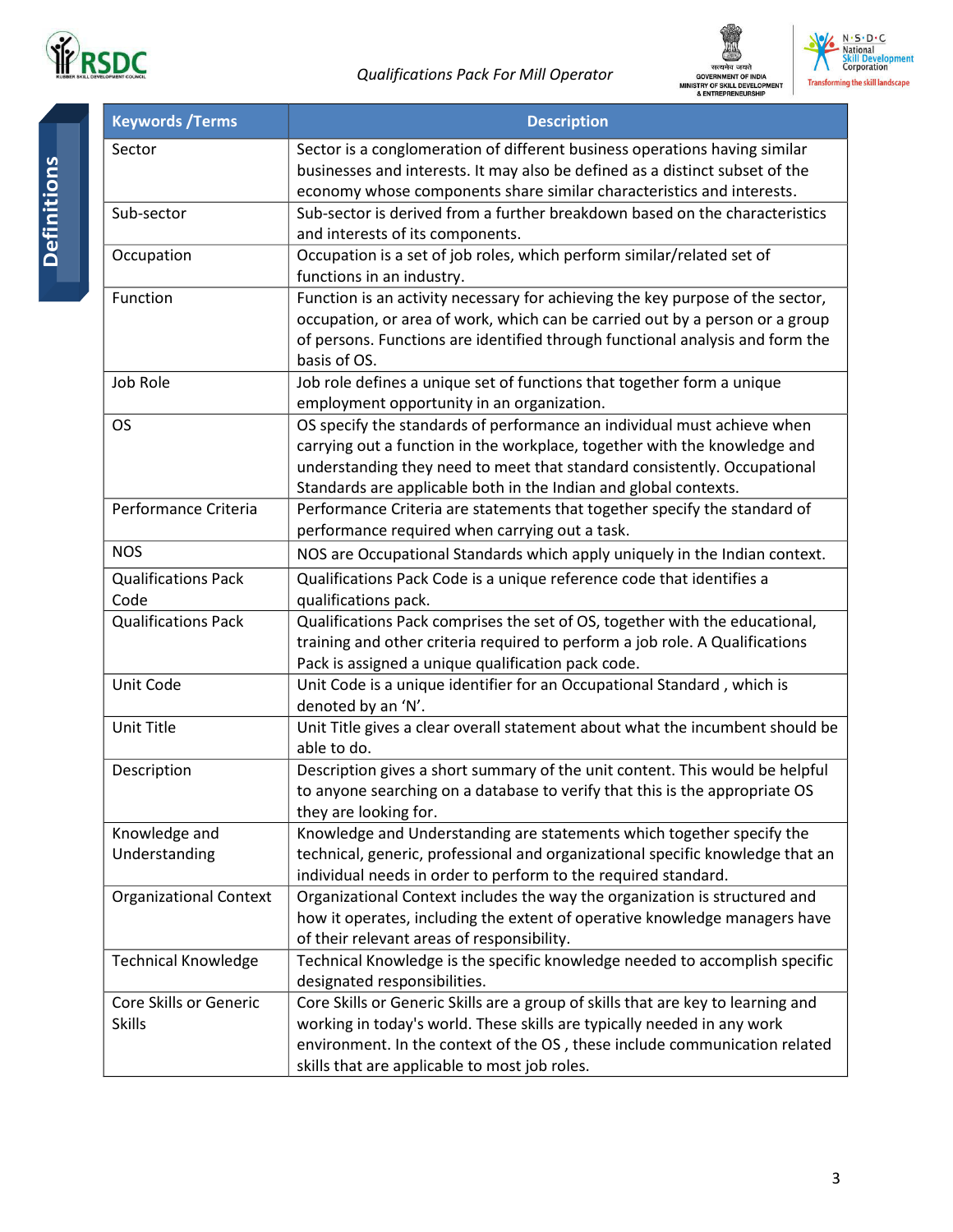







# **National Occupational Standard**



### **Overview**

This unit is about preparing mixing mill and other accessories for mixing raw material to make rubber compound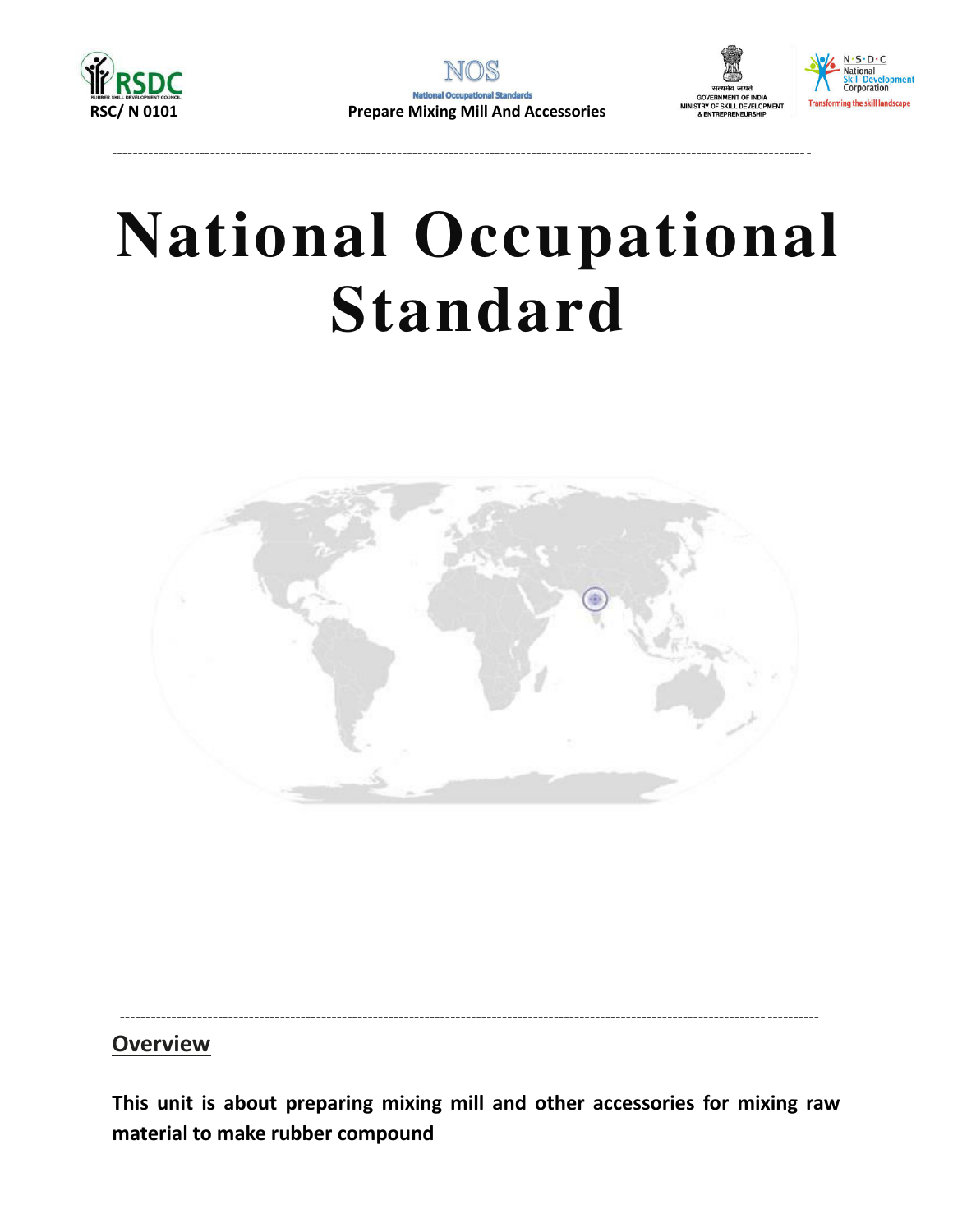

**National Occupational Standards Prepare Mixing Mill And Accessories** 



N · S · D · C<br>• National<br>Skill Development<br>Corporation **Transforming the skill landscape** 

|  | <b>Unit Code</b>                           | <b>RSC / N 0101</b>                                                                                                        |  |  |
|--|--------------------------------------------|----------------------------------------------------------------------------------------------------------------------------|--|--|
|  | <b>Unit Title</b>                          |                                                                                                                            |  |  |
|  | (Task)                                     | <b>Prepare mixing mill and accessories</b>                                                                                 |  |  |
|  | <b>Description</b>                         | This unit is about preparing mixing mill and other accessories for the mixing operation                                    |  |  |
|  | <b>Scope</b>                               | This unit/task covers the following:                                                                                       |  |  |
|  |                                            | Ensuring housekeeping and safety in the mixing area                                                                        |  |  |
|  |                                            | Preparing other accessories required (like cooling water, hydraulic system,                                                |  |  |
|  |                                            | temperature control unit (TCU), lubrication system)                                                                        |  |  |
|  |                                            | Setting the parameters of the mixing mill and accessories to carry out                                                     |  |  |
|  |                                            | operations                                                                                                                 |  |  |
|  | Performance Criteria (PC) w.r.t. the Scope |                                                                                                                            |  |  |
|  | <b>Element</b>                             | <b>Performance Criteria</b>                                                                                                |  |  |
|  |                                            | To be competent, the user/individual on the job must be able to                                                            |  |  |
|  |                                            | PC1. Ensure functioning of safety features of -mixing mill (e.g. safety pad, safety bar)                                   |  |  |
|  |                                            | and other accessories                                                                                                      |  |  |
|  |                                            | PC2. Ensure that the mixing mill is clean                                                                                  |  |  |
|  | <b>Equipment readiness</b>                 | PC3. Set parameters for the equipment (mixing cycle time, roll temperature and nip                                         |  |  |
|  |                                            | gap), as per company's SOP<br>PC4. Keep all accessories (like cooling water, hydraulic system, temperature control         |  |  |
|  |                                            | unit (TCU), lubrication system) and stock blender (if available) ready                                                     |  |  |
|  |                                            | PC5. Keep all hand tools like mixing knife, cooling rack etc. ready                                                        |  |  |
|  |                                            |                                                                                                                            |  |  |
|  | <b>Raw material</b>                        | PC6. Ensure availability of pre-weighed, approved rubber and other ingredients to                                          |  |  |
|  |                                            | be fed as per recipe and batch size                                                                                        |  |  |
|  |                                            | PC7. Ensure that raw material to be fed is approved by laboratory as per SOP                                               |  |  |
|  | appropriateness                            | PC8. Match the batch code of each raw material with the batch code on the job<br>schedule given by the planning department |  |  |
|  |                                            | PC9. Ensure that all raw materials have been assembled/organized (in correct                                               |  |  |
|  |                                            | sequence, as per SOP) to be fed into mixing mill                                                                           |  |  |
|  |                                            |                                                                                                                            |  |  |
|  |                                            | PC10. Ensure housekeeping and safety in the Mixing mill area                                                               |  |  |
|  |                                            | PC11. Ensure that electrical devices that may be exposed to carbon black dust are<br>sealed.                               |  |  |
|  |                                            | PC12. Periodically blow the electrical devices with clean/dry compressed air.                                              |  |  |
|  |                                            | PC13. Ensure that the exhaust systems are used to maintain the concentration levels                                        |  |  |
|  | <b>Health and Safety</b>                   | of various particulate matters within limits as per SOP                                                                    |  |  |
|  |                                            | PC14. Adhere to all safety norms (like wearing protective gloves, shoes, safety                                            |  |  |
|  |                                            | glasses etc)                                                                                                               |  |  |
|  |                                            | PC15. Comply with health, safety, environment guidelines, regulations etc in                                               |  |  |
|  |                                            | accordance with international/national standards or organizational SOP                                                     |  |  |
|  |                                            |                                                                                                                            |  |  |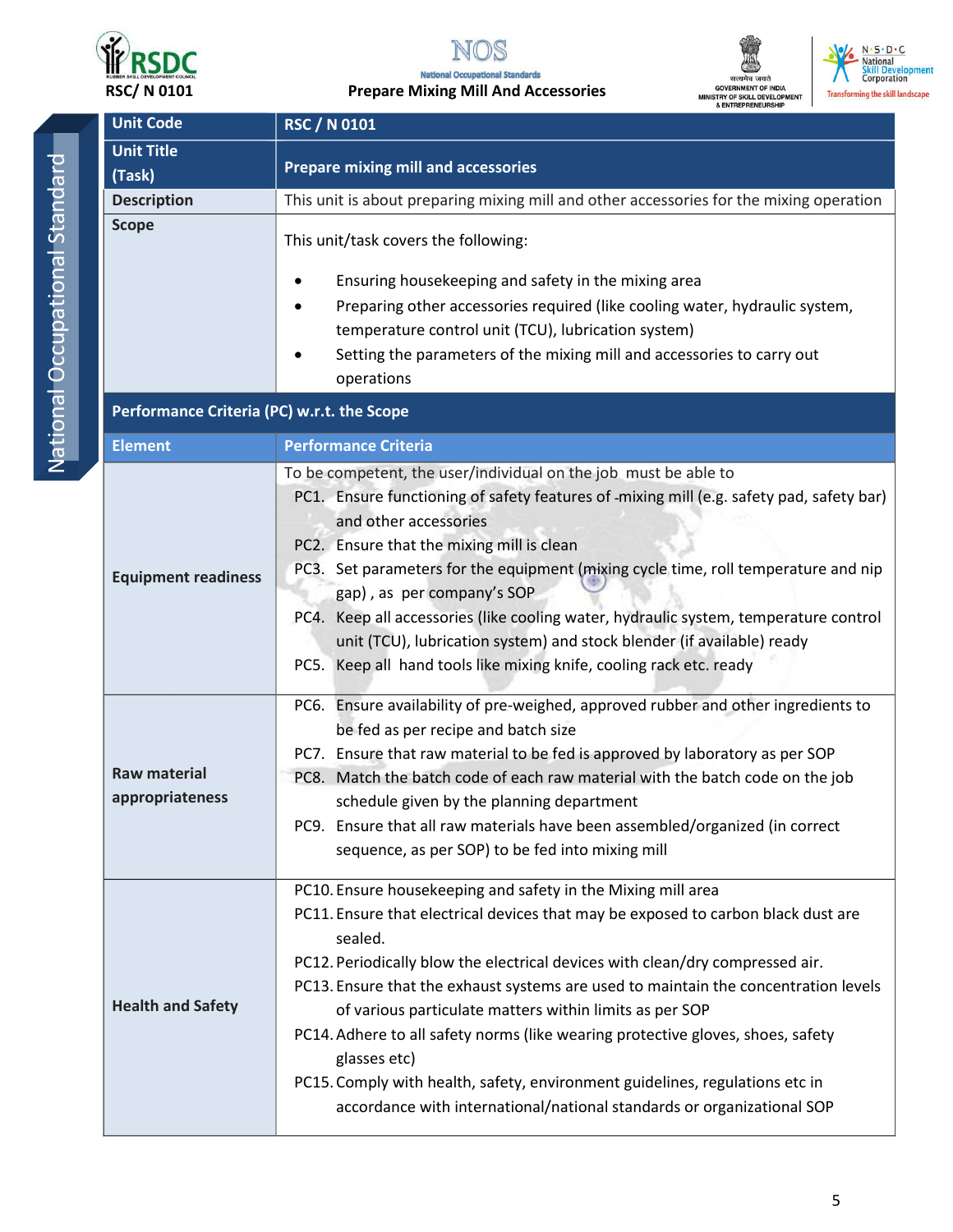

A. Core Skills/

**Writing Skills** 

NOS **National Occupational Standards** 

**Prepare Mixing Mill And Accessories** 





| <b>Knowledge and Understanding (K)</b>                                                                                                                                                                                                                                                                                                                                                                                                                                                                                                                                                                                                                                                                                                                                                                                                                                                                                                                                                                                                                                                                                                                                                                                      |                                                                                                                                                                                                                                                                                                                                                                                                                                                                                                                                                                                                                                                                                                                                                                                                                                                                                                                                                                                                                                                                                                                                                                                                                                                    |  |  |
|-----------------------------------------------------------------------------------------------------------------------------------------------------------------------------------------------------------------------------------------------------------------------------------------------------------------------------------------------------------------------------------------------------------------------------------------------------------------------------------------------------------------------------------------------------------------------------------------------------------------------------------------------------------------------------------------------------------------------------------------------------------------------------------------------------------------------------------------------------------------------------------------------------------------------------------------------------------------------------------------------------------------------------------------------------------------------------------------------------------------------------------------------------------------------------------------------------------------------------|----------------------------------------------------------------------------------------------------------------------------------------------------------------------------------------------------------------------------------------------------------------------------------------------------------------------------------------------------------------------------------------------------------------------------------------------------------------------------------------------------------------------------------------------------------------------------------------------------------------------------------------------------------------------------------------------------------------------------------------------------------------------------------------------------------------------------------------------------------------------------------------------------------------------------------------------------------------------------------------------------------------------------------------------------------------------------------------------------------------------------------------------------------------------------------------------------------------------------------------------------|--|--|
| A. Organizational<br><b>Context</b><br>(Knowledge of the<br>company/<br>organization and<br>its processes)                                                                                                                                                                                                                                                                                                                                                                                                                                                                                                                                                                                                                                                                                                                                                                                                                                                                                                                                                                                                                                                                                                                  | The user/individual on the job needs to know and understand:<br>KA1. Manufacturing process, including master batch and final batch process<br>KA2. Implications of poorly prepared equipment, power failure etc<br>KA3. Importance of identifying non-conforming material and storage of the same<br>KA4. Risk and impact of not following defined procedures/work instructions<br>KA5. Escalation matrix for reporting identified problems<br>KA6. Types of documentation in organization and importance of the same<br>KA7. Records to be maintained and implications of non-maintenance of the same<br>KA8. Importance of housekeeping & good shop floor practices (eg 3S/5S)<br>KA9. Health, Safety and Environment guidelines, legislation and regulations as<br>applicable<br>KA10. Personal protection(Which protective equipment to be used when and how)<br>KA11. Impact of poor practices on health, safety and environment<br>KA12. Potential hazards and actions to minimize the same<br>KA13. Escalation matrix and escalation procedure for reporting hazards<br>KA14. Importance of FIFO<br>KA15. The usage of different fire extinguisher<br>KA16. Impact of various practices on cost, quality, productivity, delivery and safety |  |  |
| KA17. Handover/ Takeover the equipment/ work area as per company's SOP<br>The user/individual on the job needs to know and understand:<br>KB1. Different types of mixing mill & their operation and function of different<br>components of the mill (Equipment working, possible setting levels, friction<br>ratio, typical process followed for different batches)<br>KB2. Possible causes of common mixing problems & their remedies<br>KB3. Tolerance levels for various parameters (temperature, nip gap, rpm of the roll,<br>and weight)<br><b>B.</b> Technical<br>KB4. Health hazards of process and compounding ingredients<br><b>Knowledge</b><br>KB5. Implications of delays in preparation process<br>KB6. Types of defects leading to rejections, indicators, reasons and possible<br>solutions<br>KB7. Cleanliness and safety requirements for commencing a mixing batch operation<br>KB8. Units of measurement<br>KB9. Responding to emergencies e.g. Power failures , fire and system failures and<br>manual intervention to avoid disaster<br>KB10. Appropriate batch size with respect to appropriate machinery<br>KB11. Simple mathematics for specific gravity and batch weight calculation<br>Skills (S) |                                                                                                                                                                                                                                                                                                                                                                                                                                                                                                                                                                                                                                                                                                                                                                                                                                                                                                                                                                                                                                                                                                                                                                                                                                                    |  |  |

 $\boldsymbol{6}$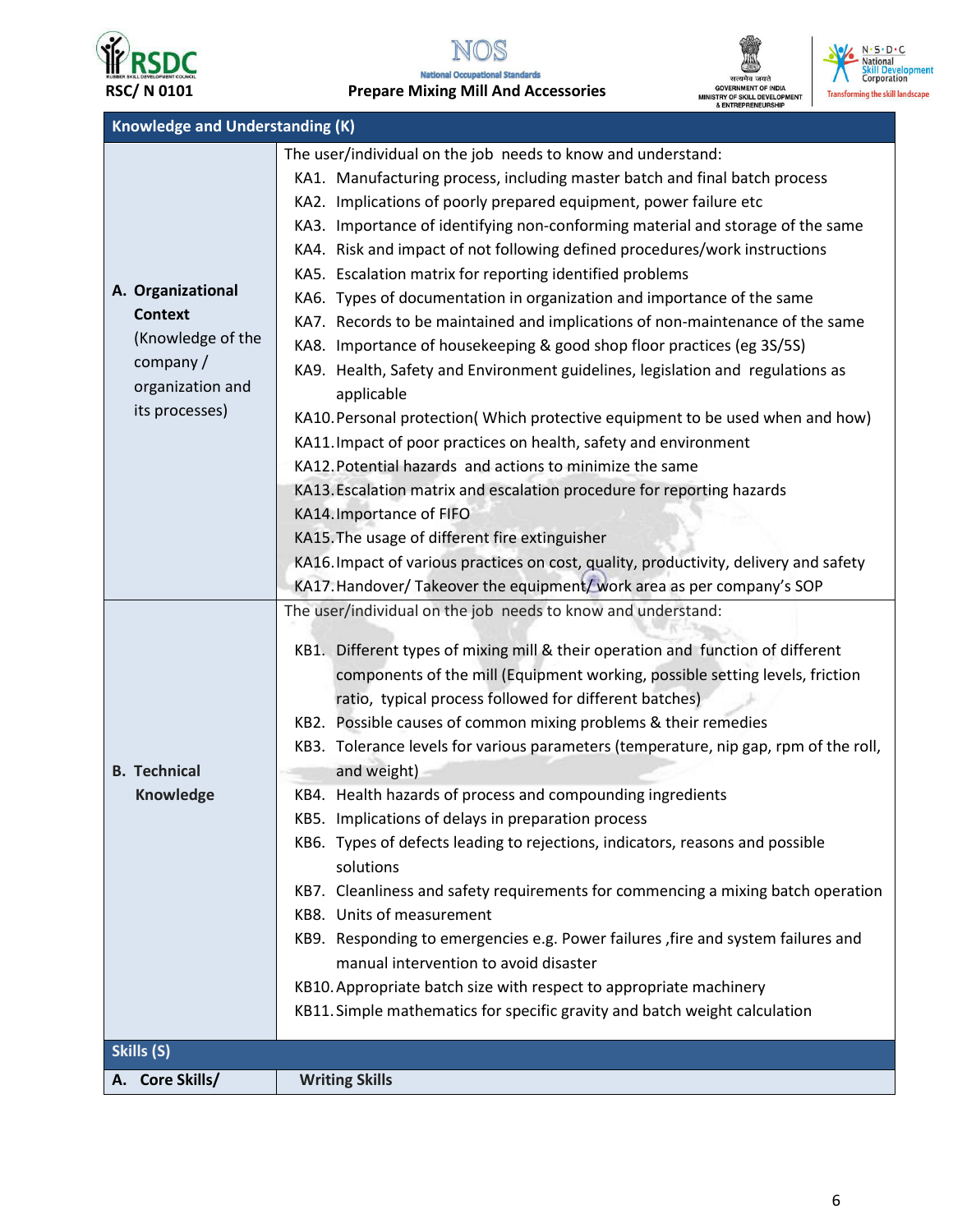



**National Occupational Standards Prepare Mixing Mill And Accessories** 



| <b>Generic Skills</b> | The user/individual on the job needs to know and understand how to:                  |
|-----------------------|--------------------------------------------------------------------------------------|
|                       | SA1. Construct simple sentences and express ideas clearly through written            |
|                       | communication                                                                        |
|                       | SA2. Fill up appropriate technical forms, process charts, activity logs in required  |
|                       | format of the company                                                                |
|                       | SA3. Write simple letters, mails, etc                                                |
|                       | SA4. Perform functional mathematical operations, including apply basic               |
|                       | mathematical principles, such as numbers and space, and techniques such as           |
|                       |                                                                                      |
|                       | estimation and approximation, for practical purposes                                 |
|                       | <b>Reading Skills</b>                                                                |
|                       | The user/individual on the job needs to know and understand how to:                  |
|                       | SA5. Read and understand manuals, health and safety instructions, memos, reports,    |
|                       | job cards etc                                                                        |
|                       | SA6. Read images, graphs, diagrams                                                   |
|                       | SA7. Understand the various coding systems as per company norms                      |
|                       | <b>Oral Communication (Listening and Speaking skills)</b>                            |
|                       | The user/individual on the job needs to know and understand how to:                  |
|                       | SA8. Express statements, opinions or information clearly so that others can hear     |
|                       | and understand                                                                       |
|                       | SA9. Respond appropriately to any queries                                            |
|                       | SA10. Communicate with supervisor                                                    |
|                       | SA11. Communicate with upstream and downstream teams                                 |
|                       | SA12. Work in a team and other behavioral skills required to support the small group |
|                       |                                                                                      |
|                       | activities (Quality Circle, Cross Functional Team, Suggestion Scheme)                |
|                       | SA13. Practice honesty with respect to company property and time                     |
|                       | SA14. Communicate with people in a form and manner and using language that is        |
|                       | open and respectful                                                                  |
|                       | SA15. Resolve any difficulties in relationships with colleagues, or get help from an |
|                       | appropriate person, in a way that preserves goodwill and trust                       |
|                       | SA16. Take responsibility for completing one's own work assignment                   |
|                       | SA17. Take initiative to enhance/learn skills in ones's area of work                 |
|                       | SA18. The capacity to learn from experience in a range of settings and scenarios and |
|                       | the capacity to reflect on and analyse one's learning.                               |
|                       | SA19. Is open to new ways of doing things                                            |
|                       | SA20. The capacity to envisage and articulate personal goals; to develop strategies  |
|                       | and take action to achieve them.                                                     |
|                       | SA21. Avoid absenteeism                                                              |
|                       | SA22. Act objectively, rather than impulsively or emotionally when faced with        |
|                       | difficult/stressful or emotional situations                                          |
|                       | SA23. Work in disciplined factory environment                                        |
|                       | SA24. Be punctual                                                                    |
|                       |                                                                                      |
|                       |                                                                                      |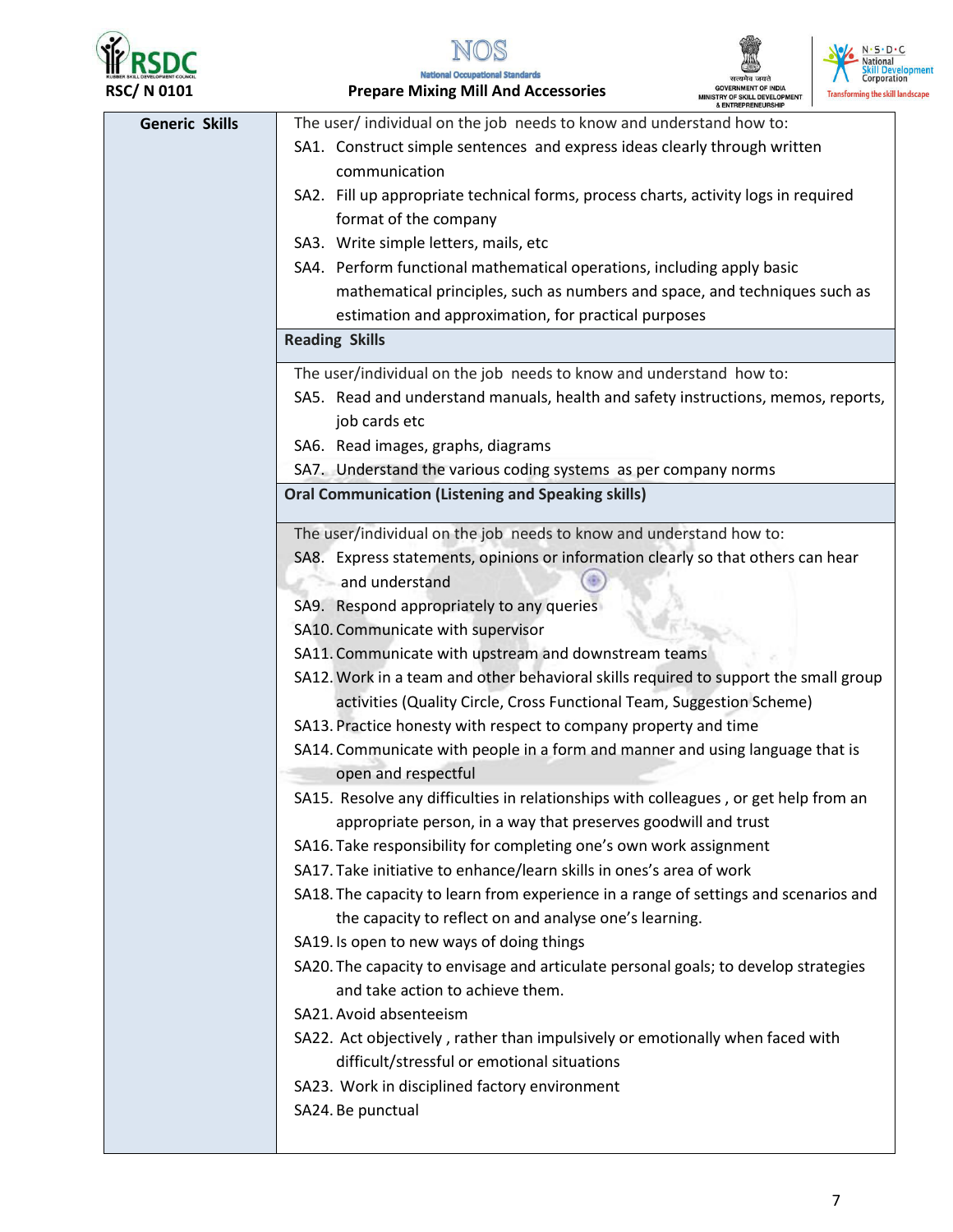

 $\ddot{\phantom{a}}$  $\overline{\phantom{a}}$ ٠. **MAIL A**  $adA$ 





| KSC/ IN UIUI                                                        | Prepare Mixing Mill And Accessories                                                    | IINISTRY OF SKILL DEVELOPMENT<br><b>&amp; ENTREPRENEURSHIP</b> | <b>Transforming the skill la</b> |
|---------------------------------------------------------------------|----------------------------------------------------------------------------------------|----------------------------------------------------------------|----------------------------------|
|                                                                     | <b>Decision Making</b>                                                                 |                                                                |                                  |
| <b>B.Professional Skills</b>                                        |                                                                                        |                                                                |                                  |
|                                                                     | The user/individual on the job needs to know and understand how to:                    |                                                                |                                  |
|                                                                     | SB1. Take appropriate decisions regarding processing steps in view of changing quality |                                                                |                                  |
|                                                                     | and availability of raw materials and finished goods.                                  |                                                                |                                  |
|                                                                     | SB2. Handling of various types of mixing mills                                         |                                                                |                                  |
|                                                                     | SB3. Handle tools like mixing knife                                                    |                                                                |                                  |
|                                                                     | SB4. Handle rubber compound                                                            |                                                                |                                  |
|                                                                     | SB5. Handle chemicals                                                                  |                                                                |                                  |
|                                                                     | SB6. Handling of various types of material handling equipment like forklifts, trolleys |                                                                |                                  |
|                                                                     | SB7. The capacity to apply technology, combining the physical and sensory skills       |                                                                |                                  |
|                                                                     | needed to operate equipment with the understanding of scientific and technological     |                                                                |                                  |
|                                                                     | principles needed to explore and adapt systems.                                        |                                                                |                                  |
|                                                                     | <b>Plan and Organize</b>                                                               |                                                                |                                  |
|                                                                     | The user/individual on the job needs to know and understand how to:                    |                                                                |                                  |
|                                                                     | SB8. seek clarification on problems from others                                        |                                                                |                                  |
|                                                                     | SB9. apply problem-solving approaches in different situations                          |                                                                |                                  |
|                                                                     | SB10. refer anomalies to the line manager                                              |                                                                |                                  |
|                                                                     | <b>Customer Centricity</b>                                                             |                                                                |                                  |
|                                                                     | <b>NA</b>                                                                              |                                                                |                                  |
|                                                                     | <b>Problem Solving</b>                                                                 |                                                                |                                  |
|                                                                     | The user/individual on the job needs to know and understand how to:                    |                                                                |                                  |
|                                                                     | SB 11. Interpret quality for sheet                                                     |                                                                |                                  |
|                                                                     | SB 12 . Suggest improvements(if any) in process/product/materials based on results     |                                                                |                                  |
|                                                                     | and experience                                                                         |                                                                |                                  |
|                                                                     | <b>Analytical Thinking</b>                                                             |                                                                |                                  |
|                                                                     | The user/individual on the job needs to know and understand how to:                    |                                                                |                                  |
|                                                                     | SB13. Proper collection of waste material                                              |                                                                |                                  |
|                                                                     | SB14. Identify defects in the material and communicate it at the earliest and suggest  |                                                                |                                  |
|                                                                     | improvements(if any) in process/material based on experience                           |                                                                |                                  |
|                                                                     | <b>Critical Thinking</b>                                                               |                                                                |                                  |
| The user/individual on the job needs to know and understand how to: |                                                                                        |                                                                |                                  |
|                                                                     | SB15. Handle equipment/rubber sheet SB6. seek clarification on problems from others    |                                                                |                                  |
|                                                                     | SB16. apply problem-solving approaches in different situations                         |                                                                |                                  |
|                                                                     | SB17. refer anomalies to the line manager                                              |                                                                |                                  |
|                                                                     | SB18. Identify any issues affecting the material, equipment or surroundings            |                                                                |                                  |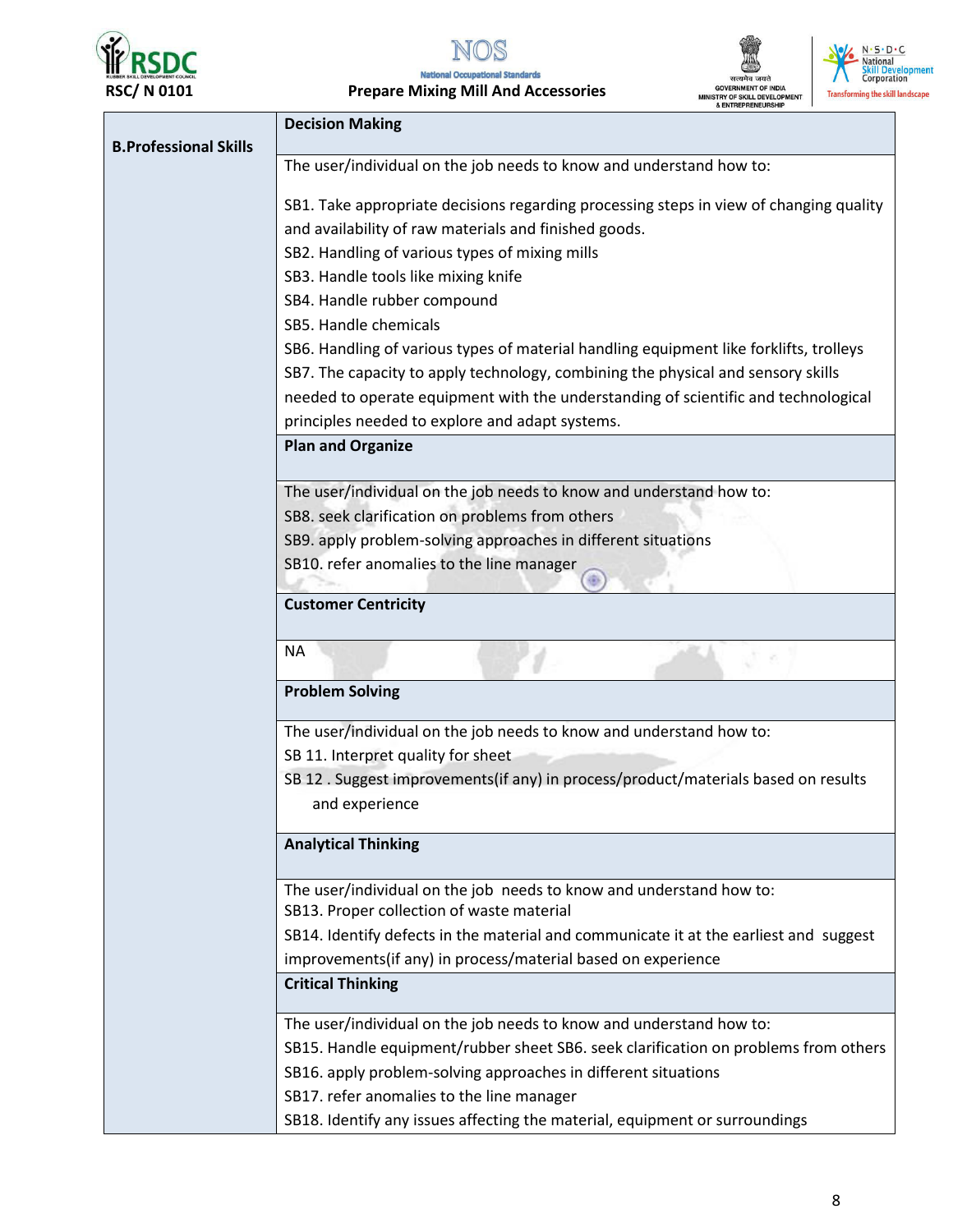



**National Occupational Standards Prepare Mixing Mill And Accessories** 



| SB19. Escalate issues that cannot be solved as per the troubleshooting/company |
|--------------------------------------------------------------------------------|
| manual                                                                         |
|                                                                                |

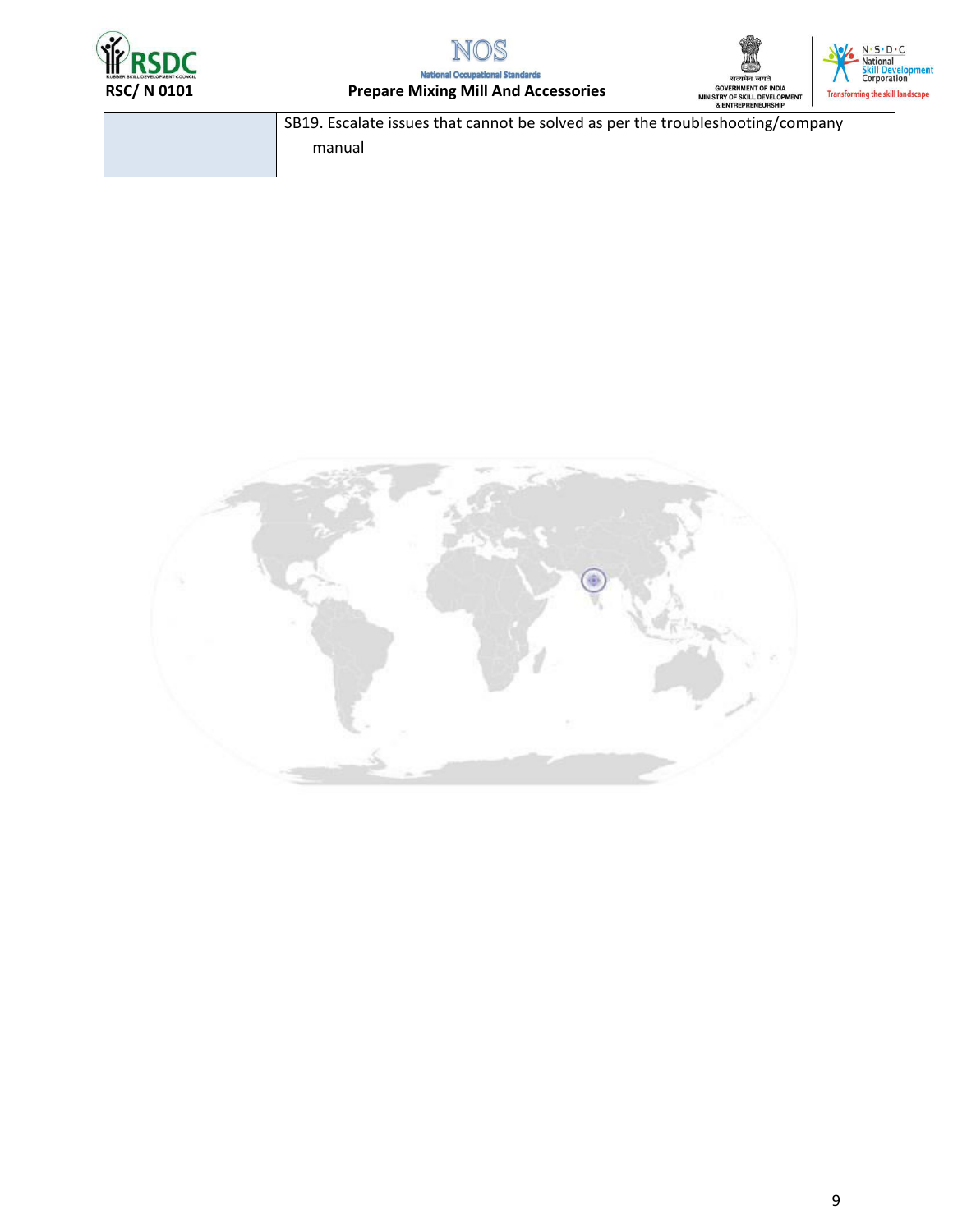





# **NOS Version Control**

| NOS Code                   | <b>RSC / N 0101</b>         |                         |          |
|----------------------------|-----------------------------|-------------------------|----------|
| <b>Credits(NSQF)</b>       | <b>TBD</b>                  | <b>Version number</b>   | 1        |
| <b>Industry</b>            | <b>Rubber Manufacturing</b> | <b>Drafted on</b>       | 20/03/13 |
| <b>Industry Sub-sector</b> | <b>Tyre and Non-tyre</b>    | Last reviewed on        | 29/12/15 |
| <b>Occupation</b>          | <b>Mixing</b>               | <b>Next review date</b> | 29/12/17 |



**Back to QP**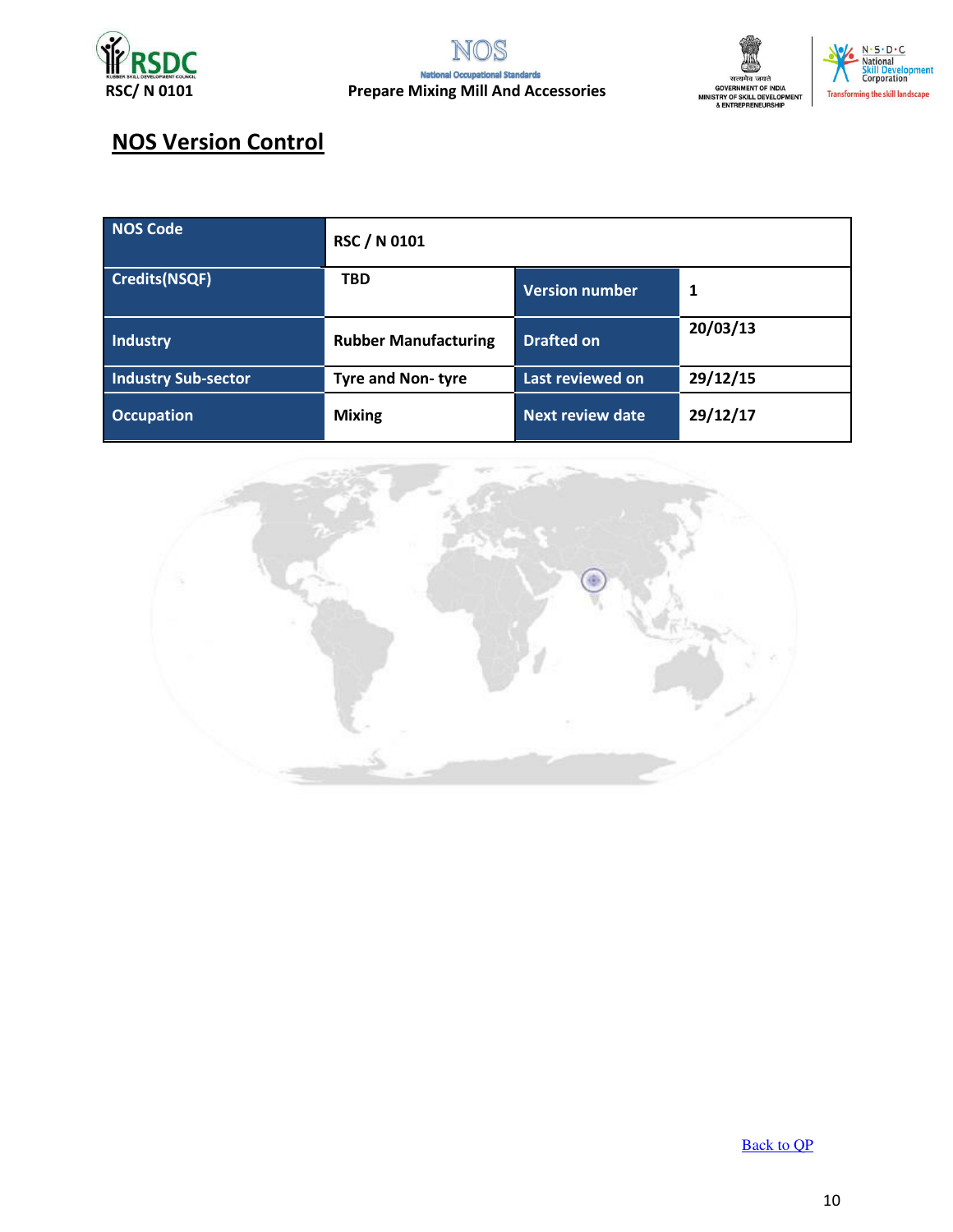



# **National Occupational Standard**



### **Overview**

This unit is about mixing raw material in mixing mill to prepare rubber compound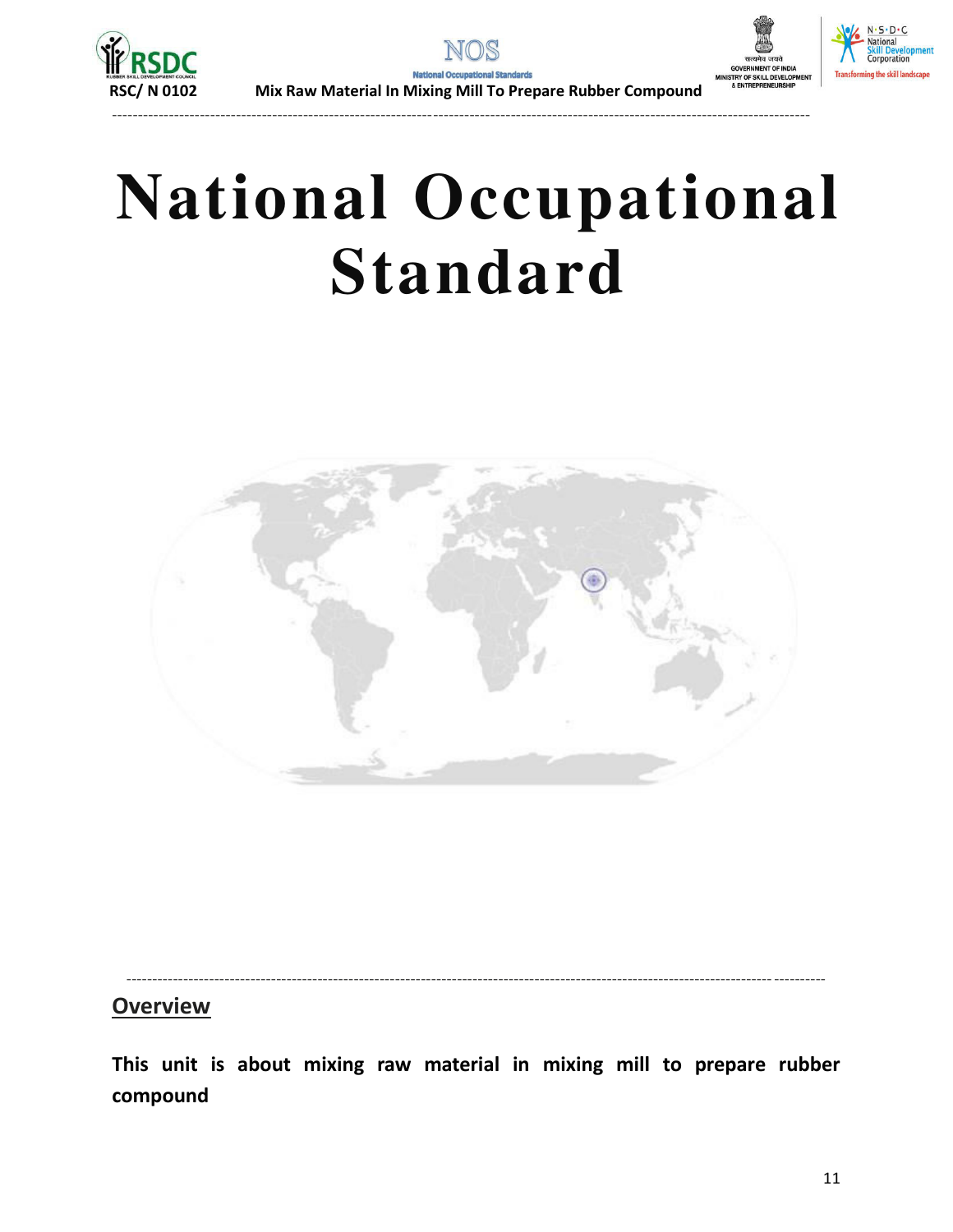



Mix Raw Material In Mixing Mill To Prepare Rubber Compound





**RSC/N0102** 

| <b>Unit Code</b>                           | <b>RSC / N 0102</b>                                                                                                                                                                                                                                                                                                                                                                                                                                                                                                                                                                                                                                                                                                                                                                                                                                                                                                                                                                                                                                                                                                        |  |
|--------------------------------------------|----------------------------------------------------------------------------------------------------------------------------------------------------------------------------------------------------------------------------------------------------------------------------------------------------------------------------------------------------------------------------------------------------------------------------------------------------------------------------------------------------------------------------------------------------------------------------------------------------------------------------------------------------------------------------------------------------------------------------------------------------------------------------------------------------------------------------------------------------------------------------------------------------------------------------------------------------------------------------------------------------------------------------------------------------------------------------------------------------------------------------|--|
| <b>Unit Title</b>                          |                                                                                                                                                                                                                                                                                                                                                                                                                                                                                                                                                                                                                                                                                                                                                                                                                                                                                                                                                                                                                                                                                                                            |  |
| (Task)                                     | Mix raw material in mixing mill to prepare rubber compound                                                                                                                                                                                                                                                                                                                                                                                                                                                                                                                                                                                                                                                                                                                                                                                                                                                                                                                                                                                                                                                                 |  |
| <b>Description</b>                         | This unit is about mixing raw material in mixing mill to prepare rubber compound                                                                                                                                                                                                                                                                                                                                                                                                                                                                                                                                                                                                                                                                                                                                                                                                                                                                                                                                                                                                                                           |  |
| <b>Scope</b>                               | This unit/task covers the following:                                                                                                                                                                                                                                                                                                                                                                                                                                                                                                                                                                                                                                                                                                                                                                                                                                                                                                                                                                                                                                                                                       |  |
|                                            | Ensuring housekeeping and safety in the mixing area<br>$\bullet$                                                                                                                                                                                                                                                                                                                                                                                                                                                                                                                                                                                                                                                                                                                                                                                                                                                                                                                                                                                                                                                           |  |
|                                            | Mixing raw materials in two roll mixing mill                                                                                                                                                                                                                                                                                                                                                                                                                                                                                                                                                                                                                                                                                                                                                                                                                                                                                                                                                                                                                                                                               |  |
| Performance Criteria (PC) w.r.t. the Scope |                                                                                                                                                                                                                                                                                                                                                                                                                                                                                                                                                                                                                                                                                                                                                                                                                                                                                                                                                                                                                                                                                                                            |  |
| <b>Element</b>                             | <b>Performance Criteria</b>                                                                                                                                                                                                                                                                                                                                                                                                                                                                                                                                                                                                                                                                                                                                                                                                                                                                                                                                                                                                                                                                                                |  |
|                                            | To be competent, the user/individual on the job must be able to                                                                                                                                                                                                                                                                                                                                                                                                                                                                                                                                                                                                                                                                                                                                                                                                                                                                                                                                                                                                                                                            |  |
| <b>Raw Material</b>                        | PC1. Handle the rubber compound to avoid contamination                                                                                                                                                                                                                                                                                                                                                                                                                                                                                                                                                                                                                                                                                                                                                                                                                                                                                                                                                                                                                                                                     |  |
| appropriateness                            | PC2. Ensure that batch size of rubber mix is as per company's SOP                                                                                                                                                                                                                                                                                                                                                                                                                                                                                                                                                                                                                                                                                                                                                                                                                                                                                                                                                                                                                                                          |  |
|                                            | PC3. Ensure that identified & approved materials are used.                                                                                                                                                                                                                                                                                                                                                                                                                                                                                                                                                                                                                                                                                                                                                                                                                                                                                                                                                                                                                                                                 |  |
|                                            |                                                                                                                                                                                                                                                                                                                                                                                                                                                                                                                                                                                                                                                                                                                                                                                                                                                                                                                                                                                                                                                                                                                            |  |
| <b>Operations</b>                          | PC4. Ensure that the sequence in shift is based on raw material availability to<br>maximize output<br>PC5. Add rubber and other ingredients in the mixing mill in the specified quantity<br>and sequence as per company's SOP<br>PC6. Receive mixed batch dumped from intermix on the mill and form sheet.<br>a. Allow the entire compound to pass through the nip gap of the rolls.<br>b. Form a band on the front roll.<br>c. Cut the compound and re-roll for at least three times.<br>d. Pass the compound over the blender bar for better cooling and blending.<br>e. Let out compound from mill in continuous sheet form and pass through<br>cooling festoon and wig wag for stacking.<br>PC7.<br>Check and adjust cooling water flow rate as per SOP<br>PC8. Ensure proper rolling bank while mixing<br>PC9. Use stock blender, if available for better dispersion<br>PC10. Control mixing process and completion as per SOP (temperature or time or<br>energy as programmed / specified)<br>PC11. Identify the batch as per SOP<br>PC12. Ensure maturation time for Master batch and Final batch before next usage |  |
| <b>Health and Safety</b>                   | PC13. Ensure housekeeping and safety in the Mixing mill area<br>PC14. Ensure that the electrical devices that may be exposed to carbon black dust<br>are sealed.<br>PC15. Periodically blow the electrical devices with clean/dry compressed air.<br>PC16. Ensure that the exhaust systems are used to maintain the concentration levels<br>of various particulate matters remain within limits as per SOP.                                                                                                                                                                                                                                                                                                                                                                                                                                                                                                                                                                                                                                                                                                                |  |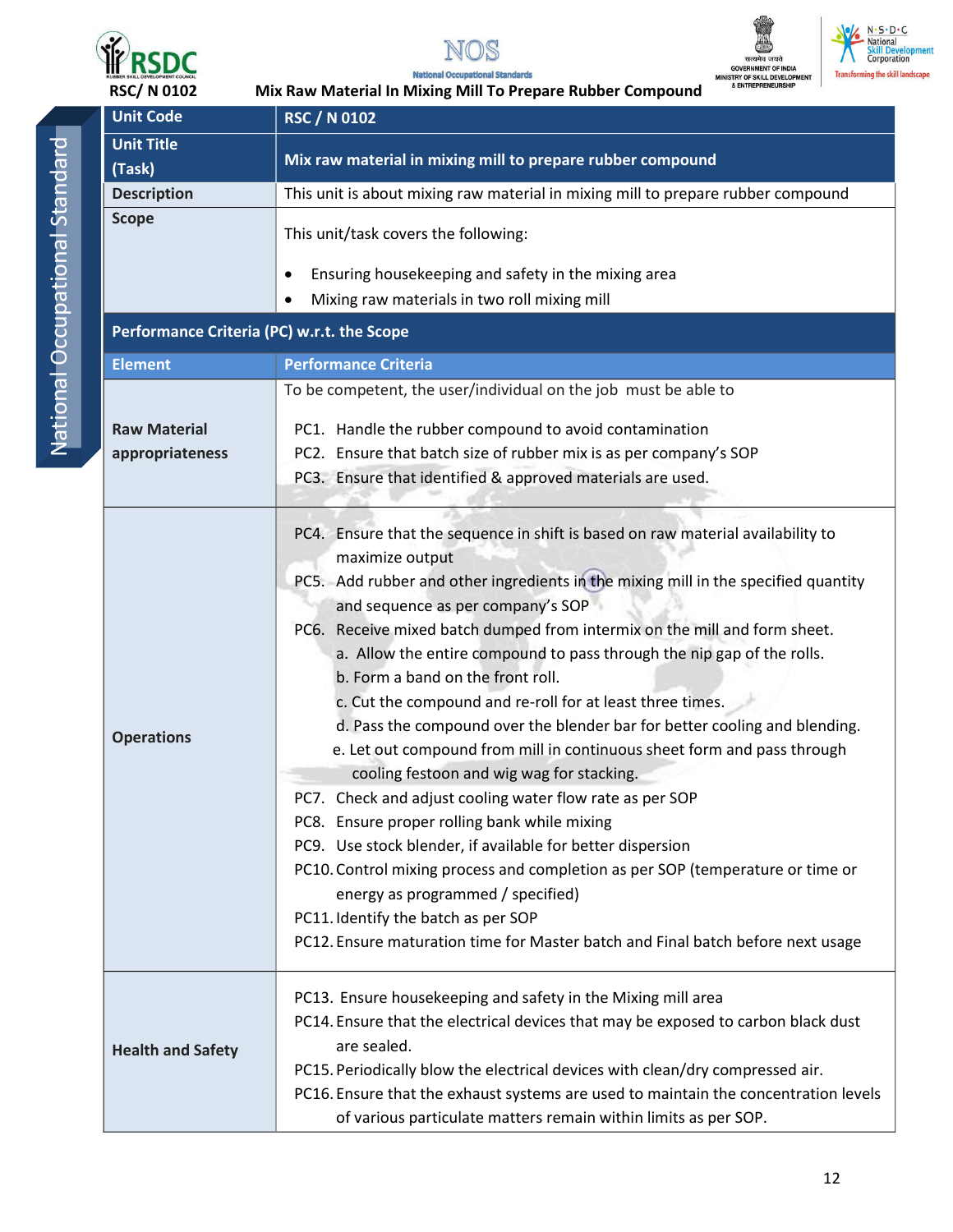







| <b>RSC/N0102</b>                       | & ENTREPRENEURSHIP<br>Mix Raw Material In Mixing Mill To Prepare Rubber Compound              |
|----------------------------------------|-----------------------------------------------------------------------------------------------|
|                                        | PC17. Adhere to all safety norms (like wearing protective gloves, shoes, safety               |
|                                        | glasses etc)                                                                                  |
|                                        | PC18. Comply with health, safety, environment guidelines, regulations etc in                  |
|                                        | accordance with international/national standards or organizational SOP.                       |
| <b>Knowledge and Understanding (K)</b> |                                                                                               |
|                                        | The user/individual on the job needs to know and understand:                                  |
|                                        | KA1. Manufacturing process, including master batch and final batch process                    |
|                                        | KA2. Different types of batches that are run in plant                                         |
|                                        | KA3. The specific materials, including quantities, to be used                                 |
|                                        | KA4. Properties of compounds                                                                  |
|                                        | KA5. Material disposal procedure, importance of appropriate disposal of material              |
|                                        | and implications of not following the material disposal procedure                             |
|                                        | KA6. Quality and damage checks to be done and importance of the same                          |
|                                        | KA7. Implications of poorly prepared material, power failure etc                              |
| A. Organizational                      | KA8. Importance of identifying non-conforming products and storage of the same                |
| <b>Context</b>                         | KA9. Risk and impact of not following defined procedures/work instructions                    |
| (Knowledge of the                      | KA10. Escalation matrix for reporting identified issues                                       |
| company /                              | KA11. Types of documentation in organization and importance of the same                       |
| organization and                       | KA12. Records to be maintained and implications of non-maintenance of the same                |
| its processes)                         | KA13. Importance of housekeeping & good shop floor practices (eg 3S/5S)                       |
|                                        | KA14. Health, Safety and Environment guidelines, legislation and regulations as<br>applicable |
|                                        | KA15. Personal protection (Which protective equipment to be used when and how)                |
|                                        | KA16. Impact of poor practices on health, safety and environment                              |
|                                        | KA17. Potential hazards and actions to minimize the same                                      |
|                                        | KA18. Escalation matrix and escalation procedure for reporting hazards                        |
|                                        | KA19. Importance of FIFO                                                                      |
|                                        | KA20. The usage of different fire extinguisher                                                |
|                                        | KA21. Impact of various practices on cost, quality, productivity, delivery and safety         |
|                                        | KA22. Handover/ Takeover the equipment/ work area as per company's SOP                        |
|                                        | The user/individual on the job needs to know and understand:                                  |
|                                        | KB1. Different types of mixing mill (e.g. cracker mill, , warm up mill, feed-mill, etc) &     |
|                                        | its operation and function of different components of mills including                         |
| <b>Technical</b><br>В.                 | operation of console in case of PLC control,                                                  |
| <b>Knowledge</b>                       | KB2. Possible causes of common mixing problems & their remedies                               |
|                                        | KB3. Cleanliness and safety requirements for operating a milling machine                      |
|                                        | KB4. Handling of different types of materials                                                 |
|                                        | KB5. Tolerance levels for various parameters (time, temperature, pressure, nip gap            |
|                                        | and weight)                                                                                   |
|                                        | KB6. Troubleshooting-Knowledge of abnormalities and what response to make in                  |
|                                        | case of abnormalities in equipment performance                                                |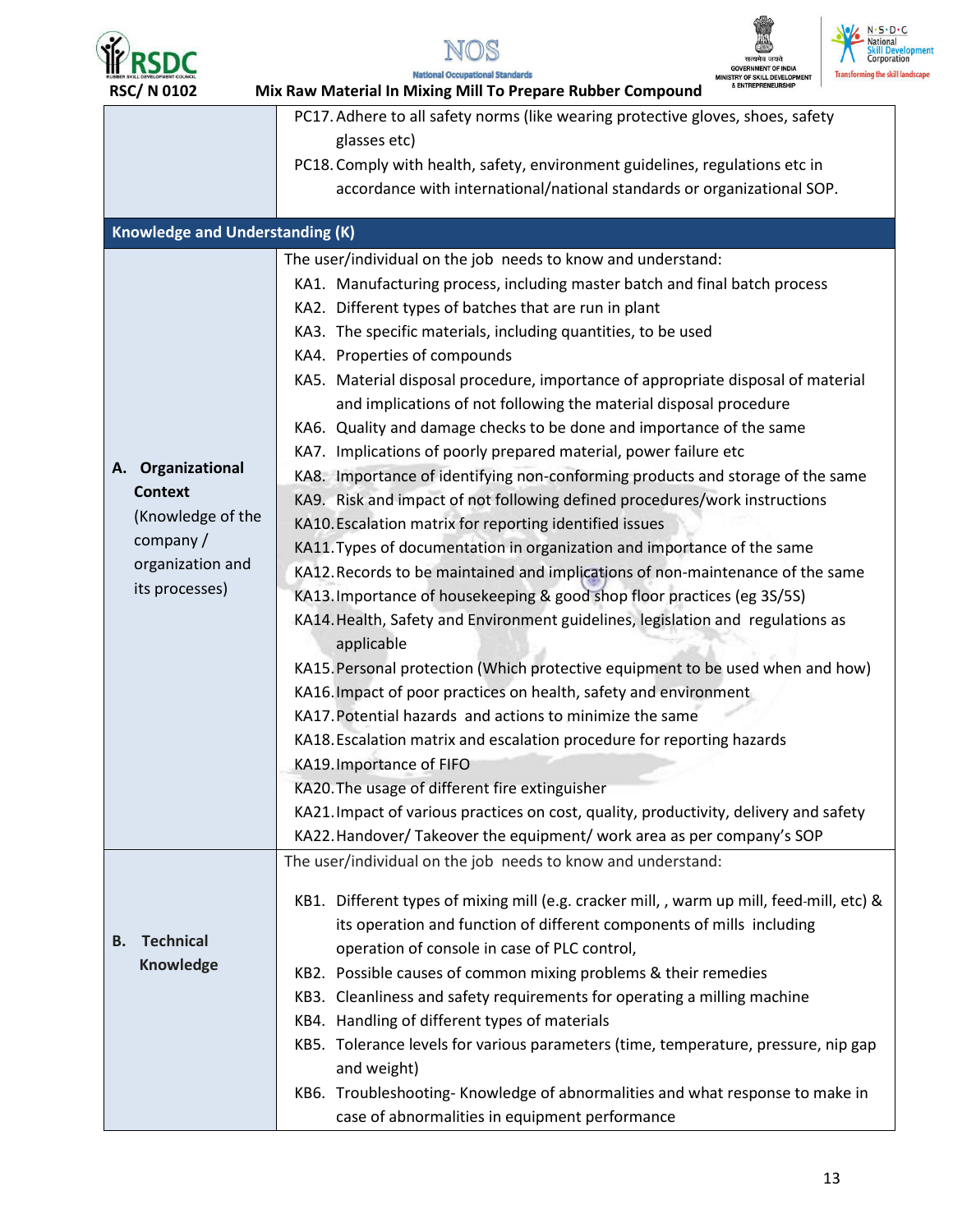

# NOS

nde



 $N \cdot S \cdot D \cdot C$ **National National**<br>**Skill Development**<br>Corporation the skill landscape

| <b>RSC/N0102</b>                                                          | MINISTRY OF SKILL DEVELOPMENT<br>& ENTREPRENEURSHIP<br>Mix Raw Material In Mixing Mill To Prepare Rubber Compound |  |
|---------------------------------------------------------------------------|-------------------------------------------------------------------------------------------------------------------|--|
| KB7. Implications of overheating during mixing and adopting measures like |                                                                                                                   |  |
|                                                                           | increasing water flow, adjusting nip gap, increasing number of cuts.                                              |  |
|                                                                           | KB8. Health hazards of process and compounding ingredients                                                        |  |
|                                                                           | KB9. Awareness of different material forms to avoid dusting (E.g. Usage of polymer                                |  |
|                                                                           | bound or treated rubber chemicals, refined Aromatic process oil)                                                  |  |
|                                                                           | KB10. Usage of mixing accessories/ tools like mixing knife, pyrometer and their                                   |  |
|                                                                           | maintenance procedures including stock blender, if available                                                      |  |
|                                                                           | KB11. Proper compound mixing & ingredient dispersion                                                              |  |
|                                                                           | KB12. Effect of improper processing on properties of rubber compound & product                                    |  |
|                                                                           | KB13. The process and importance of quality check, including visual inspection                                    |  |
|                                                                           | KB14. Types of defects leading to rejections, indicators, reasons and possible<br>solutions.                      |  |
|                                                                           | KB15. Potential problems like mill bagging, sticking to rolls, compound shifting to                               |  |
|                                                                           | fast roll in the mixing operation                                                                                 |  |
|                                                                           | KB16. Implications of delays in production process owing to issues in synchronization                             |  |
|                                                                           | with upstream/ downstream equipments                                                                              |  |
|                                                                           | <b>KB17. Units of measurement</b>                                                                                 |  |
|                                                                           | KB18. Response to emergencies e.g. Power failures, fire and system failures and                                   |  |
|                                                                           | manual intervention to avoid disaster                                                                             |  |
|                                                                           | KB19. Appropriate batch size with respect to appropriate machinery                                                |  |
|                                                                           | KB20. Simple mathematics for specific gravity and batch weight calculation                                        |  |
| Skills (S)                                                                |                                                                                                                   |  |
| <b>Writing Skills</b>                                                     |                                                                                                                   |  |
|                                                                           | The user/individual on the job needs to know and understand how to:                                               |  |
|                                                                           | SA1. Construct simple sentences and express ideas clearly through written                                         |  |
|                                                                           | communication                                                                                                     |  |
|                                                                           | SA2. Fill up appropriate technical forms, process charts, activity logs in required                               |  |
|                                                                           | format of the company                                                                                             |  |
|                                                                           | SA3. Write simple letters, mails, etc                                                                             |  |
|                                                                           | SA4. Perform functional mathematical operations, including apply basic                                            |  |
| A. Core Skills/                                                           | mathematical principles, such as numbers and space, and techniques such as                                        |  |
| <b>Generic Skills</b>                                                     | estimation and approximation, for practical purposes                                                              |  |
|                                                                           | <b>Reading Skills</b>                                                                                             |  |
|                                                                           | The user/individual on the job needs to know and understand how to:                                               |  |
|                                                                           | SA5. Read and understand manuals, health and safety instructions, memos, reports,                                 |  |
|                                                                           | job cards etc                                                                                                     |  |
|                                                                           | SA6. Read images, graphs, diagrams                                                                                |  |
|                                                                           | SA7. Understand the various coding systems as per company norms                                                   |  |
|                                                                           | <b>Oral Communication (Listening and Speaking skills)</b>                                                         |  |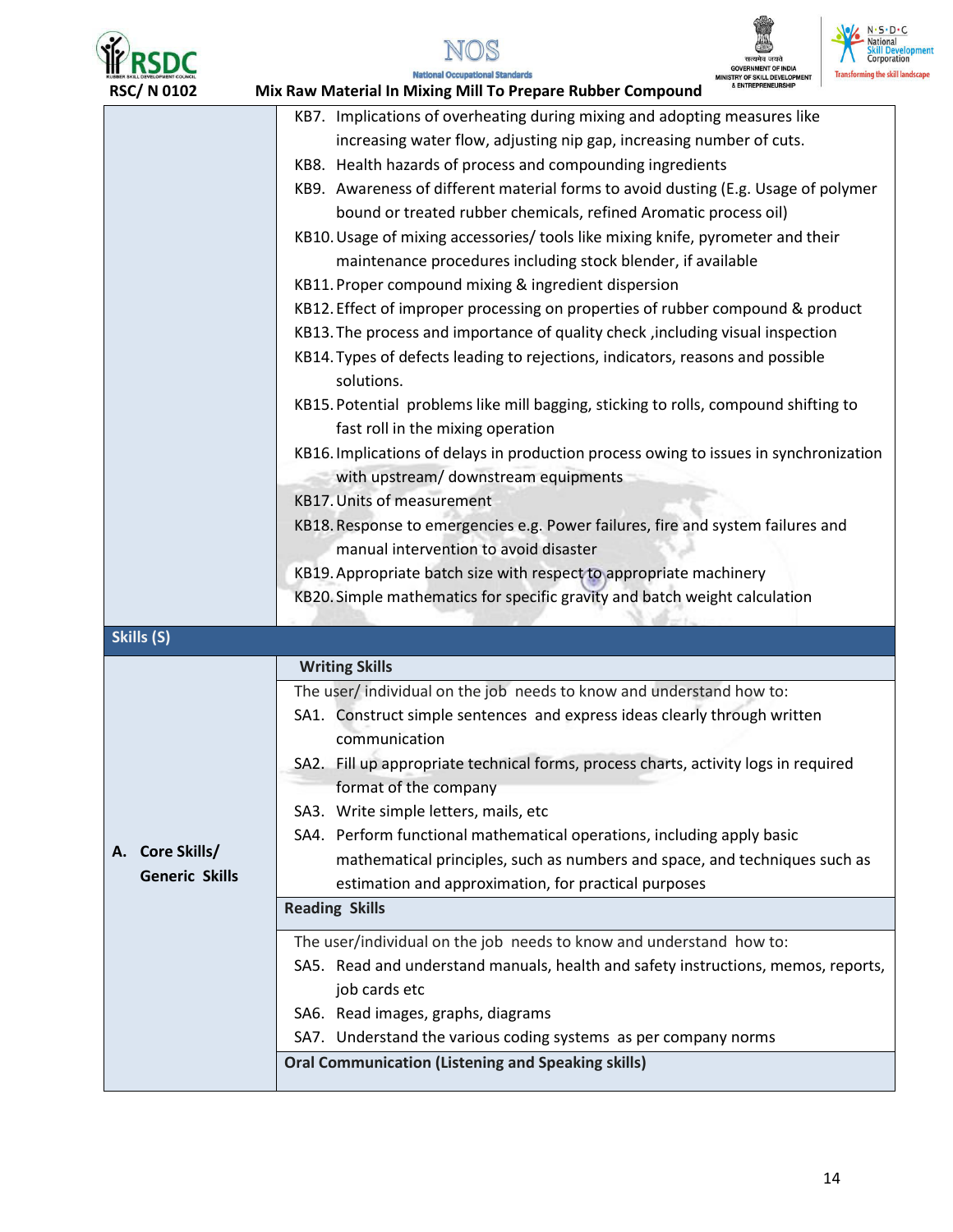





| <b>RSC/N0102</b>             | Mix Raw Material In Mixing Mill To Prepare Rubber Compound<br>& ENTREPRENEURSHII                     |
|------------------------------|------------------------------------------------------------------------------------------------------|
|                              | The user/individual on the job needs to know and understand how to:                                  |
|                              | SA8. Express statements, opinions or information clearly so that others can hear                     |
|                              | and understand                                                                                       |
|                              | SA9. Respond appropriately to any queries                                                            |
|                              | SA10. Communicate with supervisor                                                                    |
|                              | SA11. Communicate with upstream and downstream teams                                                 |
|                              | SA12. Work in a team and other behavioral skills required to support the small group                 |
|                              | activities (Quality Circle, Cross Functional Team, Suggestion Scheme)                                |
|                              | SA13. Practice honesty with respect to company property and time                                     |
|                              | SA14. Communicate with people in a form and manner and using language that is<br>open and respectful |
|                              | SA15. Resolve any difficulties in relationships with colleagues, or get help from an                 |
|                              | appropriate person, in a way that preserves goodwill and trust                                       |
|                              | SA16. Take responsibility for completing one's own work assignment                                   |
|                              | SA17. Take initiative to enhance/learn skills in ones's area of work                                 |
|                              | SA18. The capacity to learn from experience in a range of settings and scenarios and                 |
|                              | the capacity to reflect on and analyse one's learning.                                               |
|                              | SA19. Is open to new ways of doing things                                                            |
|                              | SA20. The capacity to envisage and articulate personal goals; to develop strategies                  |
|                              | and take action to achieve them.                                                                     |
|                              | SA21. Avoid absenteeism                                                                              |
|                              | SA22. Act objectively, rather than impulsively or emotionally when faced with                        |
|                              | difficult/stressful or emotional situations                                                          |
|                              | SA23. Work in disciplined factory environment                                                        |
|                              | SA24. Be punctual                                                                                    |
|                              |                                                                                                      |
|                              | <b>Decision Making</b>                                                                               |
| <b>B.Professional Skills</b> | The user/individual on the job needs to know and understand how to:                                  |
|                              |                                                                                                      |
|                              | SB1. Take appropriate decisions regarding processing steps in view of changing quality               |
|                              | and availability of raw materials and finished goods.                                                |
|                              | SB2. Handling of various types of mixing mills                                                       |
|                              | SB3. Handle tools like mixing knife                                                                  |
|                              | SB4. Handle rubber compound                                                                          |
|                              | SB5. Handle chemicals                                                                                |
|                              | SB6. Handling of various types of material handling equipment like forklifts, trolleys               |
|                              | SB7. The capacity to apply technology, combining the physical and sensory skills                     |
|                              | needed to operate equipment with the understanding of scientific and technological                   |
|                              | principles needed to explore and adapt systems.                                                      |
|                              | <b>Plan and Organize</b>                                                                             |
|                              |                                                                                                      |
|                              | The user/individual on the job needs to know and understand how to:                                  |
|                              | SB8. seek clarification on problems from others                                                      |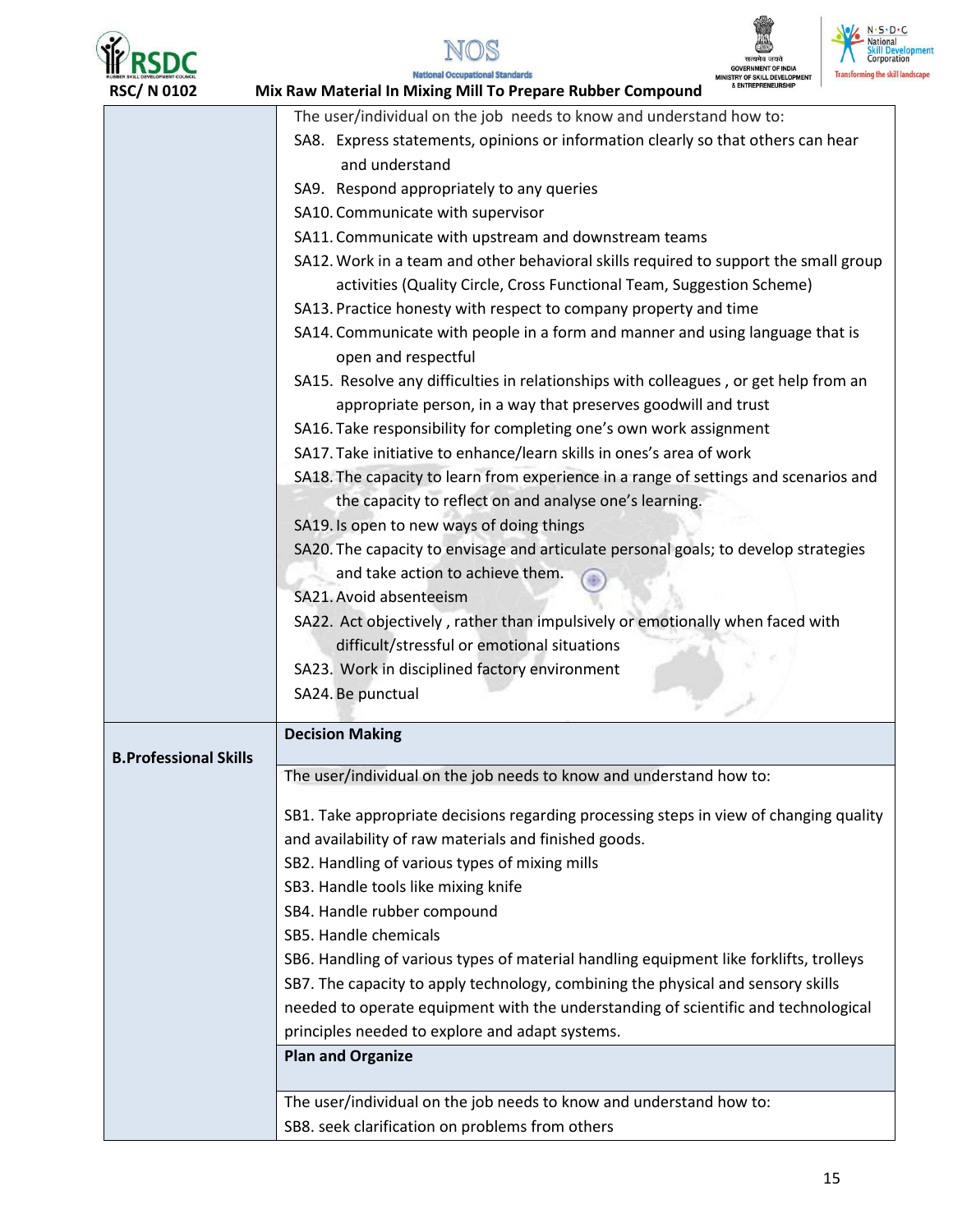







**National Occupational Standards** Mix Raw Material In Mixing Mill To Prepare Rubber Compound

| SB9. apply problem-solving approaches in different situations                                       |
|-----------------------------------------------------------------------------------------------------|
| SB10. refer anomalies to the line manager                                                           |
|                                                                                                     |
| <b>Customer Centricity</b>                                                                          |
| <b>NA</b>                                                                                           |
|                                                                                                     |
| <b>Problem Solving</b>                                                                              |
| The user/individual on the job needs to know and understand how to:                                 |
| SB 11. Interpret quality for sheet                                                                  |
| SB 12. Suggest improvements(if any) in process/product/materials based on results<br>and experience |
|                                                                                                     |
| <b>Analytical Thinking</b>                                                                          |
| The user/individual on the job needs to know and understand how to:                                 |
| SB13. Proper collection of waste material                                                           |
| SB14. Identify defects in the material and communicate it at the earliest and suggest               |
| improvements(if any) in process/material based on experience                                        |
| <b>Critical Thinking</b>                                                                            |
| The user/individual on the job needs to know and understand how to:                                 |
| SB15. Handle equipment/rubber sheet SB6. seek clarification on problems from others                 |
| SB16. apply problem-solving approaches in different situations                                      |
| SB17. refer anomalies to the line manager                                                           |
| SB18. Identify any issues affecting the material, equipment or surroundings                         |
| SB19. Escalate issues that cannot be solved as per the troubleshooting/company                      |
| manual                                                                                              |
|                                                                                                     |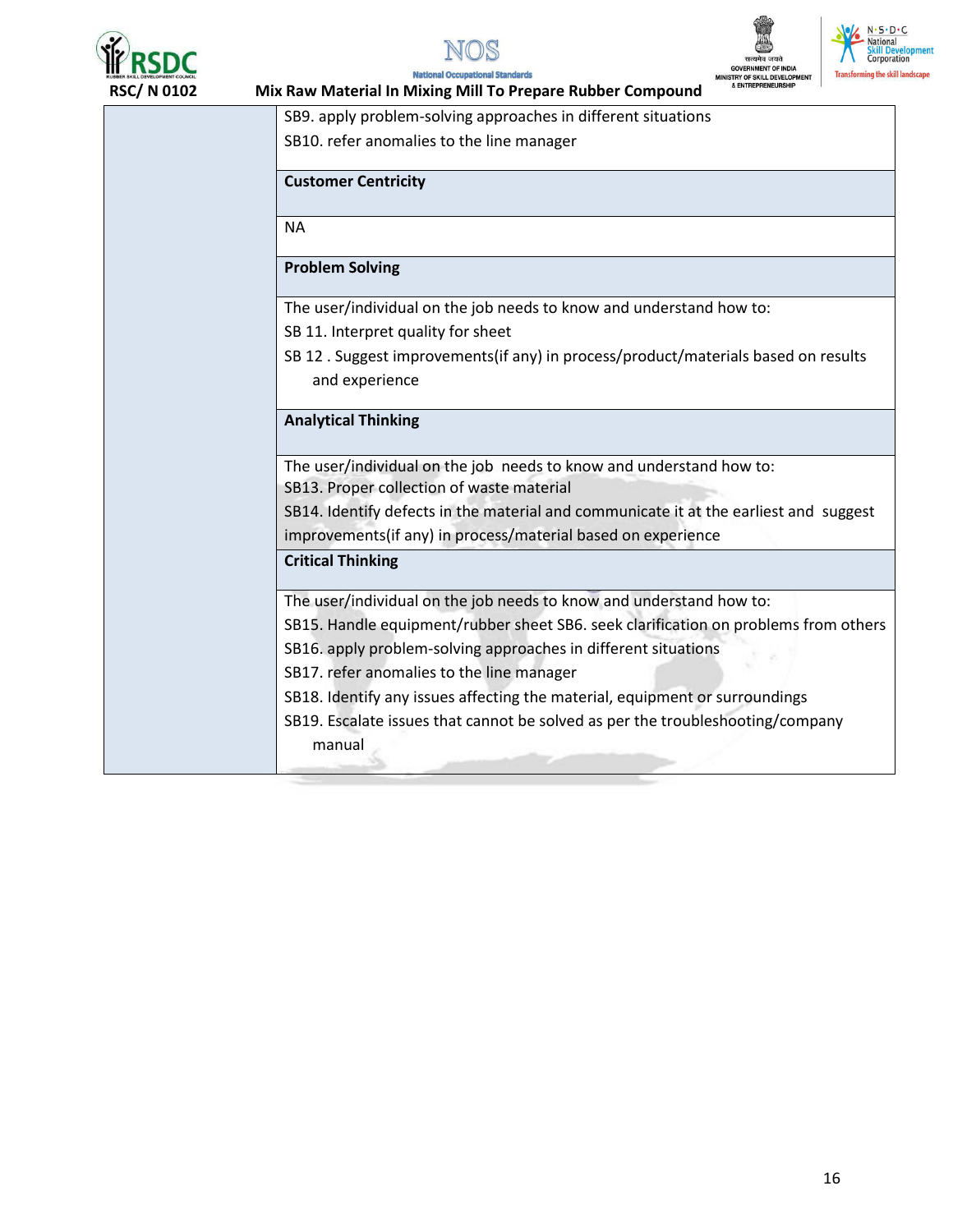







**National Occupational Standards** Mix Raw Material In Mixing Mill To Prepare Rubber Compound

## **NOS Version Control**

| <b>NOS Code</b>            | <b>RSC / N 0102</b>         |                         |          |
|----------------------------|-----------------------------|-------------------------|----------|
| <b>Credits(NSQF)</b>       | <b>TBD</b>                  | <b>Version number</b>   | 1        |
| Industry                   | <b>Rubber Manufacturing</b> | <b>Drafted on</b>       | 20/03/13 |
| <b>Industry Sub-sector</b> | <b>Tyre and Non-tyre</b>    | Last reviewed on        | 29/12/15 |
| <b>Occupation</b>          | <b>Mixing</b>               | <b>Next review date</b> | 29/12/17 |



**Back to QP**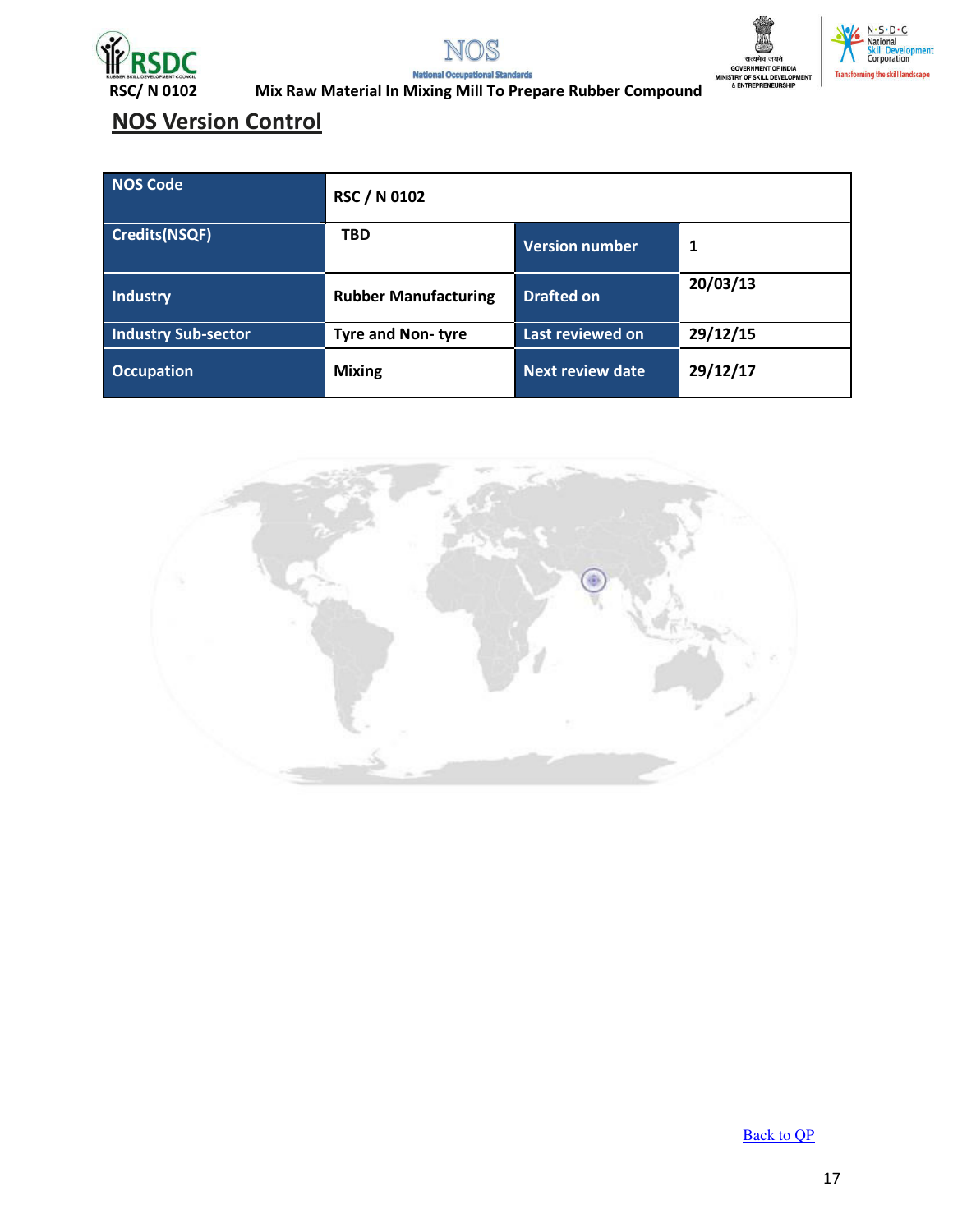





# **National Occupational Standard**



## **Overview**

This unit is about undertaking activities post mixing of raw materials in the mill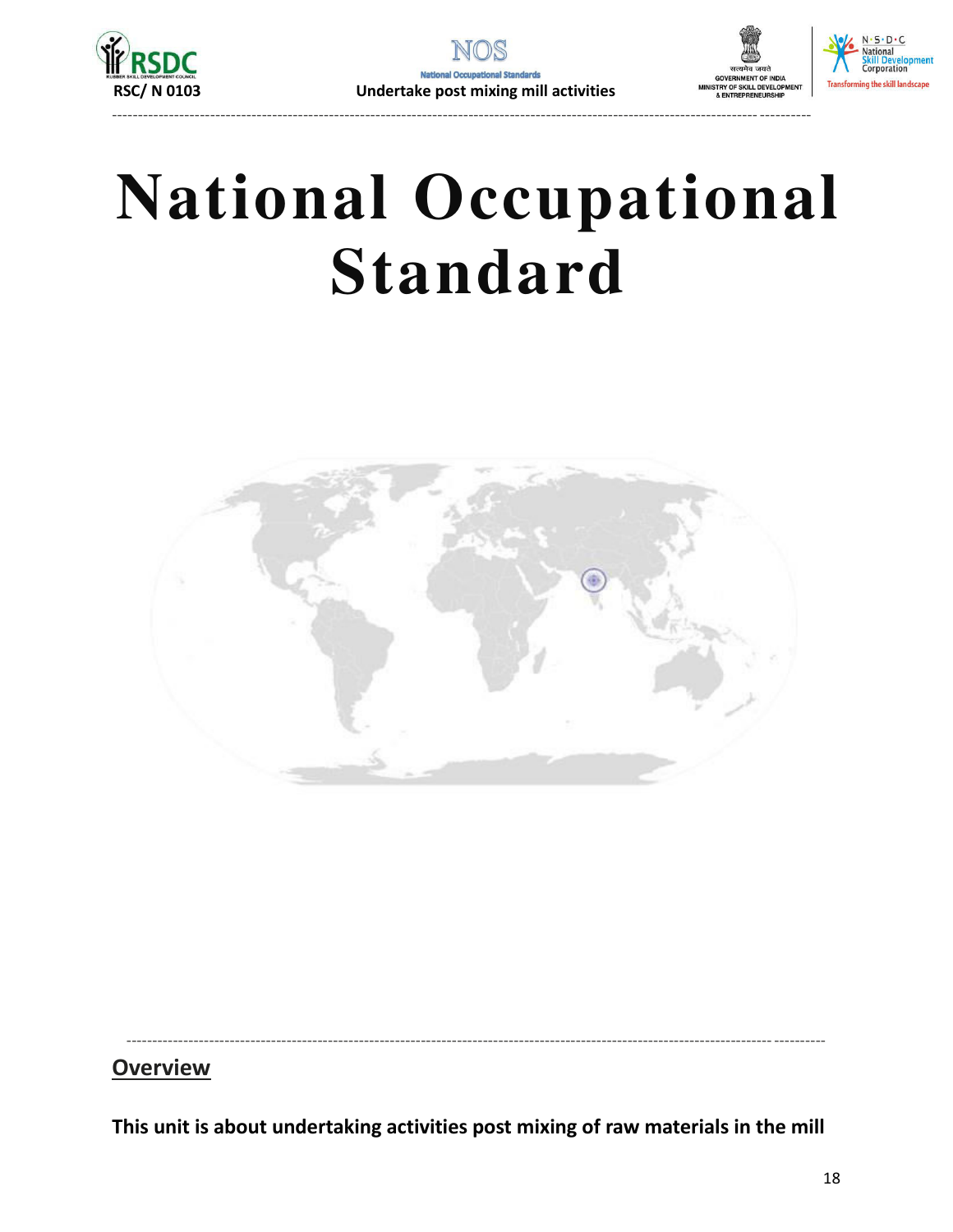

**National Occupational Standards** Undertake post mixing mill activities



 $\begin{tabular}{ c c} N S-D C\\ National  
Skill Development Corporation\\ \end{tabular}$ **Transforming the skill landscape** 

National Occupational Standard

| <b>Unit Code</b>                           | <b>RSC / N 0103</b>                                                                                                                                                                                                                                                                                                                                                                                                                                                                                                                                                                         |  |  |
|--------------------------------------------|---------------------------------------------------------------------------------------------------------------------------------------------------------------------------------------------------------------------------------------------------------------------------------------------------------------------------------------------------------------------------------------------------------------------------------------------------------------------------------------------------------------------------------------------------------------------------------------------|--|--|
| <b>Unit Title</b>                          |                                                                                                                                                                                                                                                                                                                                                                                                                                                                                                                                                                                             |  |  |
| (Task)                                     | <b>Undertake post mixing mill activities</b>                                                                                                                                                                                                                                                                                                                                                                                                                                                                                                                                                |  |  |
| <b>Description</b>                         | This unit is about undertaking post mixing operations                                                                                                                                                                                                                                                                                                                                                                                                                                                                                                                                       |  |  |
| <b>Scope</b>                               | This unit/task covers the following:<br>Ensuring housekeeping and safety in the mixing area<br>Sheet off compound                                                                                                                                                                                                                                                                                                                                                                                                                                                                           |  |  |
|                                            | Form appropriate batches of the compound                                                                                                                                                                                                                                                                                                                                                                                                                                                                                                                                                    |  |  |
|                                            | Mark the batch for proper identification in further processing<br>Send sample to lab for testing and transfer remaining material to designated<br>area                                                                                                                                                                                                                                                                                                                                                                                                                                      |  |  |
| Performance Criteria (PC) w.r.t. the Scope |                                                                                                                                                                                                                                                                                                                                                                                                                                                                                                                                                                                             |  |  |
| <b>Element</b>                             | <b>Performance Criteria</b>                                                                                                                                                                                                                                                                                                                                                                                                                                                                                                                                                                 |  |  |
| <b>Operations</b>                          | To be competent, the user/individual on the job must be able to<br>PC1. Sheet off the compound followed by cooling<br>PC2. Ensure that no compound has been left inside in roller guides, stock blender<br>and mill tray<br>PC3. Handover the equipment to the next operator in clean and good condition                                                                                                                                                                                                                                                                                    |  |  |
| <b>Material disposal</b>                   | PC4. Dispose waste material in safe manner as per company's SOP                                                                                                                                                                                                                                                                                                                                                                                                                                                                                                                             |  |  |
| <b>Batch Marking</b>                       | PC5. Ensure identification and traceability by batch marking/coding for the right<br>product as per instructions laid down by the company (in terms of batch<br>number, weight, colour, date stamp etc)                                                                                                                                                                                                                                                                                                                                                                                     |  |  |
| <b>Sampling</b>                            | PC6. Send sample of specified compound/ batch in specified form to lab for testing<br>PC7. Send the remaining material to the designated storage area                                                                                                                                                                                                                                                                                                                                                                                                                                       |  |  |
| <b>Health &amp; Safety</b>                 | PC8. Ensure that the electrical devices that may be exposed to carbon black dust<br>are sealed.<br>PC9. Periodically blow the electrical devices with clean/dry compressed air.<br>PC10. Ensure that the exhaust systems are used to maintain the concentration levels<br>of various particulate matters remain within limits.<br>PC11. Adhere to all safety norms (like wearing protective gloves, shoes, safety<br>glasses etc)<br>PC12. Comply with health, safety, environment guidelines, regulations etc in<br>accordance with international/national standards or organizational SOP |  |  |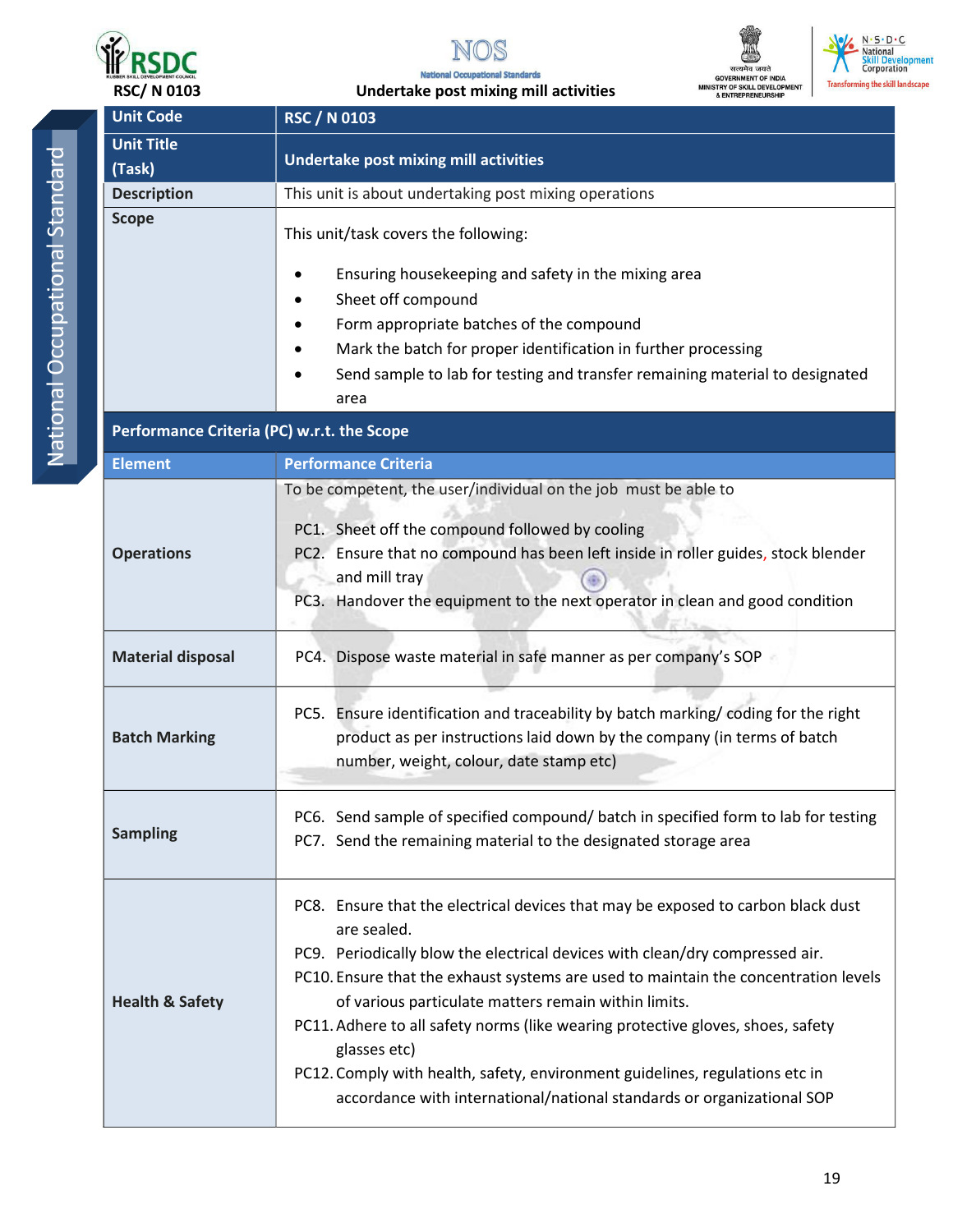

NOS **National Occupational Standards** 





| <b>Knowledge and Understanding (K)</b> |                                                                                       |  |
|----------------------------------------|---------------------------------------------------------------------------------------|--|
|                                        | The user/individual on the job needs to know and understand:                          |  |
| A. Organizational                      | KA1. Implications of poorly prepared material, power failure etc                      |  |
|                                        | KA2. Material disposal procedure, importance of appropriate disposal of material      |  |
|                                        | and implications of not following the material disposal procedure                     |  |
|                                        | KA3. Significance of batch marking                                                    |  |
|                                        | KA4. Importance of identifying non-conforming product and storage of the same         |  |
|                                        | KA5. Risk and impact of not following defined procedures/work instructions            |  |
|                                        | KA6. Escalation matrix and procedure for reporting identified problems                |  |
| <b>Context</b>                         | KA7. Types of documentation in organization and importance of the same                |  |
| (Knowledge of the                      | KA8. Records to be maintained and implications of non-maintenance of the same         |  |
| company /                              | KA9. Importance of housekeeping & good shop floor practices (eg 3S/5S)                |  |
| organization and                       | KA10. Health, Safety and Environment guidelines, legislation and regulations as       |  |
| its processes)                         | applicable                                                                            |  |
|                                        | KA11. Personal protection(Which protective equipment to be used when and how)         |  |
|                                        | KA12. Potential hazards and actions to minimize the same                              |  |
|                                        | KA13. Impact of poor practices on health, safety and environment                      |  |
|                                        | KA14. Escalation matrix and procedure for reporting hazards                           |  |
|                                        | KA15. Importance of FIFO                                                              |  |
|                                        | KA16. The usage of different fire extinguisher                                        |  |
|                                        | KA17. Impact of various practices on cost, quality, productivity, delivery and safety |  |
|                                        | KA18. Handover/ Takeover the equipment/ work area as per company's SOP                |  |
|                                        | The user/individual on the job needs to know and understand:                          |  |
|                                        |                                                                                       |  |
|                                        | KB1. Batch marking techniques                                                         |  |
|                                        | KB2. Implications of incorrect batch marking                                          |  |
| <b>B.</b> Technical<br>Knowledge       | KB3. Implications of inappropriate waste disposal                                     |  |
|                                        | KB4. Types of defects leading to rejections, indicators, reasons and possible         |  |
|                                        | solutions.                                                                            |  |
|                                        | KB5. Units of measurement                                                             |  |
|                                        | KB6. Coding systems for identification and traceability                               |  |
|                                        | KB7. Response to emergencies e.g. Power failures , fire and system failures           |  |
|                                        | KB8. Use of weighing scales                                                           |  |
|                                        | KB9. Storage life of the compound, knowledge of ambient temperature and effect        |  |
|                                        | on compound                                                                           |  |
| Skills (S)                             |                                                                                       |  |
|                                        | <b>Writing Skills</b>                                                                 |  |
|                                        | The user/ individual on the job needs to know and understand how to:                  |  |
| A. Core Skills/                        | SA1. Construct simple sentences and express ideas clearly through written             |  |
| <b>Generic Skills</b>                  | communication                                                                         |  |
|                                        | SA2. Fill up appropriate technical forms, process charts, activity logs in required   |  |
|                                        | format of the company                                                                 |  |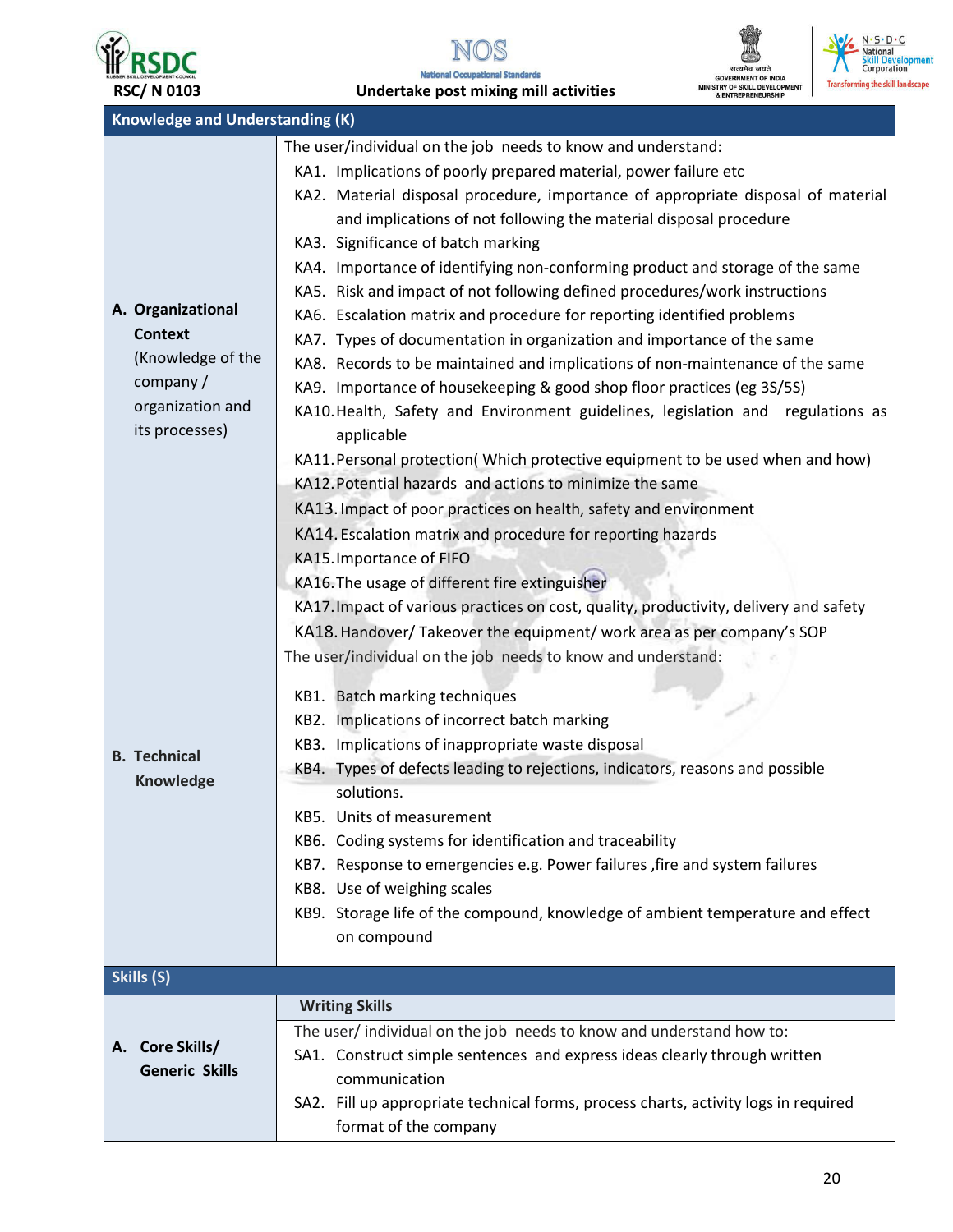





 $N \cdot S \cdot D \cdot C$ 

National<br>Skill Development<br>Corporation

| 0103 | Transforming the skill landsca<br><b>IINISTRY OF SKILL DEVELOPMENT</b><br>Undertake post mixing mill activities<br><b>ENTREPRENEURSHIP</b> |
|------|--------------------------------------------------------------------------------------------------------------------------------------------|
|      | SA3. Write simple letters, mails, etc                                                                                                      |
|      | SA4. Perform functional mathematical operations, including apply basic                                                                     |
|      | mathematical principles, such as numbers and space, and techniques such as                                                                 |
|      | estimation and approximation, for practical purposes                                                                                       |
|      | <b>Reading and Understanding Skills</b>                                                                                                    |
|      | The user/individual on the job needs to know and understand how to:                                                                        |
|      | SA5. Read and understand manuals, health and safety instructions, memos, reports,                                                          |
|      | job cards etc                                                                                                                              |
|      | SA6. Read images, graphs, diagrams                                                                                                         |
|      | SA7. Understand the various coding systems as per company norms                                                                            |
|      | <b>Oral Communication (Listening and Speaking skills)</b>                                                                                  |
|      | The user/individual on the job needs to know and understand how to:                                                                        |
|      | SA8. Express statements, opinions or information clearly so that others can hear                                                           |
|      | and understand                                                                                                                             |
|      | SA9. Respond appropriately to any queries                                                                                                  |
|      | SA10. Communicate with supervisor                                                                                                          |
|      | SA11. Communicate with upstream and downstream teams                                                                                       |
|      | SA12. Work in a team and other behavioral skills required to support the small group                                                       |
|      | activities (Quality Circle, Cross Functional Team, Suggestion Scheme)                                                                      |
|      | SA13. Practice honesty with respect to company property and time                                                                           |
|      | SA14. Communicate with people in a form and manner and using language that is                                                              |
|      | open and respectful                                                                                                                        |
|      | SA15. Resolve any difficulties in relationships with colleagues, or get help from an                                                       |
|      | appropriate person, in a way that preserves goodwill and trust                                                                             |
|      | SA16. Take responsibility for completing one's own work assignment                                                                         |
|      | SA17. Take initiative to enhance/learn skills in ones's area of work                                                                       |
|      | SA18. The capacity to learn from experience in a range of settings and scenarios and                                                       |
|      | the capacity to reflect on and analyse one's learning.                                                                                     |
|      | SA19. Is open to new ways of doing things                                                                                                  |
|      | SA20. The capacity to envisage and articulate personal goals; to develop strategies                                                        |
|      | and take action to achieve them.                                                                                                           |
|      | SA21. Avoid absenteeism                                                                                                                    |
|      | SA22. Act objectively, rather than impulsively or emotionally when faced with                                                              |
|      | difficult/stressful or emotional situations                                                                                                |
|      | SA23. Work in disciplined factory environment                                                                                              |
|      | SA24. Be punctual                                                                                                                          |
|      |                                                                                                                                            |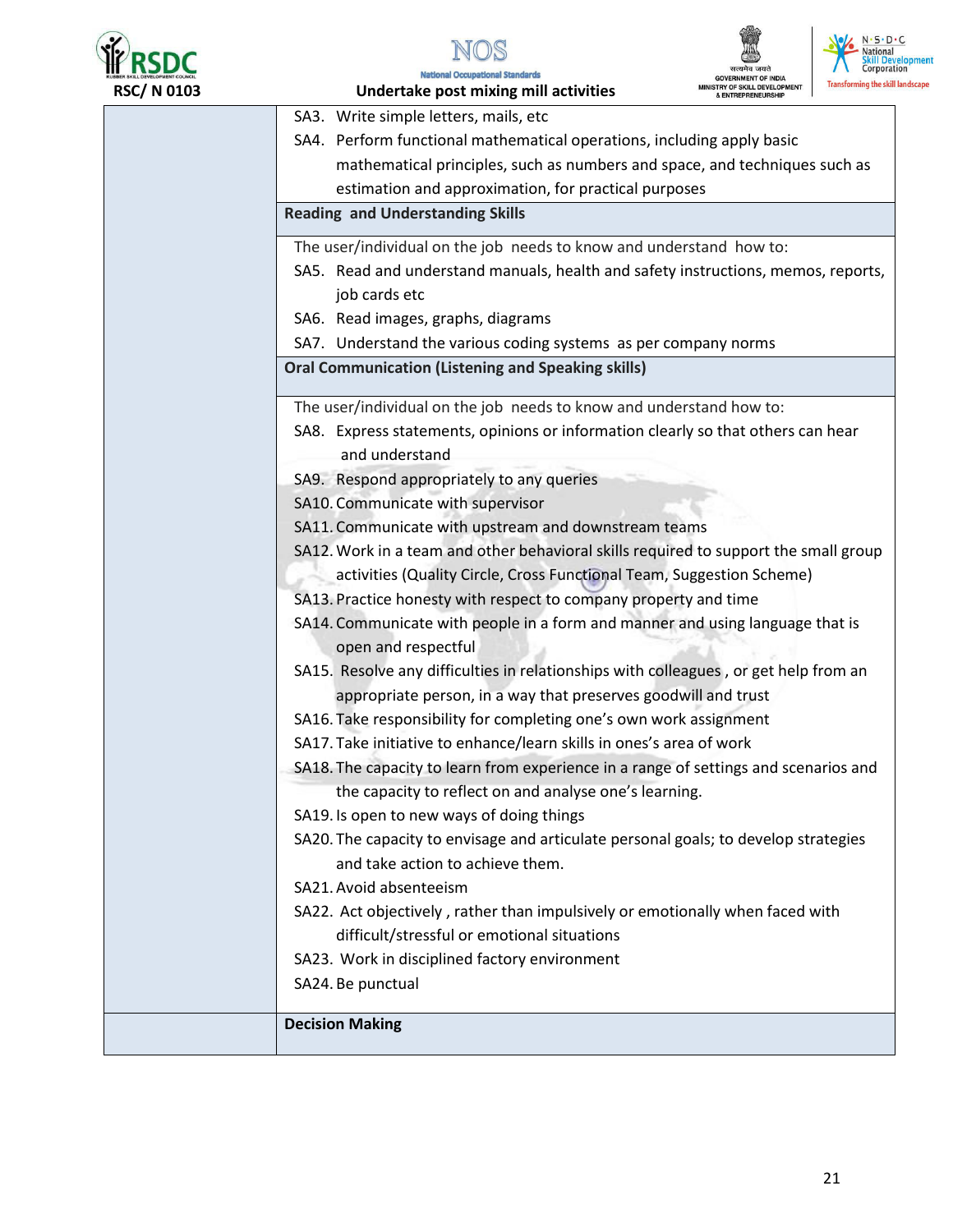





**National Occupational Standards** 

| <b>RSC/N0103</b>             | Undertake post mixing mill activities                                                  | MINISTRY OF SKILL DEVELOPMENT | <b>Transforming the skill landscape</b> |
|------------------------------|----------------------------------------------------------------------------------------|-------------------------------|-----------------------------------------|
| <b>B.Professional Skills</b> | The user/individual on the job needs to know and understand how to:                    |                               |                                         |
|                              | SB1. Take appropriate decisions regarding processing steps in view of changing quality |                               |                                         |
|                              | and availability of raw materials and finished goods.                                  |                               |                                         |
|                              | SB2. Handling of various types of mixing mills                                         |                               |                                         |
|                              | SB3. Handle tools like mixing knife                                                    |                               |                                         |
|                              | SB4. Handle rubber compound                                                            |                               |                                         |
|                              | SB5. Handle chemicals                                                                  |                               |                                         |
|                              | SB6. Handling of various types of material handling equipment like forklifts, trolleys |                               |                                         |
|                              | SB7. The capacity to apply technology, combining the physical and sensory skills       |                               |                                         |
|                              | needed to operate equipment with the understanding of scientific and technological     |                               |                                         |
|                              | principles needed to explore and adapt systems.                                        |                               |                                         |
|                              | <b>Plan and Organize</b>                                                               |                               |                                         |
|                              | The user/individual on the job needs to know and understand how to:                    |                               |                                         |
|                              | SB8. seek clarification on problems from others                                        |                               |                                         |
|                              | SB9. apply problem-solving approaches in different situations                          |                               |                                         |
|                              | SB10. refer anomalies to the line manager                                              |                               |                                         |
|                              |                                                                                        |                               |                                         |
|                              | <b>Customer Centricity</b>                                                             |                               |                                         |
|                              | <b>NA</b>                                                                              |                               |                                         |
|                              |                                                                                        |                               |                                         |
|                              | <b>Problem Solving</b>                                                                 |                               |                                         |
|                              | The user/individual on the job needs to know and understand how to:                    |                               |                                         |
|                              | SB 11. Interpret quality for sheet                                                     |                               |                                         |
|                              | SB 12 . Suggest improvements(if any) in process/product/materials based on results     |                               |                                         |
|                              | and experience                                                                         |                               |                                         |
|                              |                                                                                        |                               |                                         |
|                              | <b>Analytical Thinking</b>                                                             |                               |                                         |
|                              | The user/individual on the job needs to know and understand how to:                    |                               |                                         |
|                              | SB13. Proper collection of waste material                                              |                               |                                         |
|                              | SB14. Identify defects in the material and communicate it at the earliest and suggest  |                               |                                         |
|                              | improvements(if any) in process/material based on experience                           |                               |                                         |
|                              | <b>Critical Thinking</b>                                                               |                               |                                         |
|                              | The user/individual on the job needs to know and understand how to:                    |                               |                                         |
|                              | SB15. Handle equipment/rubber sheet SB6. seek clarification on problems from others    |                               |                                         |
|                              | SB16. apply problem-solving approaches in different situations                         |                               |                                         |
|                              | SB17. refer anomalies to the line manager                                              |                               |                                         |
|                              | SB18. Identify any issues affecting the material, equipment or surroundings            |                               |                                         |
|                              | SB19. Escalate issues that cannot be solved as per the troubleshooting/company         |                               |                                         |
|                              | manual                                                                                 |                               |                                         |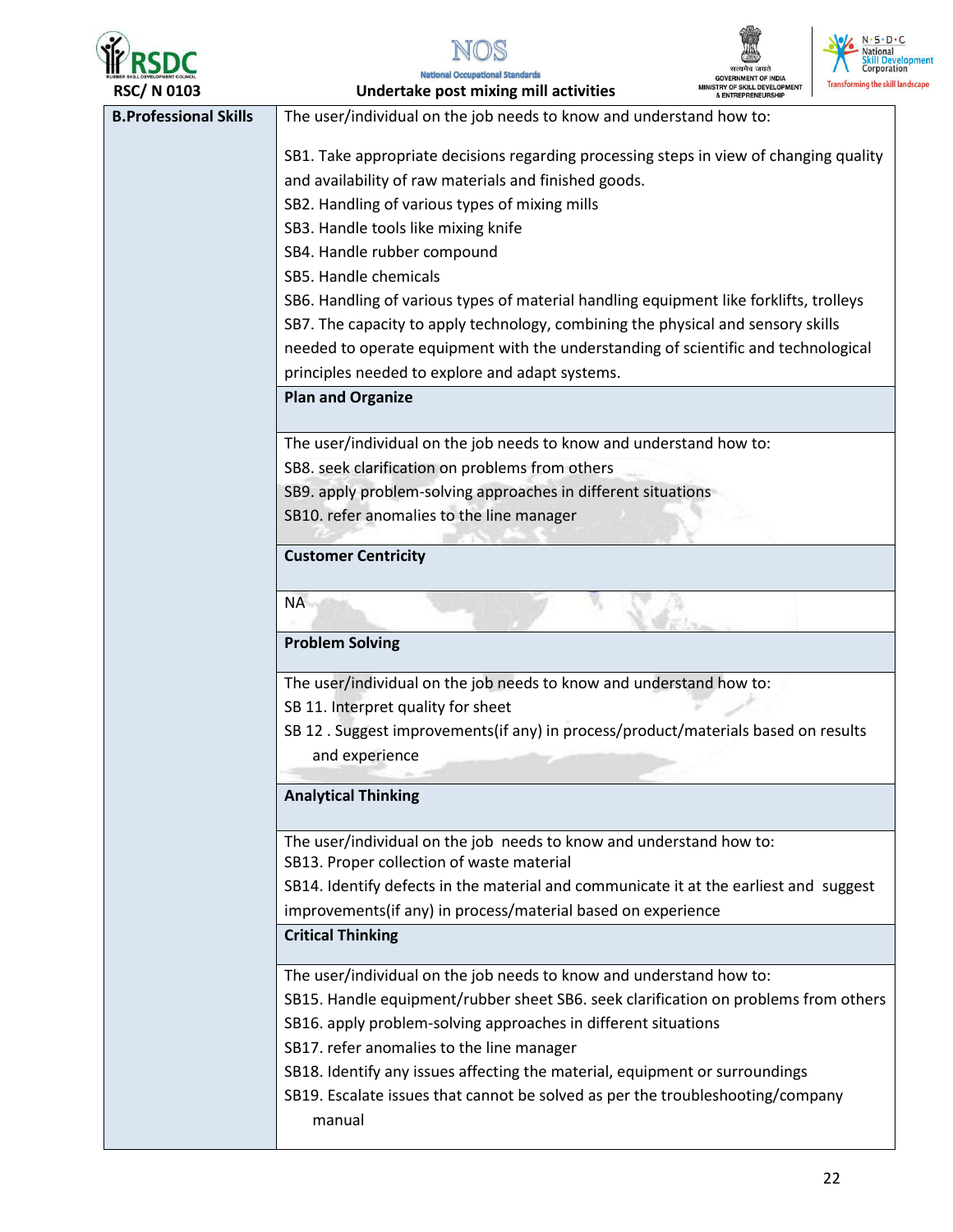





## **NOS Version Control**

| NOS Code                   | <b>RSC / N 0103</b>         |                         |          |
|----------------------------|-----------------------------|-------------------------|----------|
| Credits(NSQF)              | <b>TBD</b>                  | <b>Version number</b>   | 1        |
| Industry                   | <b>Rubber Manufacturing</b> | <b>Drafted on</b>       | 20/03/13 |
| <b>Industry Sub-sector</b> | <b>Tyre and Non-tyre</b>    | Last reviewed on        | 29/12/15 |
| <b>Occupation</b>          | <b>Mixing</b>               | <b>Next review date</b> | 29/12/17 |

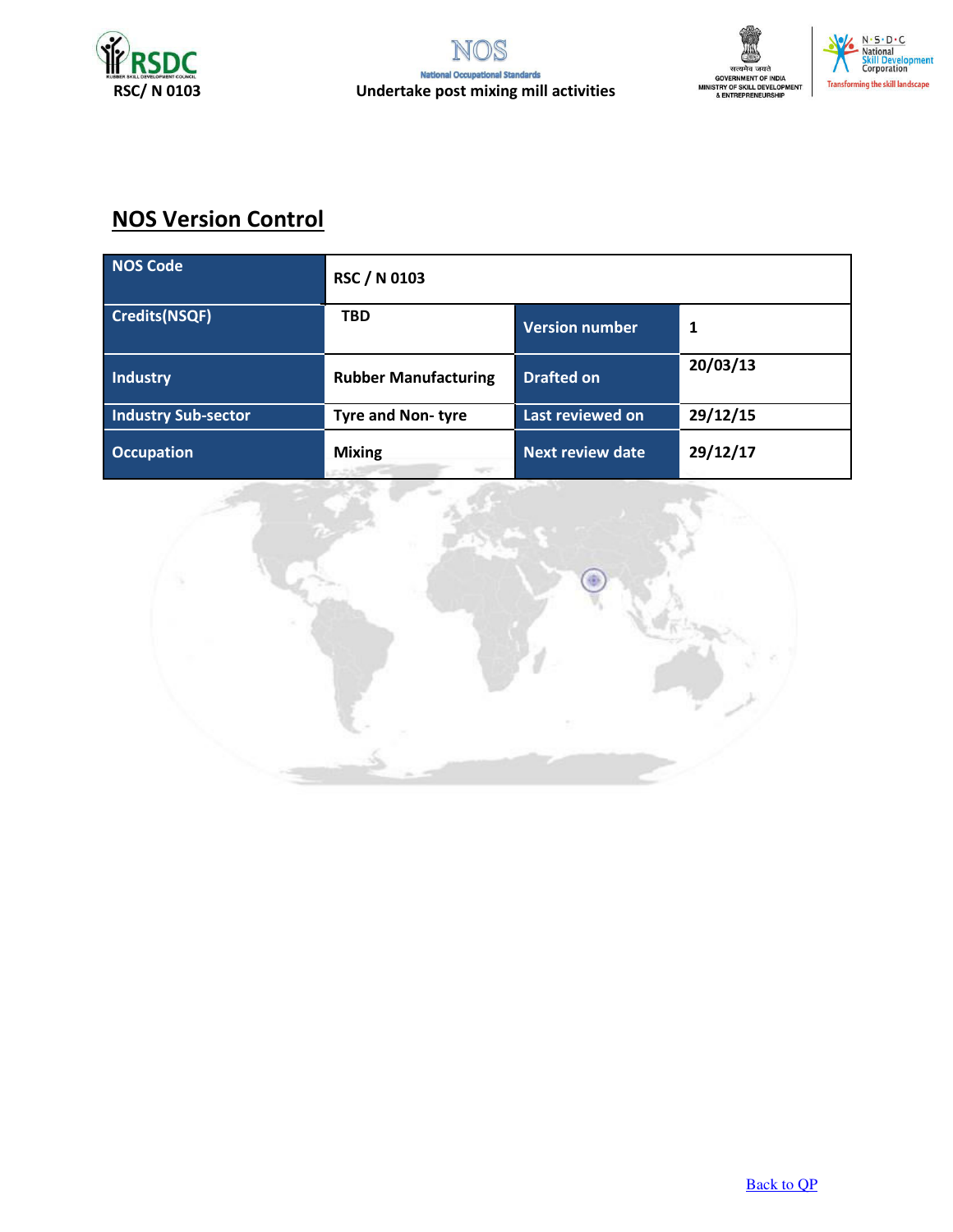





# **National Occupational Standard**



## **Overview**

This unit is about carrying out housekeeping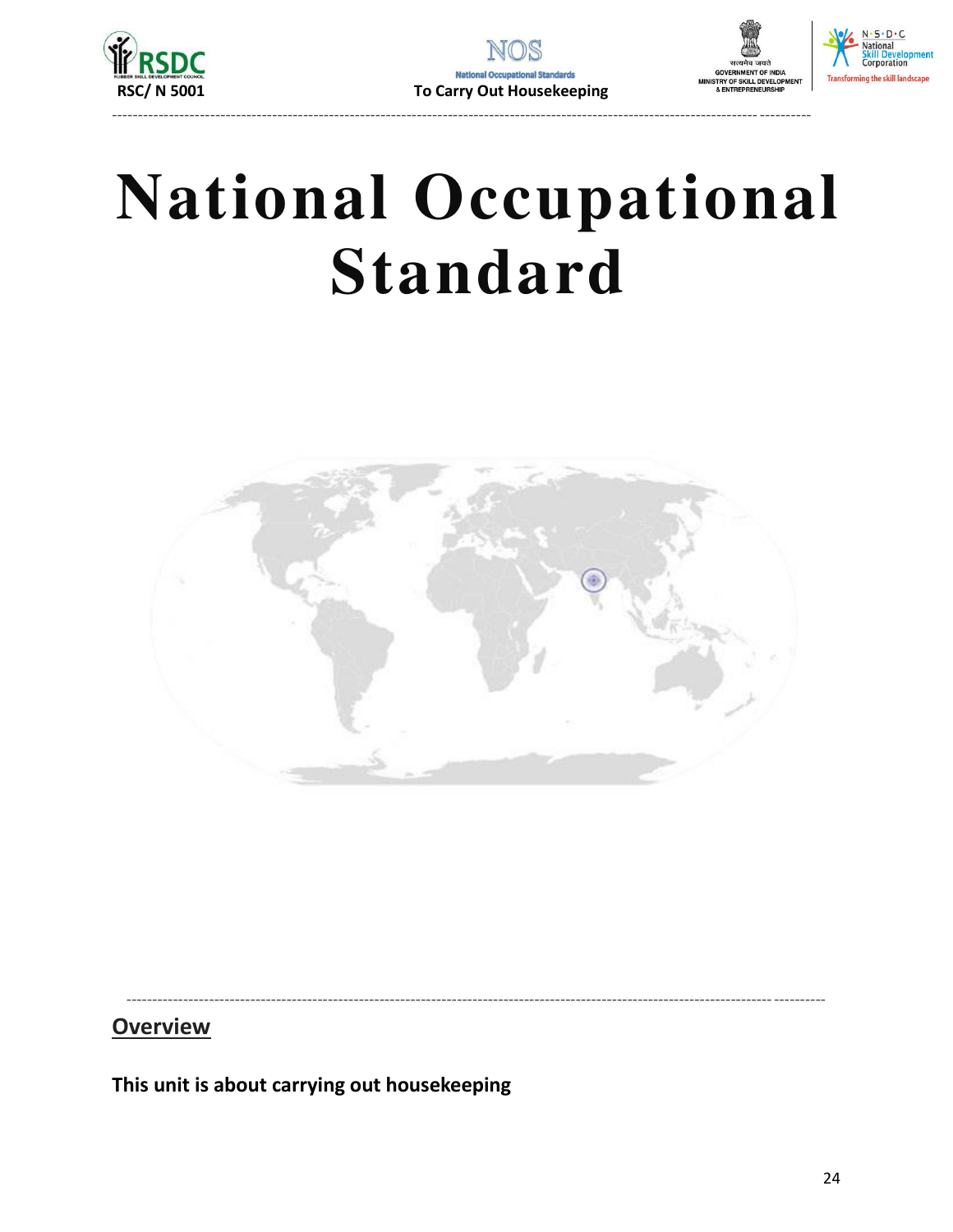

#### **National Occupational Standards** + H 4  $\ddot{\cdot}$



N. S. D. C<br>National<br>Skill Development<br>Corporation **Transforming the skill landscape** 

| <b>Unit Code</b><br><b>RSC / N 5001</b><br><b>Unit Title</b><br>To carry out housekeeping<br>(Task)<br>This unit is about carrying out housekeeping activities<br><b>Description</b><br><b>Scope</b><br>This unit/task covers the following:<br>Preparing for housekeeping activities<br>Carry out housekeeping activities<br>Post housekeeping activities<br>Performance Criteria (PC) w.r.t. the Scope<br><b>Performance Criteria</b><br><b>Element</b><br>To be competent, the user/individual on the job must be able to:<br>PC1. Inspect the area while taking into account various surfaces<br>PC2. Identify the material requirements for cleaning the areas inspected, by<br>considering risk, time, efficiency and type of stain<br>PC3. Ensure that the cleaning equipment is in proper working condition<br>PC4. Select the suitable alternatives for cleaning the areas in case the appropriate<br>Pre housekeeping<br>equipment and materials are not available and inform the appropriate person<br>activities<br>PC5. Plan the sequence for cleaning the area to avoid re-soiling clean areas and<br>surfaces<br>PC6. Inform the affected people about the cleaning activity<br>Display the appropriate signage for the work being conducted<br>PC7.<br>PC8. Ensure that there is adequate ventilation for the work being carried out<br>PC9. Wear the personal protective equipment required for the cleaning method and<br>materials being used<br>PC10. Use the correct cleaning method for the work area, type of soiling and surface<br>PC11. Carry out cleaning activity without disturbing others<br>PC12. Deal with accidental damage, if any, caused while carrying out the work<br><b>Operations</b><br>PC13. Report to the appropriate person any difficulties in carrying out your work<br>PC14. Identify and report to the appropriate person any additional cleaning required<br>that is outside one's responsibility or skill<br>PC15. Ensure that there is no oily substance on the floor to avoid slippage<br>PC16. Ensure that no scrap material is lying around<br><b>Post housekeeping</b><br>PC17. Maintain and store housekeeping equipment and supplies<br>activities<br>PC18. Follow workplace procedures to deal with any accidental damage caused<br>during the cleaning process | <b>RSC/ N 5001</b> | To Carry Out Housekeeping |
|---------------------------------------------------------------------------------------------------------------------------------------------------------------------------------------------------------------------------------------------------------------------------------------------------------------------------------------------------------------------------------------------------------------------------------------------------------------------------------------------------------------------------------------------------------------------------------------------------------------------------------------------------------------------------------------------------------------------------------------------------------------------------------------------------------------------------------------------------------------------------------------------------------------------------------------------------------------------------------------------------------------------------------------------------------------------------------------------------------------------------------------------------------------------------------------------------------------------------------------------------------------------------------------------------------------------------------------------------------------------------------------------------------------------------------------------------------------------------------------------------------------------------------------------------------------------------------------------------------------------------------------------------------------------------------------------------------------------------------------------------------------------------------------------------------------------------------------------------------------------------------------------------------------------------------------------------------------------------------------------------------------------------------------------------------------------------------------------------------------------------------------------------------------------------------------------------------------------------------------------------------------------------------------------------------------------------|--------------------|---------------------------|
|                                                                                                                                                                                                                                                                                                                                                                                                                                                                                                                                                                                                                                                                                                                                                                                                                                                                                                                                                                                                                                                                                                                                                                                                                                                                                                                                                                                                                                                                                                                                                                                                                                                                                                                                                                                                                                                                                                                                                                                                                                                                                                                                                                                                                                                                                                                           |                    |                           |
|                                                                                                                                                                                                                                                                                                                                                                                                                                                                                                                                                                                                                                                                                                                                                                                                                                                                                                                                                                                                                                                                                                                                                                                                                                                                                                                                                                                                                                                                                                                                                                                                                                                                                                                                                                                                                                                                                                                                                                                                                                                                                                                                                                                                                                                                                                                           |                    |                           |
|                                                                                                                                                                                                                                                                                                                                                                                                                                                                                                                                                                                                                                                                                                                                                                                                                                                                                                                                                                                                                                                                                                                                                                                                                                                                                                                                                                                                                                                                                                                                                                                                                                                                                                                                                                                                                                                                                                                                                                                                                                                                                                                                                                                                                                                                                                                           |                    |                           |
|                                                                                                                                                                                                                                                                                                                                                                                                                                                                                                                                                                                                                                                                                                                                                                                                                                                                                                                                                                                                                                                                                                                                                                                                                                                                                                                                                                                                                                                                                                                                                                                                                                                                                                                                                                                                                                                                                                                                                                                                                                                                                                                                                                                                                                                                                                                           |                    |                           |
|                                                                                                                                                                                                                                                                                                                                                                                                                                                                                                                                                                                                                                                                                                                                                                                                                                                                                                                                                                                                                                                                                                                                                                                                                                                                                                                                                                                                                                                                                                                                                                                                                                                                                                                                                                                                                                                                                                                                                                                                                                                                                                                                                                                                                                                                                                                           |                    |                           |
|                                                                                                                                                                                                                                                                                                                                                                                                                                                                                                                                                                                                                                                                                                                                                                                                                                                                                                                                                                                                                                                                                                                                                                                                                                                                                                                                                                                                                                                                                                                                                                                                                                                                                                                                                                                                                                                                                                                                                                                                                                                                                                                                                                                                                                                                                                                           |                    |                           |
|                                                                                                                                                                                                                                                                                                                                                                                                                                                                                                                                                                                                                                                                                                                                                                                                                                                                                                                                                                                                                                                                                                                                                                                                                                                                                                                                                                                                                                                                                                                                                                                                                                                                                                                                                                                                                                                                                                                                                                                                                                                                                                                                                                                                                                                                                                                           |                    |                           |
|                                                                                                                                                                                                                                                                                                                                                                                                                                                                                                                                                                                                                                                                                                                                                                                                                                                                                                                                                                                                                                                                                                                                                                                                                                                                                                                                                                                                                                                                                                                                                                                                                                                                                                                                                                                                                                                                                                                                                                                                                                                                                                                                                                                                                                                                                                                           |                    |                           |
|                                                                                                                                                                                                                                                                                                                                                                                                                                                                                                                                                                                                                                                                                                                                                                                                                                                                                                                                                                                                                                                                                                                                                                                                                                                                                                                                                                                                                                                                                                                                                                                                                                                                                                                                                                                                                                                                                                                                                                                                                                                                                                                                                                                                                                                                                                                           |                    |                           |
|                                                                                                                                                                                                                                                                                                                                                                                                                                                                                                                                                                                                                                                                                                                                                                                                                                                                                                                                                                                                                                                                                                                                                                                                                                                                                                                                                                                                                                                                                                                                                                                                                                                                                                                                                                                                                                                                                                                                                                                                                                                                                                                                                                                                                                                                                                                           |                    |                           |
|                                                                                                                                                                                                                                                                                                                                                                                                                                                                                                                                                                                                                                                                                                                                                                                                                                                                                                                                                                                                                                                                                                                                                                                                                                                                                                                                                                                                                                                                                                                                                                                                                                                                                                                                                                                                                                                                                                                                                                                                                                                                                                                                                                                                                                                                                                                           |                    |                           |
|                                                                                                                                                                                                                                                                                                                                                                                                                                                                                                                                                                                                                                                                                                                                                                                                                                                                                                                                                                                                                                                                                                                                                                                                                                                                                                                                                                                                                                                                                                                                                                                                                                                                                                                                                                                                                                                                                                                                                                                                                                                                                                                                                                                                                                                                                                                           |                    |                           |
|                                                                                                                                                                                                                                                                                                                                                                                                                                                                                                                                                                                                                                                                                                                                                                                                                                                                                                                                                                                                                                                                                                                                                                                                                                                                                                                                                                                                                                                                                                                                                                                                                                                                                                                                                                                                                                                                                                                                                                                                                                                                                                                                                                                                                                                                                                                           |                    |                           |
|                                                                                                                                                                                                                                                                                                                                                                                                                                                                                                                                                                                                                                                                                                                                                                                                                                                                                                                                                                                                                                                                                                                                                                                                                                                                                                                                                                                                                                                                                                                                                                                                                                                                                                                                                                                                                                                                                                                                                                                                                                                                                                                                                                                                                                                                                                                           |                    |                           |
|                                                                                                                                                                                                                                                                                                                                                                                                                                                                                                                                                                                                                                                                                                                                                                                                                                                                                                                                                                                                                                                                                                                                                                                                                                                                                                                                                                                                                                                                                                                                                                                                                                                                                                                                                                                                                                                                                                                                                                                                                                                                                                                                                                                                                                                                                                                           |                    |                           |
|                                                                                                                                                                                                                                                                                                                                                                                                                                                                                                                                                                                                                                                                                                                                                                                                                                                                                                                                                                                                                                                                                                                                                                                                                                                                                                                                                                                                                                                                                                                                                                                                                                                                                                                                                                                                                                                                                                                                                                                                                                                                                                                                                                                                                                                                                                                           |                    |                           |
|                                                                                                                                                                                                                                                                                                                                                                                                                                                                                                                                                                                                                                                                                                                                                                                                                                                                                                                                                                                                                                                                                                                                                                                                                                                                                                                                                                                                                                                                                                                                                                                                                                                                                                                                                                                                                                                                                                                                                                                                                                                                                                                                                                                                                                                                                                                           |                    |                           |
|                                                                                                                                                                                                                                                                                                                                                                                                                                                                                                                                                                                                                                                                                                                                                                                                                                                                                                                                                                                                                                                                                                                                                                                                                                                                                                                                                                                                                                                                                                                                                                                                                                                                                                                                                                                                                                                                                                                                                                                                                                                                                                                                                                                                                                                                                                                           |                    |                           |
|                                                                                                                                                                                                                                                                                                                                                                                                                                                                                                                                                                                                                                                                                                                                                                                                                                                                                                                                                                                                                                                                                                                                                                                                                                                                                                                                                                                                                                                                                                                                                                                                                                                                                                                                                                                                                                                                                                                                                                                                                                                                                                                                                                                                                                                                                                                           |                    |                           |
|                                                                                                                                                                                                                                                                                                                                                                                                                                                                                                                                                                                                                                                                                                                                                                                                                                                                                                                                                                                                                                                                                                                                                                                                                                                                                                                                                                                                                                                                                                                                                                                                                                                                                                                                                                                                                                                                                                                                                                                                                                                                                                                                                                                                                                                                                                                           |                    |                           |
|                                                                                                                                                                                                                                                                                                                                                                                                                                                                                                                                                                                                                                                                                                                                                                                                                                                                                                                                                                                                                                                                                                                                                                                                                                                                                                                                                                                                                                                                                                                                                                                                                                                                                                                                                                                                                                                                                                                                                                                                                                                                                                                                                                                                                                                                                                                           |                    |                           |
|                                                                                                                                                                                                                                                                                                                                                                                                                                                                                                                                                                                                                                                                                                                                                                                                                                                                                                                                                                                                                                                                                                                                                                                                                                                                                                                                                                                                                                                                                                                                                                                                                                                                                                                                                                                                                                                                                                                                                                                                                                                                                                                                                                                                                                                                                                                           |                    |                           |
|                                                                                                                                                                                                                                                                                                                                                                                                                                                                                                                                                                                                                                                                                                                                                                                                                                                                                                                                                                                                                                                                                                                                                                                                                                                                                                                                                                                                                                                                                                                                                                                                                                                                                                                                                                                                                                                                                                                                                                                                                                                                                                                                                                                                                                                                                                                           |                    |                           |
|                                                                                                                                                                                                                                                                                                                                                                                                                                                                                                                                                                                                                                                                                                                                                                                                                                                                                                                                                                                                                                                                                                                                                                                                                                                                                                                                                                                                                                                                                                                                                                                                                                                                                                                                                                                                                                                                                                                                                                                                                                                                                                                                                                                                                                                                                                                           |                    |                           |
|                                                                                                                                                                                                                                                                                                                                                                                                                                                                                                                                                                                                                                                                                                                                                                                                                                                                                                                                                                                                                                                                                                                                                                                                                                                                                                                                                                                                                                                                                                                                                                                                                                                                                                                                                                                                                                                                                                                                                                                                                                                                                                                                                                                                                                                                                                                           |                    |                           |
|                                                                                                                                                                                                                                                                                                                                                                                                                                                                                                                                                                                                                                                                                                                                                                                                                                                                                                                                                                                                                                                                                                                                                                                                                                                                                                                                                                                                                                                                                                                                                                                                                                                                                                                                                                                                                                                                                                                                                                                                                                                                                                                                                                                                                                                                                                                           |                    |                           |
|                                                                                                                                                                                                                                                                                                                                                                                                                                                                                                                                                                                                                                                                                                                                                                                                                                                                                                                                                                                                                                                                                                                                                                                                                                                                                                                                                                                                                                                                                                                                                                                                                                                                                                                                                                                                                                                                                                                                                                                                                                                                                                                                                                                                                                                                                                                           |                    |                           |
|                                                                                                                                                                                                                                                                                                                                                                                                                                                                                                                                                                                                                                                                                                                                                                                                                                                                                                                                                                                                                                                                                                                                                                                                                                                                                                                                                                                                                                                                                                                                                                                                                                                                                                                                                                                                                                                                                                                                                                                                                                                                                                                                                                                                                                                                                                                           |                    |                           |
|                                                                                                                                                                                                                                                                                                                                                                                                                                                                                                                                                                                                                                                                                                                                                                                                                                                                                                                                                                                                                                                                                                                                                                                                                                                                                                                                                                                                                                                                                                                                                                                                                                                                                                                                                                                                                                                                                                                                                                                                                                                                                                                                                                                                                                                                                                                           |                    |                           |
|                                                                                                                                                                                                                                                                                                                                                                                                                                                                                                                                                                                                                                                                                                                                                                                                                                                                                                                                                                                                                                                                                                                                                                                                                                                                                                                                                                                                                                                                                                                                                                                                                                                                                                                                                                                                                                                                                                                                                                                                                                                                                                                                                                                                                                                                                                                           |                    |                           |
|                                                                                                                                                                                                                                                                                                                                                                                                                                                                                                                                                                                                                                                                                                                                                                                                                                                                                                                                                                                                                                                                                                                                                                                                                                                                                                                                                                                                                                                                                                                                                                                                                                                                                                                                                                                                                                                                                                                                                                                                                                                                                                                                                                                                                                                                                                                           |                    |                           |
|                                                                                                                                                                                                                                                                                                                                                                                                                                                                                                                                                                                                                                                                                                                                                                                                                                                                                                                                                                                                                                                                                                                                                                                                                                                                                                                                                                                                                                                                                                                                                                                                                                                                                                                                                                                                                                                                                                                                                                                                                                                                                                                                                                                                                                                                                                                           |                    |                           |
|                                                                                                                                                                                                                                                                                                                                                                                                                                                                                                                                                                                                                                                                                                                                                                                                                                                                                                                                                                                                                                                                                                                                                                                                                                                                                                                                                                                                                                                                                                                                                                                                                                                                                                                                                                                                                                                                                                                                                                                                                                                                                                                                                                                                                                                                                                                           |                    |                           |
|                                                                                                                                                                                                                                                                                                                                                                                                                                                                                                                                                                                                                                                                                                                                                                                                                                                                                                                                                                                                                                                                                                                                                                                                                                                                                                                                                                                                                                                                                                                                                                                                                                                                                                                                                                                                                                                                                                                                                                                                                                                                                                                                                                                                                                                                                                                           |                    |                           |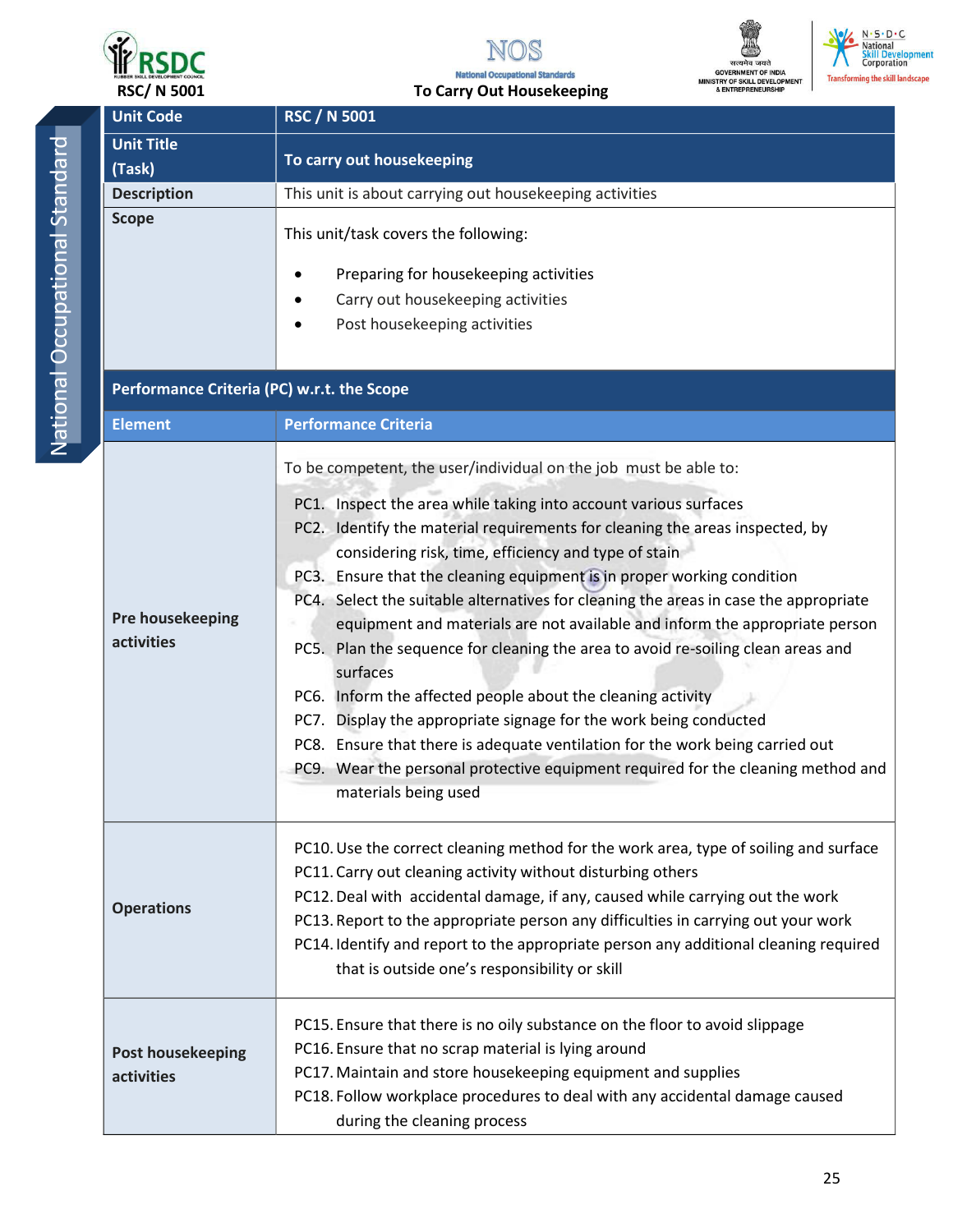

NOS **National Occupational Standards** 

To Carry Out Housekeeping



|                                        | PC19. Ensure that, on completion of the work, the area is left clean and dry and    |
|----------------------------------------|-------------------------------------------------------------------------------------|
|                                        | meets requirements                                                                  |
|                                        | PC20. Return the equipment, materials and personal protective equipment that were   |
|                                        | used to the right places making sure they are clean, safe and securely stored       |
|                                        | PC21. Dispose the waste garnered from the activity in an appropriate manner         |
|                                        | PC22. Dispose of used and un-used solutions according to manufacturer's             |
|                                        | instructions, and clean the equipment thoroughly                                    |
|                                        |                                                                                     |
|                                        | PC23. Maintain schedules and records for housekeeping duty                          |
| <b>General</b>                         | PC24. Replenish any necessary supplies or consumables                               |
|                                        |                                                                                     |
| <b>Knowledge and Understanding (K)</b> |                                                                                     |
|                                        | The user/individual on the job needs to know and understand:                        |
|                                        | KB1. The levels of hygiene required by workplace and why it is important to         |
|                                        | maintain them during your work                                                      |
|                                        |                                                                                     |
|                                        | KB2. How to inspect a work area to decide what cleaning it needs                    |
|                                        | KB3. Methods and materials that used for cleaning variety of surfaces               |
|                                        | KB4. The types of cleansing agents that are not to be mixed together                |
|                                        | KB5. The correct method for cleaning equipment and/or machinery used during         |
|                                        | your work                                                                           |
|                                        | KB6. The importance of personal protective equipment                                |
|                                        | KB7. Appropriate personal protective equipment for the work area, cleaning          |
| <b>B.</b> Technical                    | equipment, tools, materials and chemicals used                                      |
|                                        | KB8. The correct sequence for cleaning the work area                                |
| <b>Knowledge</b>                       | KB9. The time taken by the treatment to work                                        |
|                                        | KB10. The importance of following manufacturer's instructions on cleaning agents    |
|                                        | KB11. The most appropriate place to carry out test cleans and why this should be    |
|                                        | done before applying treatments                                                     |
|                                        | KB12. The importance of applying treatments evenly and the effect of not doing this |
|                                        | KB13. Process of cleaning the surfaces without causing injury or damage             |
|                                        | KB14. The method to check the treated surface and equipment on completion of        |
|                                        | cleaning                                                                            |
|                                        | KB15. Procedures for reporting any unidentified soiling                             |
|                                        | KB16. Procedures for disposing off waste                                            |
|                                        | KB17. Procedures for disposing off or storing personal protective equipment         |
|                                        | KB18. Escalation procedures for soils or stains that could not be removed           |
|                                        |                                                                                     |
| Skills (S)                             |                                                                                     |
|                                        | <b>Writing Skills</b>                                                               |
| A. Core Skills/                        | The user/individual on the job needs to know and understand how to:                 |
| <b>Generic Skills</b>                  | SA1. Construct simple sentences and express ideas clearly through written           |
|                                        | communication                                                                       |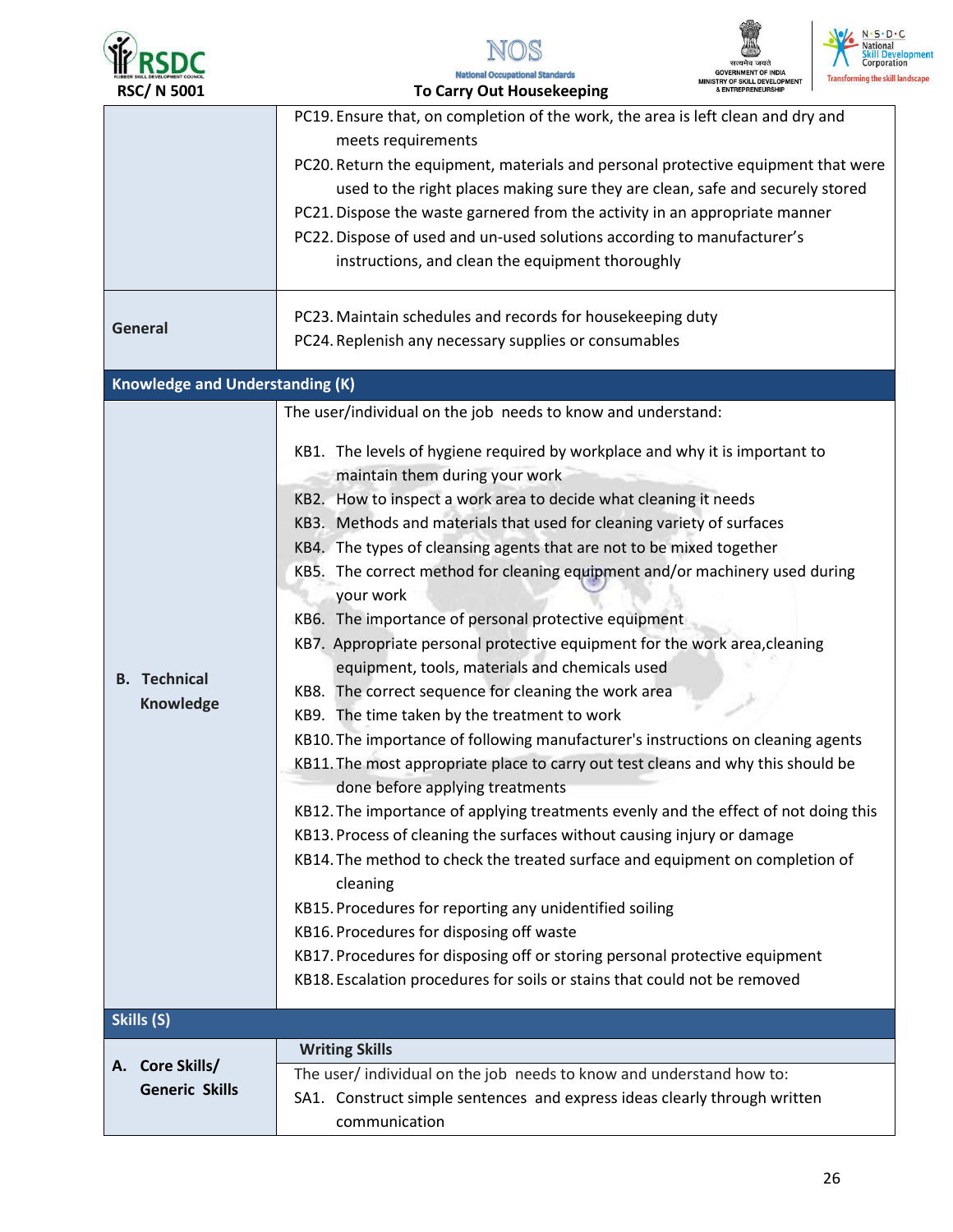



**To Carry Out Housekeeping** 



ning the skill landscape

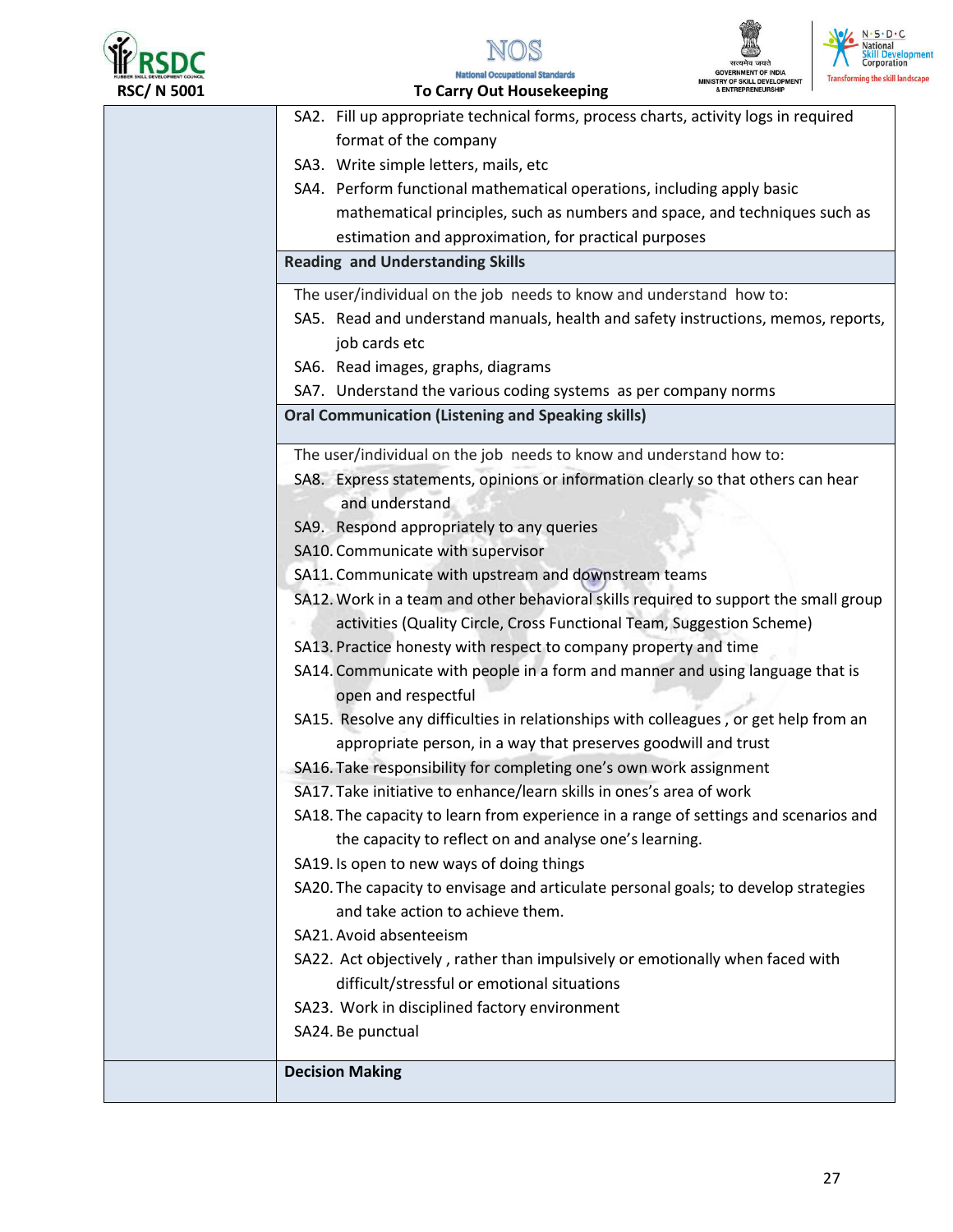







RSC/ N 5001 **To Carry Out Housekeeping B.Professional Skills** The user/individual on the job needs to know and understand how to: SB1. Take appropriate decisions regarding processing steps in view of changing quality and availability of raw materials and finished goods. SB2. Handling of various types of mixing mills SB3. Handle tools like mixing knife SB4. Handle rubber compound SB5. Handle chemicals SB6. Handling of various types of material handling equipment like forklifts, trolleys SB7. The capacity to apply technology, combining the physical and sensory skills needed to operate equipment with the understanding of scientific and technological principles needed to explore and adapt systems. **Plan and Organize** The user/individual on the job needs to know and understand how to: SB8. seek clarification on problems from others SB9. apply problem-solving approaches in different situations SB10. refer anomalies to the line manager **Customer Centricity NA Problem Solving** The user/individual on the job needs to know and understand how to: SB 11. Interpret quality for sheet SB 12. Suggest improvements (if any) in process/product/materials based on results and experience **Analytical Thinking** The user/individual on the job needs to know and understand how to: SB13. Proper collection of waste material SB14. Identify defects in the material and communicate it at the earliest and suggest improvements(if any) in process/material based on experience **Critical Thinking** The user/individual on the job needs to know and understand how to: SB15. Handle equipment/rubber sheet SB6. seek clarification on problems from others SB16. apply problem-solving approaches in different situations SB17. refer anomalies to the line manager SB18. Identify any issues affecting the material, equipment or surroundings SB19. Escalate issues that cannot be solved as per the troubleshooting/company manual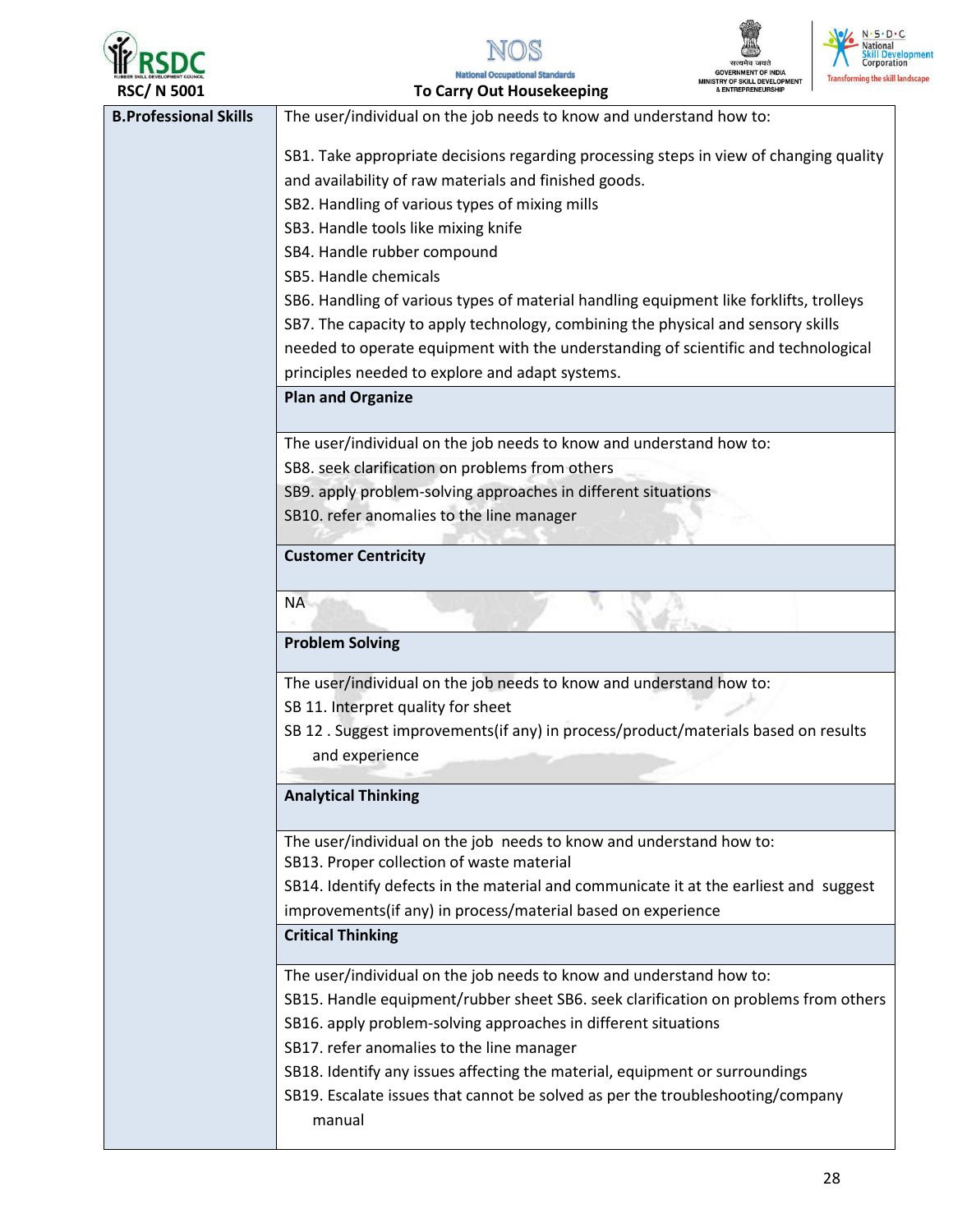





# **NOS Version Control**

| NOS Code                   | <b>RSC / N 5001</b>         |                         |          |
|----------------------------|-----------------------------|-------------------------|----------|
| <b>Credits(NSQF)</b>       | <b>TBD</b>                  | <b>Version number</b>   | 1        |
| <b>Industry</b>            | <b>Rubber Manufacturing</b> | <b>Drafted on</b>       | 20/03/13 |
| <b>Industry Sub-sector</b> | <b>Tyre and Non-tyre</b>    | Last reviewed on        | 29/12/15 |
| <b>Occupation</b>          | <b>Mixing</b>               | <b>Next review date</b> | 29/12/17 |

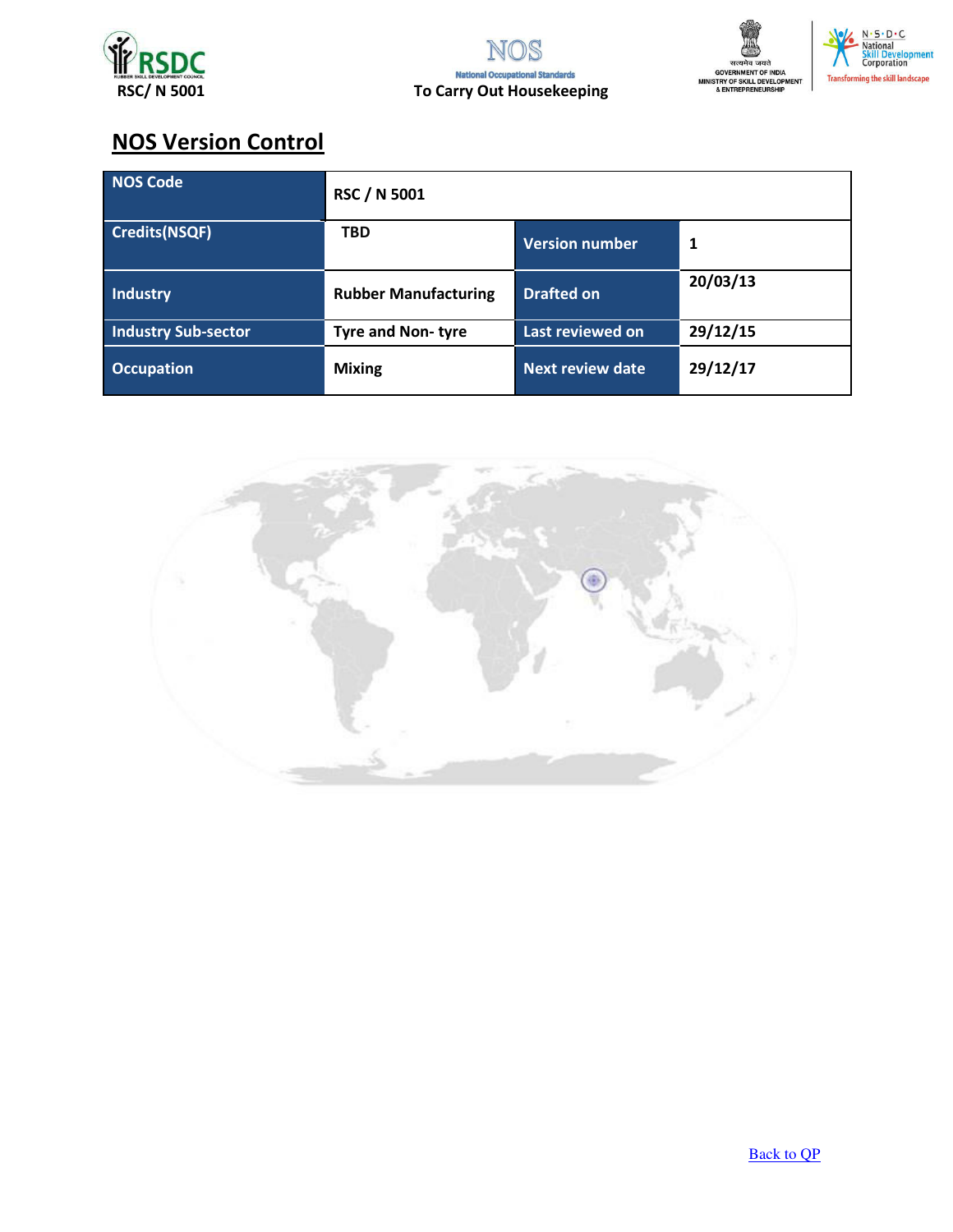





# **National Occupational Standard**



## **Overview**

This unit is about reporting and documentation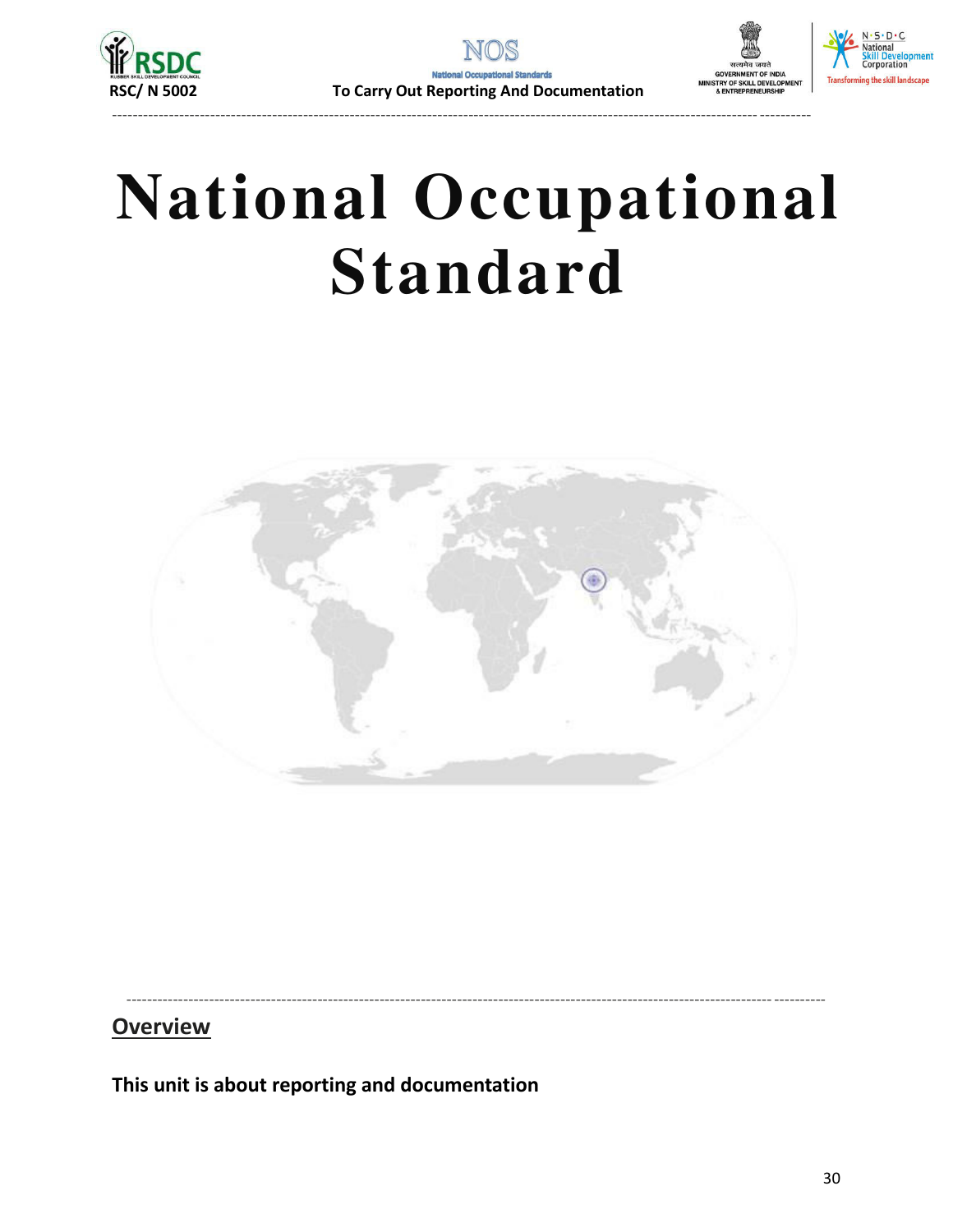



To Carry Out Reporting And Documentation

सत्यमेव जयते<br>GOVERNMENT OF INDIA<br>MINISTRY OF SKILL DEVELOPMENT<br>& ENTREPRENEURSHIP



**RSC/N 5002** 

| <b>Unit Code</b>                           | <b>RSC / N 5002</b>                                                                |  |  |
|--------------------------------------------|------------------------------------------------------------------------------------|--|--|
| <b>Unit Title</b>                          |                                                                                    |  |  |
| (Task)                                     | To carry out reporting and documentation                                           |  |  |
| <b>Description</b>                         | This unit is about carrying out reporting and documentation                        |  |  |
| <b>Scope</b>                               | This unit/task covers the following:                                               |  |  |
|                                            | Reporting of data/problem/incidents etc                                            |  |  |
|                                            | Documentation                                                                      |  |  |
|                                            | <b>Information Security</b>                                                        |  |  |
| Performance Criteria (PC) w.r.t. the Scope |                                                                                    |  |  |
| <b>Element</b>                             | <b>Performance Criteria</b>                                                        |  |  |
|                                            | To be competent, the user/individual on the job must be able to:                   |  |  |
| <b>Reporting</b>                           | PC1. Report data/problems/incidents as applicable in a timely manner               |  |  |
|                                            | PC2. Report to the appropriate authority as laid down by the company               |  |  |
|                                            | PC3. Follow reporting procedures as prescribed by the company                      |  |  |
|                                            |                                                                                    |  |  |
|                                            | PC4. Identify documentation to be completed relating to one's role                 |  |  |
|                                            | PC5. Record details accurately an appropriate format                               |  |  |
| <b>Recording and</b>                       | PC6. Complete all documentation within stipulated time according to company        |  |  |
| <b>Documentation</b>                       | procedure                                                                          |  |  |
|                                            | PC7. Ensure that the final document meets with the requirements of the persons     |  |  |
|                                            | who requested it or make any amendments accordingly                                |  |  |
|                                            | PC8. Make sure documents are available to all appropriate authorities to inspect   |  |  |
|                                            | PC9. Respond to requests for information in an appropriate manner whilst following |  |  |
| <b>Information Security</b>                | organizational procedures                                                          |  |  |
|                                            | PC10. Inform the appropriate authority of requests for information received        |  |  |
| <b>Knowledge and Understanding (K)</b>     |                                                                                    |  |  |
|                                            | The user/individual on the job needs to know and understand:                       |  |  |
|                                            | KA1. Different methods of recording information                                    |  |  |
|                                            | KA2. Various documents that need to be maintained                                  |  |  |
|                                            | KA3. Company procedure for filling/maintaining up the documents                    |  |  |
| <b>Technical</b><br>В.                     | KA4. Procedures for reporting to the appropriate authority                         |  |  |
| <b>Knowledge</b>                           | KA5. Procedures for recording damage, breakages etc                                |  |  |
|                                            | KA6. Reporting incidents where standard operating procedures are not followed      |  |  |
|                                            | KA7. The importance of complete and accurate documentation                         |  |  |
|                                            | KA8. How to maintain complete documentation accurately and within agreed           |  |  |
|                                            | timescales                                                                         |  |  |
|                                            |                                                                                    |  |  |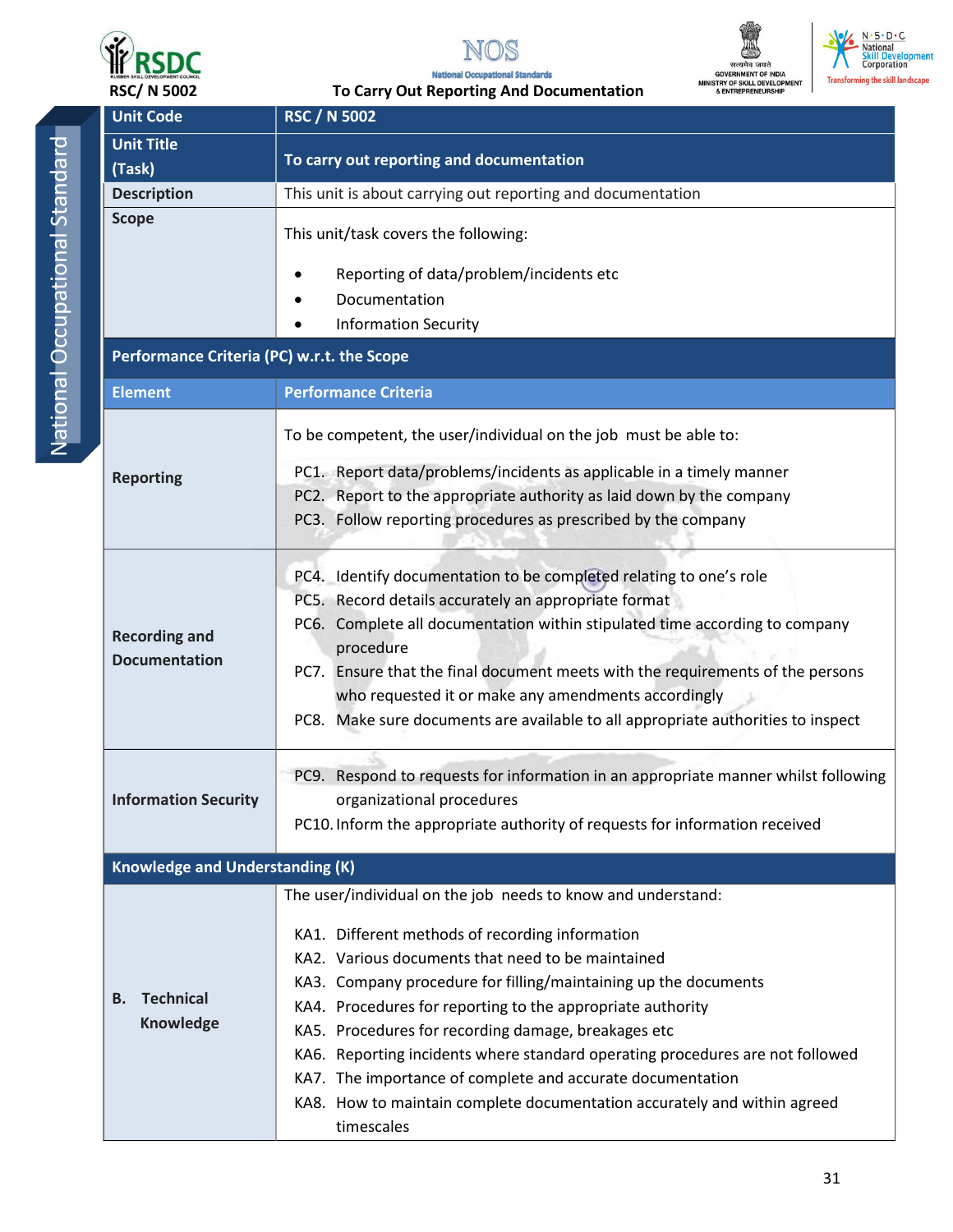







| <b>RSC/N 5002</b>                                           | <b>Transforming the skill</b><br>To Carry Out Reporting And Documentation            |  |
|-------------------------------------------------------------|--------------------------------------------------------------------------------------|--|
|                                                             | KA9. The importance of ensuring that the documents are correct                       |  |
|                                                             | KA10. The actions to be taken if the documents are not correct                       |  |
|                                                             | KA11. The importance of maintaining the security and confidentiality of recorded     |  |
|                                                             | information                                                                          |  |
| KA12. Procedures to maintain confidentiality of information |                                                                                      |  |
|                                                             | KA13. The appropriate method for responding to requests for information              |  |
|                                                             | KA14. The reporting procedures to followed before disclosing information to any      |  |
|                                                             | outside party                                                                        |  |
| Skills (S)                                                  |                                                                                      |  |
|                                                             | <b>Writing Skills</b>                                                                |  |
|                                                             | The user/ individual on the job needs to know and understand how to:                 |  |
|                                                             | SA1. Construct simple sentences and express ideas clearly through written            |  |
|                                                             | communication                                                                        |  |
|                                                             | SA2. Fill up appropriate technical forms, process charts, activity logs in required  |  |
|                                                             | format of the company                                                                |  |
|                                                             | SA3. Write simple letters, mails, etc                                                |  |
|                                                             | SA4. Perform functional mathematical operations, including apply basic               |  |
|                                                             | mathematical principles, such as numbers and space, and techniques such as           |  |
|                                                             | estimation and approximation, for practical purposes                                 |  |
|                                                             | <b>Reading Skills</b>                                                                |  |
|                                                             | The user/individual on the job needs to know and understand how to:                  |  |
|                                                             | SA5. Read and understand manuals, health and safety instructions, memos, reports,    |  |
|                                                             | job cards etc                                                                        |  |
|                                                             | SA6. Read images, graphs, diagrams                                                   |  |
| A. Core Skills/                                             | SA7. Understand the various coding systems as per company norms                      |  |
| <b>Generic Skills</b>                                       | <b>Oral Communication (Listening and Speaking skills)</b>                            |  |
|                                                             | The user/individual on the job needs to know and understand how to:                  |  |
|                                                             | SA8. Express statements, opinions or information clearly so that others can hear     |  |
|                                                             | and understand                                                                       |  |
|                                                             | SA9. Respond appropriately to any queries                                            |  |
|                                                             | SA10. Communicate with supervisor                                                    |  |
|                                                             | SA11. Communicate with upstream and downstream teams                                 |  |
|                                                             | SA12. Work in a team and other behavioral skills required to support the small group |  |
|                                                             | activities (Quality Circle, Cross Functional Team, Suggestion Scheme)                |  |
|                                                             | SA13. Practice honesty with respect to company property and time                     |  |
|                                                             | SA14. Communicate with people in a form and manner and using language that is        |  |
|                                                             | open and respectful                                                                  |  |
|                                                             | SA15. Resolve any difficulties in relationships with colleagues, or get help from an |  |
|                                                             | appropriate person, in a way that preserves goodwill and trust                       |  |
|                                                             | SA16. Take responsibility for completing one's own work assignment                   |  |
|                                                             | SA17. Take initiative to enhance/learn skills in ones's area of work                 |  |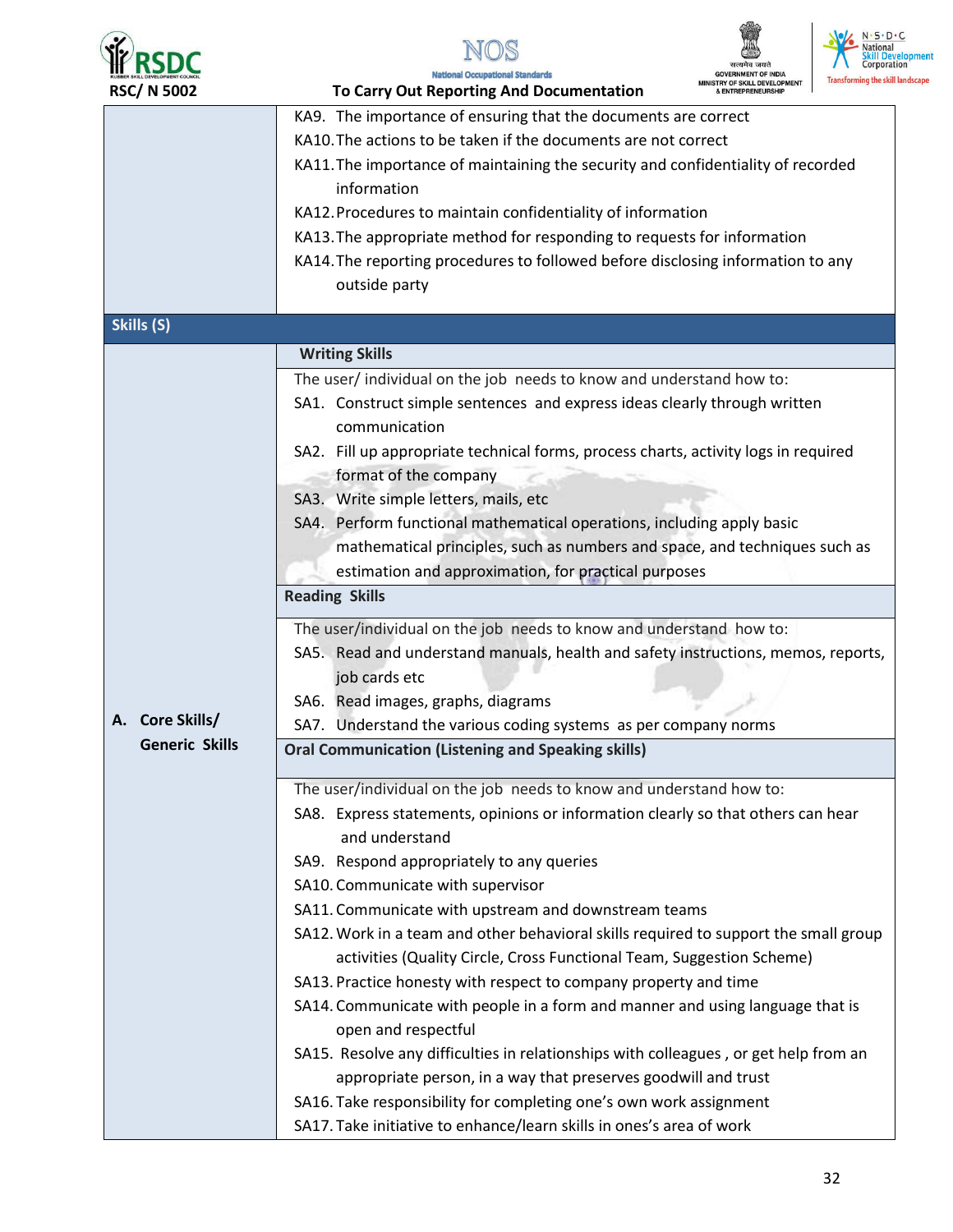







### **Analytical Thinking**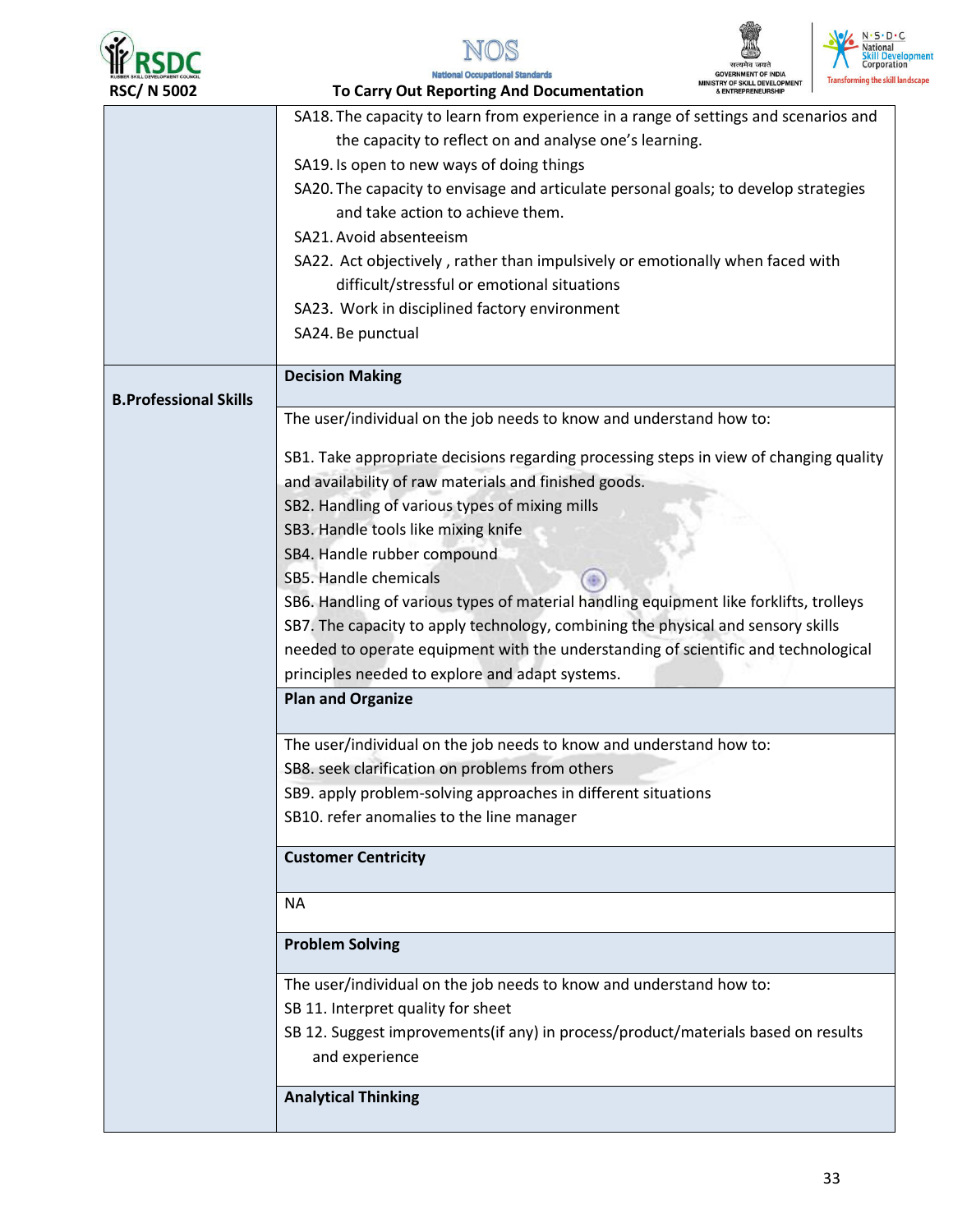







| <b>RUBBER SKILL DEVELOPMENT COUNCIL</b><br><b>RSC/N 5002</b> | requonal Occupational Justician da<br><b>Transforming the skill I</b><br>MINISTRY OF SKILL DEVELOPMENT<br>To Carry Out Reporting And Documentation<br><b>ENTREPRENEURSHIP</b> |
|--------------------------------------------------------------|-------------------------------------------------------------------------------------------------------------------------------------------------------------------------------|
|                                                              | The user/individual on the job needs to know and understand how to:                                                                                                           |
|                                                              | SB13. Proper collection of waste material                                                                                                                                     |
|                                                              | SB14. Identify defects in the material and communicate it at the earliest and suggest                                                                                         |
|                                                              | improvements (if any) in process/material based on experience                                                                                                                 |
|                                                              | <b>Critical Thinking</b>                                                                                                                                                      |
|                                                              |                                                                                                                                                                               |
|                                                              | The user/individual on the job needs to know and understand how to:                                                                                                           |
|                                                              | SB15. Handle equipment/rubber sheet SB6. seek clarification on problems from others                                                                                           |
|                                                              | SB16. apply problem-solving approaches in different situations                                                                                                                |
|                                                              | SB17. refer anomalies to the line manager                                                                                                                                     |
|                                                              | SB18. Identify any issues affecting the material, equipment or surroundings                                                                                                   |
|                                                              | SB19. Escalate issues that cannot be solved as per the troubleshooting/company                                                                                                |
|                                                              | manual                                                                                                                                                                        |
|                                                              |                                                                                                                                                                               |

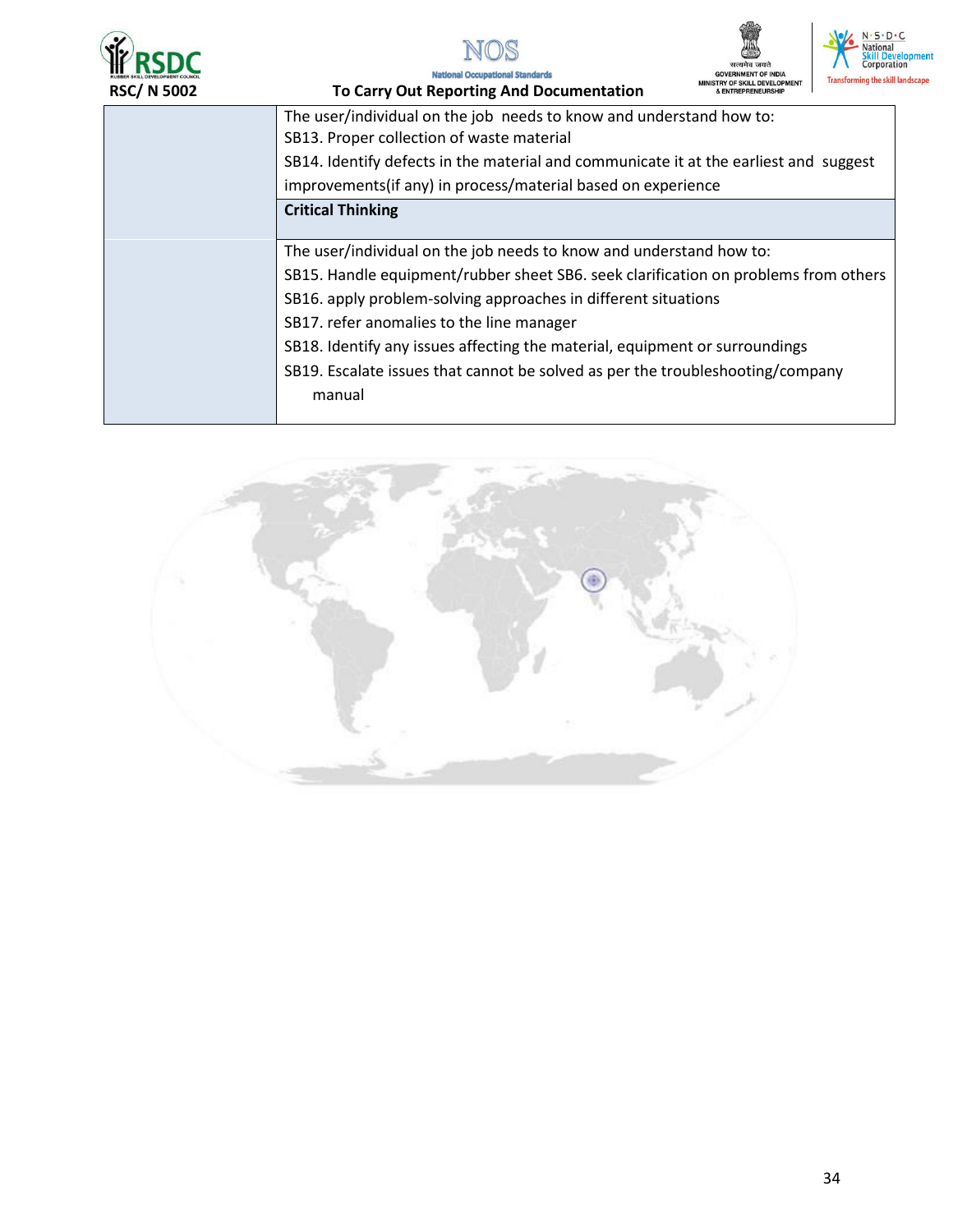

NOS nal Standards **National Occ** 





**To Carry Out Reporting And Documentation** 

# **NOS Version Control**

| <b>NOS Code</b>            | <b>RSC / N 5002</b>         |                         |          |
|----------------------------|-----------------------------|-------------------------|----------|
| Credits(NSQF)              | <b>TBD</b>                  | <b>Version number</b>   | 1        |
| Industry                   | <b>Rubber Manufacturing</b> | <b>Drafted on</b>       | 20/03/13 |
| <b>Industry Sub-sector</b> | <b>Tyre and Non-tyre</b>    | Last reviewed on        | 29/12/15 |
| <b>Occupation</b>          | <b>Mixing</b>               | <b>Next review date</b> | 29/12/17 |



**Back to QP**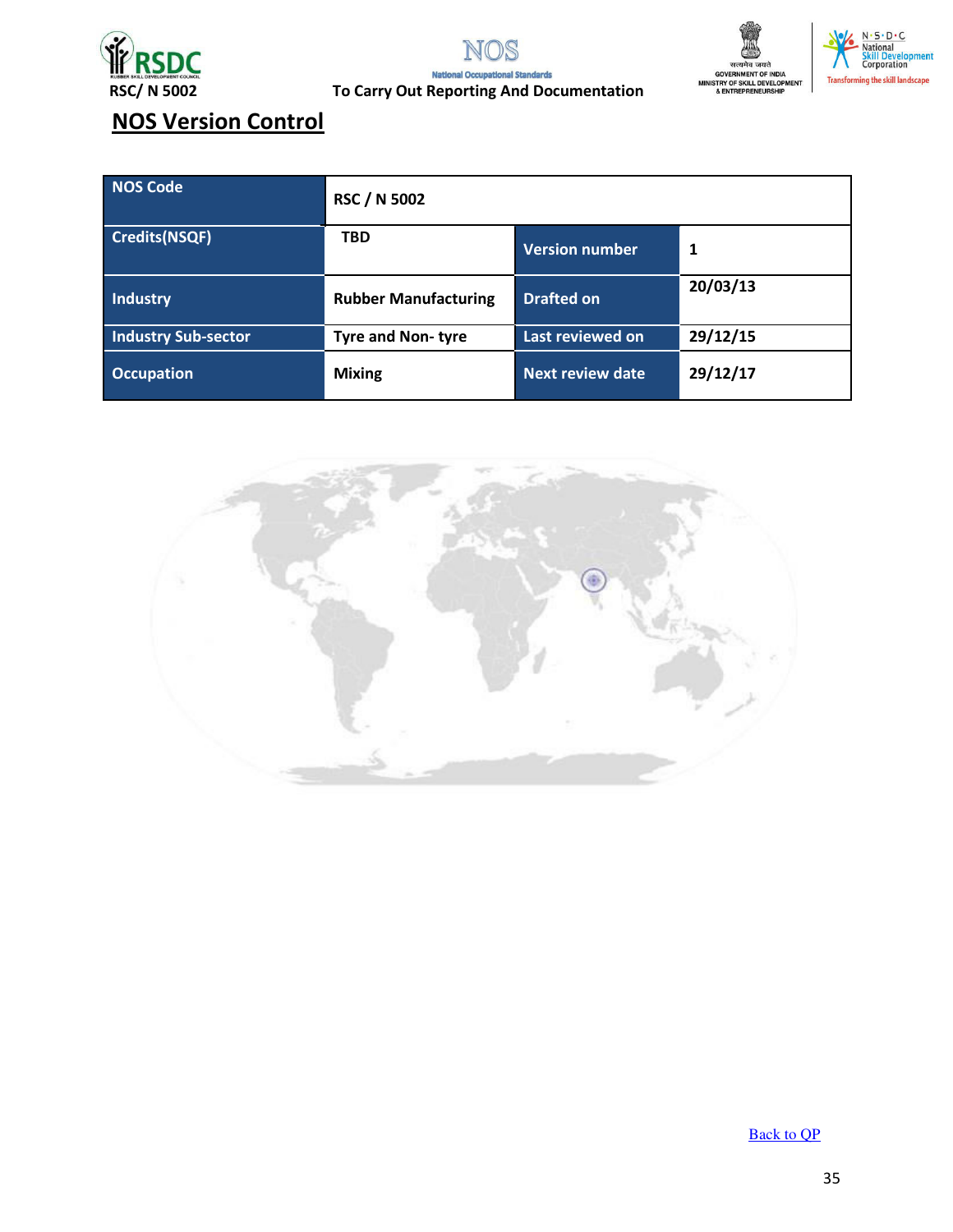





# **National Occupational Standard**



**Overview** 

This unit is about carrying out quality checks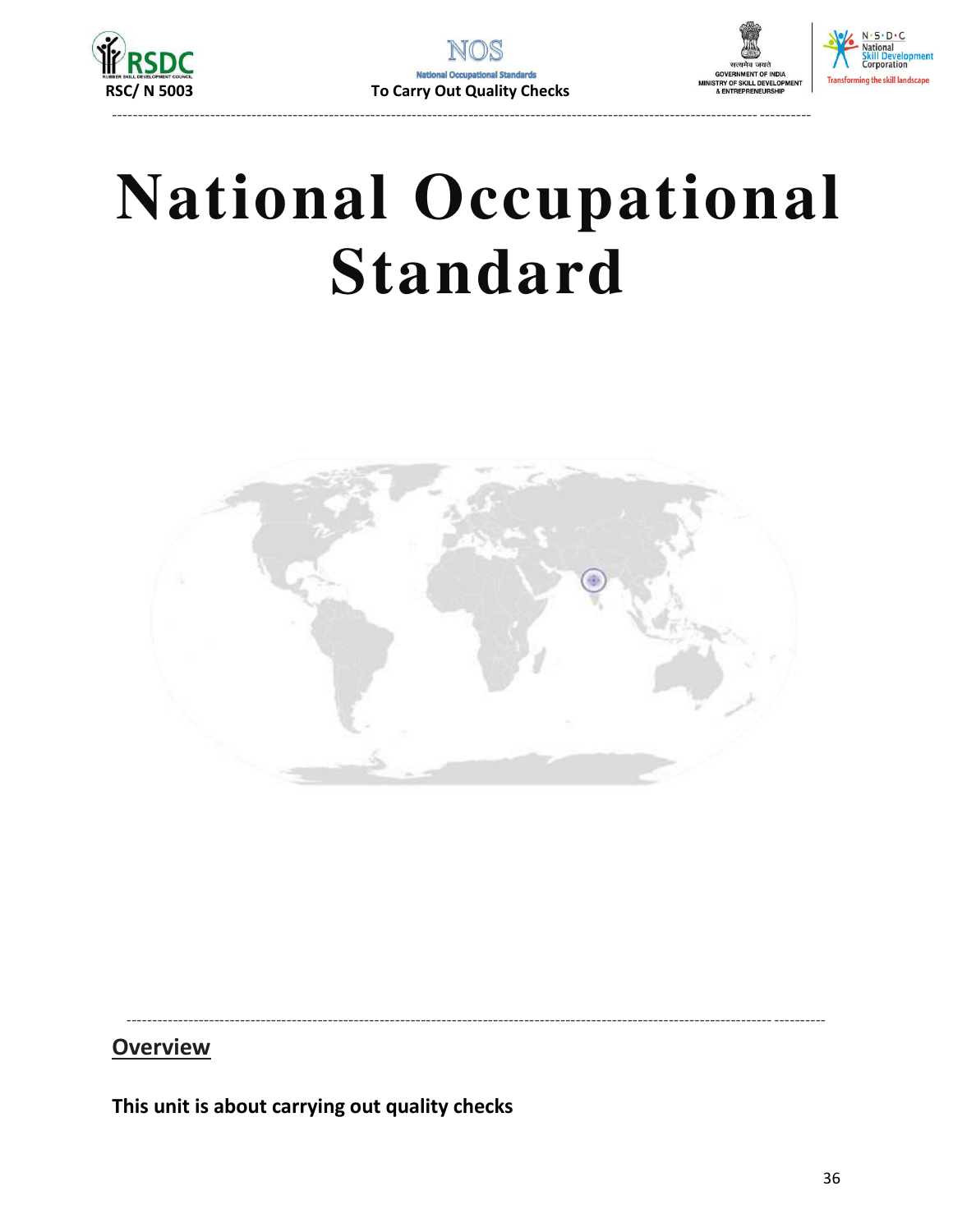



**National Occupational Standards** 



| <b>RSC/ N 5003</b>                                           | <b>To Carry Out Quality Checks</b><br>& ENTREPRENEURSHIP                                                                                                                                                                                                                                                                                                                                                                                                                               |
|--------------------------------------------------------------|----------------------------------------------------------------------------------------------------------------------------------------------------------------------------------------------------------------------------------------------------------------------------------------------------------------------------------------------------------------------------------------------------------------------------------------------------------------------------------------|
| <b>Unit Code</b>                                             | <b>RSC / N 5003</b>                                                                                                                                                                                                                                                                                                                                                                                                                                                                    |
| <b>Unit Title</b>                                            |                                                                                                                                                                                                                                                                                                                                                                                                                                                                                        |
| (Task)                                                       | To carry out quality checks                                                                                                                                                                                                                                                                                                                                                                                                                                                            |
| <b>Description</b>                                           | This unit is about carrying out quality control activities                                                                                                                                                                                                                                                                                                                                                                                                                             |
| <b>Scope</b>                                                 | This unit/task covers the following:<br>Carrying out quality checks to identify problems<br>Take corrective actions<br>Reporting the results                                                                                                                                                                                                                                                                                                                                           |
| Performance Criteria (PC) w.r.t. the Scope<br><b>Element</b> | <b>Performance Criteria</b>                                                                                                                                                                                                                                                                                                                                                                                                                                                            |
|                                                              |                                                                                                                                                                                                                                                                                                                                                                                                                                                                                        |
| Inspection                                                   | To be competent, the user/individual on the job must be able to:<br>PC1. Ensure that total range of checks are regularly and consistently performed<br>PC2. Use appropriate measuring instruments, equipment, tools, accessories etc, as<br>required                                                                                                                                                                                                                                   |
| <b>Analysis</b>                                              | PC3. Identify non-conformities to quality assurance standards<br>PC4. Identify potential causes of non-conformities to quality assurance standards<br>PC5. Identify impact on final product due to non-conformance to company<br>standards<br>PC6. Evaluating the need for action to ensure that problems do not recur<br>PC7. Suggest corrective action to address problem<br>PC8. Review effectiveness of corrective action                                                          |
| <b>Reporting</b>                                             | PC9. Interpret the results of the quality check correctly<br>PC10. Take up results of the findings with QC in charge/appropriate authority.<br>PC11. Take up the results of the findings within stipulated time<br>PC12. Record of results of action taken<br>PC13. Record adjustments not covered by established procedures for future<br>reference<br>PC14. Review effectiveness of action taken<br>PC15. Follow reporting procedures where the cause of defect cannot be identified |
| <b>Knowledge and Understanding (K)</b>                       |                                                                                                                                                                                                                                                                                                                                                                                                                                                                                        |
|                                                              | The user/individual on the job needs to know and understand:                                                                                                                                                                                                                                                                                                                                                                                                                           |
| <b>Technical</b><br>В.<br><b>Knowledge</b>                   | KB1. The importance of quality control procedures<br>KB2. Relevance and importance of activities and how they contribute to the<br>achievement of the quality objectives,                                                                                                                                                                                                                                                                                                              |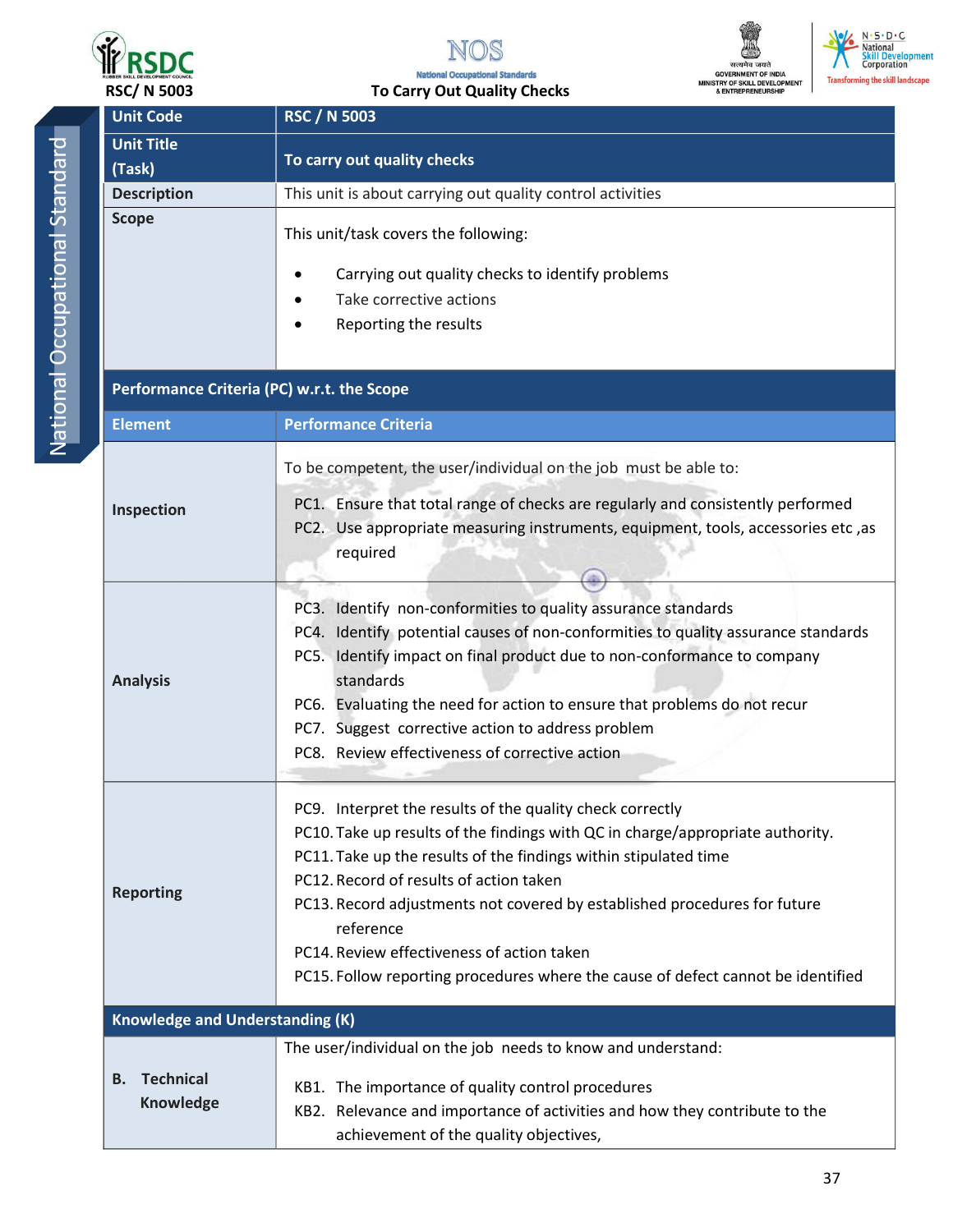

ı





| <b>RSC/N 5003</b>     | <b>To Carry Out Quality Checks</b>                                                   | <b>IINISTRY OF SKILL DEVELOPMENT</b><br><b>ENTREPRENEURSHIP</b> | Transforming the ski |
|-----------------------|--------------------------------------------------------------------------------------|-----------------------------------------------------------------|----------------------|
|                       | KB3. Proper procedure for selecting the material/product and performing quality      |                                                                 |                      |
|                       | checks without affecting the material                                                |                                                                 |                      |
|                       | KB4. Availability of work instructions, as necessary,                                |                                                                 |                      |
|                       | KB5. Characteristics of the product/material                                         |                                                                 |                      |
|                       | KB6. Use of suitable equipment                                                       |                                                                 |                      |
|                       | KB7. Availability and use of monitoring and measuring devices,                       |                                                                 |                      |
|                       | KB8. Requirements of records                                                         |                                                                 |                      |
|                       | KB9. Importance of maintaining accurate up-to-date records                           |                                                                 |                      |
|                       | KB10. The need to report within the stipulated time                                  |                                                                 |                      |
|                       | KB11. Implications of inaccurate measuring and testing instruments and equipment     |                                                                 |                      |
|                       | KB12. The cost of non-conformance to quality standards                               |                                                                 |                      |
|                       | KB13. Implications (impact on internal/external customers) of defective products,    |                                                                 |                      |
|                       | materials or components                                                              |                                                                 |                      |
| Skills (S)            |                                                                                      |                                                                 |                      |
|                       | <b>Writing Skills</b>                                                                |                                                                 |                      |
|                       | The user/ individual on the job needs to know and understand how to:                 |                                                                 |                      |
|                       | SA1. Construct simple sentences and express ideas clearly through written            |                                                                 |                      |
|                       | communication                                                                        |                                                                 |                      |
|                       | SA2. Fill up appropriate technical forms, process charts, activity logs in required  |                                                                 |                      |
|                       | format of the company                                                                |                                                                 |                      |
|                       | SA3. Write simple letters, mails, etc                                                |                                                                 |                      |
|                       | SA4. Perform functional mathematical operations, including apply basic               |                                                                 |                      |
|                       | mathematical principles, such as numbers and space, and techniques such as           |                                                                 |                      |
|                       | estimation and approximation, for practical purposes                                 |                                                                 |                      |
|                       | <b>Reading Skills</b>                                                                |                                                                 |                      |
|                       | The user/individual on the job needs to know and understand how to:                  |                                                                 |                      |
| A. Core Skills/       | SA5. Read and understand manuals, health and safety instructions, memos, reports,    |                                                                 |                      |
| <b>Generic Skills</b> | job cards etc                                                                        |                                                                 |                      |
|                       | SA6. Read images, graphs, diagrams                                                   |                                                                 |                      |
|                       | SA7. Understand the various coding systems as per company norms                      |                                                                 |                      |
|                       | <b>Oral Communication (Listening and Speaking skills)</b>                            |                                                                 |                      |
|                       | The user/individual on the job needs to know and understand how to:                  |                                                                 |                      |
|                       | SA8. Express statements, opinions or information clearly so that others can hear     |                                                                 |                      |
|                       | and understand                                                                       |                                                                 |                      |
|                       | SA9. Respond appropriately to any queries                                            |                                                                 |                      |
|                       | SA10. Communicate with supervisor                                                    |                                                                 |                      |
|                       | SA11. Communicate with upstream and downstream teams                                 |                                                                 |                      |
|                       | SA12. Work in a team and other behavioral skills required to support the small group |                                                                 |                      |
|                       | activities (Quality Circle, Cross Functional Team, Suggestion Scheme)                |                                                                 |                      |
|                       | SA13. Practice honesty with respect to company property and time                     |                                                                 |                      |
|                       | SA14. Communicate with people in a form and manner and using language that is        |                                                                 |                      |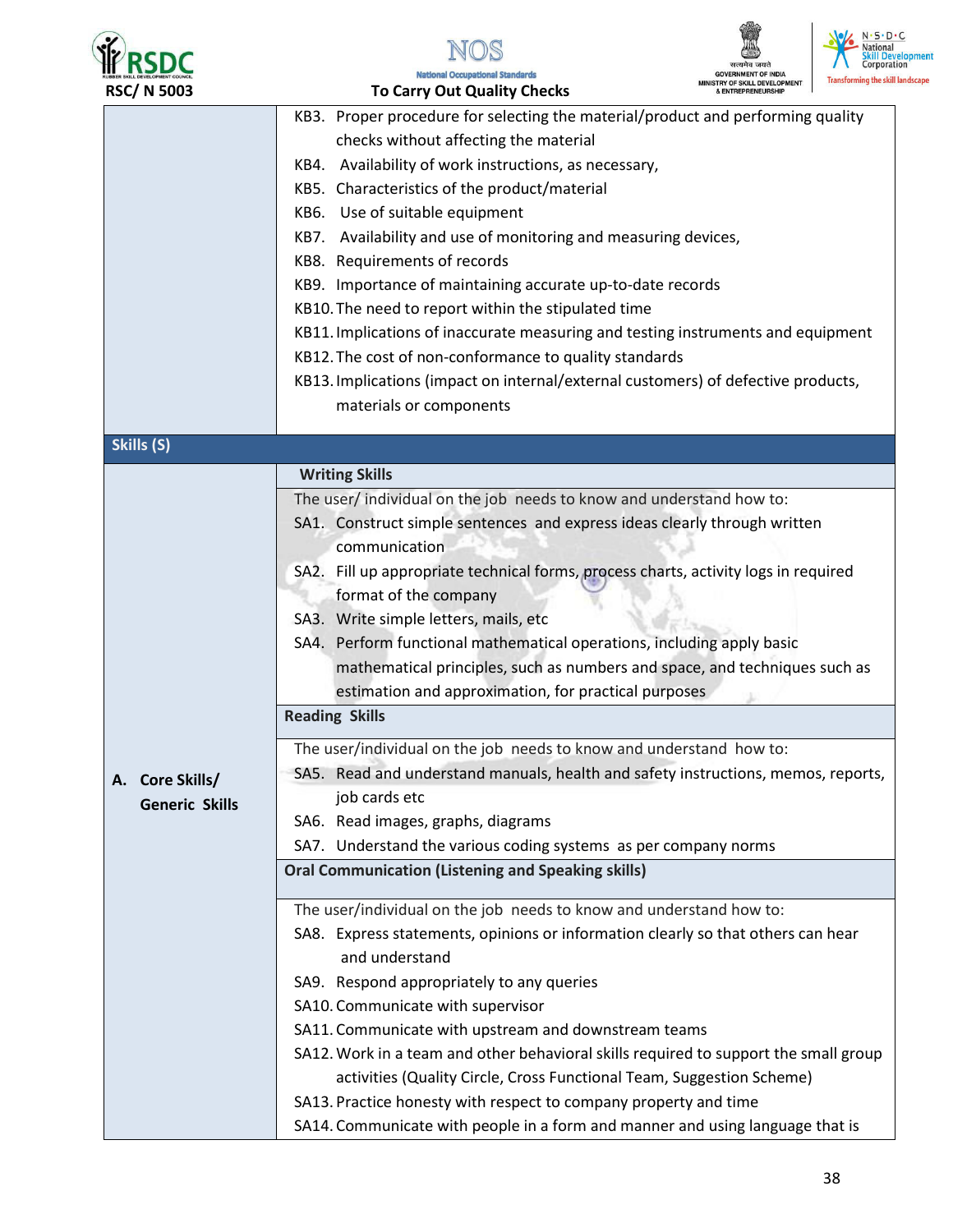







| <b>RSC/N 5003</b>            | <b>Transforming the skill</b><br><b>RY OF SKILL DEVELOPMENT</b><br><b>To Carry Out Quality Checks</b> |  |  |  |
|------------------------------|-------------------------------------------------------------------------------------------------------|--|--|--|
|                              | open and respectful                                                                                   |  |  |  |
|                              | SA15. Resolve any difficulties in relationships with colleagues, or get help from an                  |  |  |  |
|                              | appropriate person, in a way that preserves goodwill and trust                                        |  |  |  |
|                              | SA16. Take responsibility for completing one's own work assignment                                    |  |  |  |
|                              | SA17. Take initiative to enhance/learn skills in ones's area of work                                  |  |  |  |
|                              | SA18. The capacity to learn from experience in a range of settings and scenarios and                  |  |  |  |
|                              | the capacity to reflect on and analyse one's learning.                                                |  |  |  |
|                              | SA19. Is open to new ways of doing things                                                             |  |  |  |
|                              | SA20. The capacity to envisage and articulate personal goals; to develop strategies                   |  |  |  |
|                              | and take action to achieve them.                                                                      |  |  |  |
|                              | SA21. Avoid absenteeism                                                                               |  |  |  |
|                              | SA22. Act objectively, rather than impulsively or emotionally when faced with                         |  |  |  |
|                              | difficult/stressful or emotional situations                                                           |  |  |  |
|                              | SA23. Work in disciplined factory environment                                                         |  |  |  |
|                              | SA24. Be punctual                                                                                     |  |  |  |
|                              |                                                                                                       |  |  |  |
|                              | <b>Decision Making</b>                                                                                |  |  |  |
| <b>B.Professional Skills</b> | The user/individual on the job needs to know and understand how to:                                   |  |  |  |
|                              |                                                                                                       |  |  |  |
|                              | SB1. Take appropriate decisions regarding processing steps in view of changing quality                |  |  |  |
|                              | and availability of raw materials and finished goods.                                                 |  |  |  |
|                              | SB2. Handling of various types of mixing mills                                                        |  |  |  |
|                              | SB3. Handle tools like mixing knife                                                                   |  |  |  |
|                              | SB4. Handle rubber compound                                                                           |  |  |  |
|                              | SB5. Handle chemicals                                                                                 |  |  |  |
|                              | SB6. Handling of various types of material handling equipment like forklifts, trolleys                |  |  |  |
|                              | SB7. The capacity to apply technology, combining the physical and sensory skills                      |  |  |  |
|                              | needed to operate equipment with the understanding of scientific and technological                    |  |  |  |
|                              | principles needed to explore and adapt systems.                                                       |  |  |  |
|                              | <b>Plan and Organize</b>                                                                              |  |  |  |
|                              | The user/individual on the job needs to know and understand how to:                                   |  |  |  |
|                              | SB8. seek clarification on problems from others                                                       |  |  |  |
|                              | SB9. apply problem-solving approaches in different situations                                         |  |  |  |
|                              | SB10. refer anomalies to the line manager                                                             |  |  |  |
|                              |                                                                                                       |  |  |  |
|                              | <b>Customer Centricity</b>                                                                            |  |  |  |
|                              | <b>NA</b>                                                                                             |  |  |  |
|                              | <b>Problem Solving</b>                                                                                |  |  |  |
|                              | The user/individual on the job needs to know and understand how to:                                   |  |  |  |
|                              | SB 11. Interpret quality for sheet                                                                    |  |  |  |
|                              |                                                                                                       |  |  |  |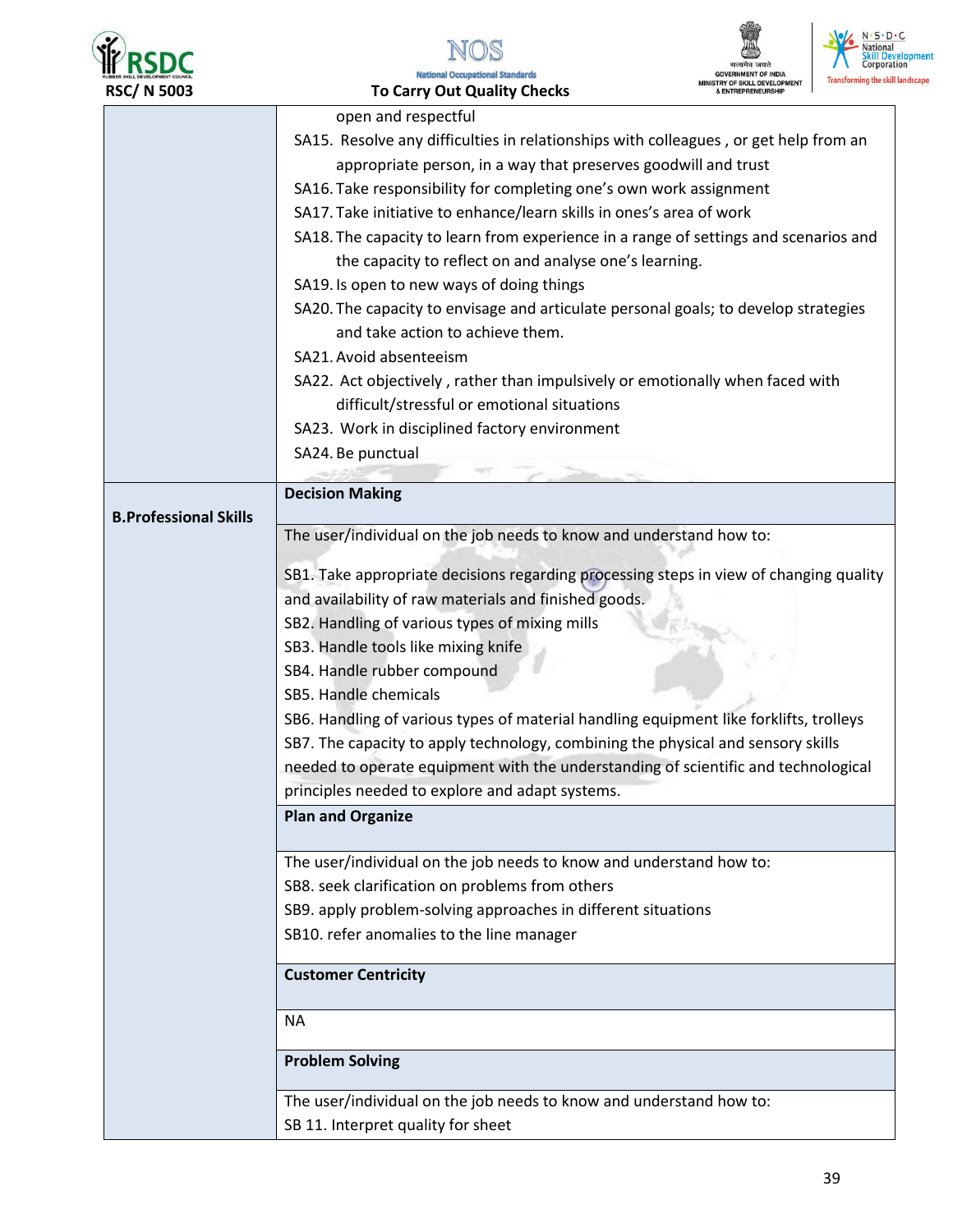







To Carry Out Quality Checks

| SB 12. Suggest improvements (if any) in process/product/materials based on results    |
|---------------------------------------------------------------------------------------|
| and experience                                                                        |
| <b>Analytical Thinking</b>                                                            |
|                                                                                       |
| The user/individual on the job needs to know and understand how to:                   |
| SB13. Proper collection of waste material                                             |
| SB14. Identify defects in the material and communicate it at the earliest and suggest |
| improvements (if any) in process/material based on experience                         |
| <b>Critical Thinking</b>                                                              |
|                                                                                       |
| The user/individual on the job needs to know and understand how to:                   |
| SB15. Handle equipment/rubber sheet SB6. seek clarification on problems from others   |
| SB16. apply problem-solving approaches in different situations                        |
| SB17. refer anomalies to the line manager                                             |
| SB18. Identify any issues affecting the material, equipment or surroundings           |
| SB19. Escalate issues that cannot be solved as per the troubleshooting/company        |
| manual                                                                                |
|                                                                                       |

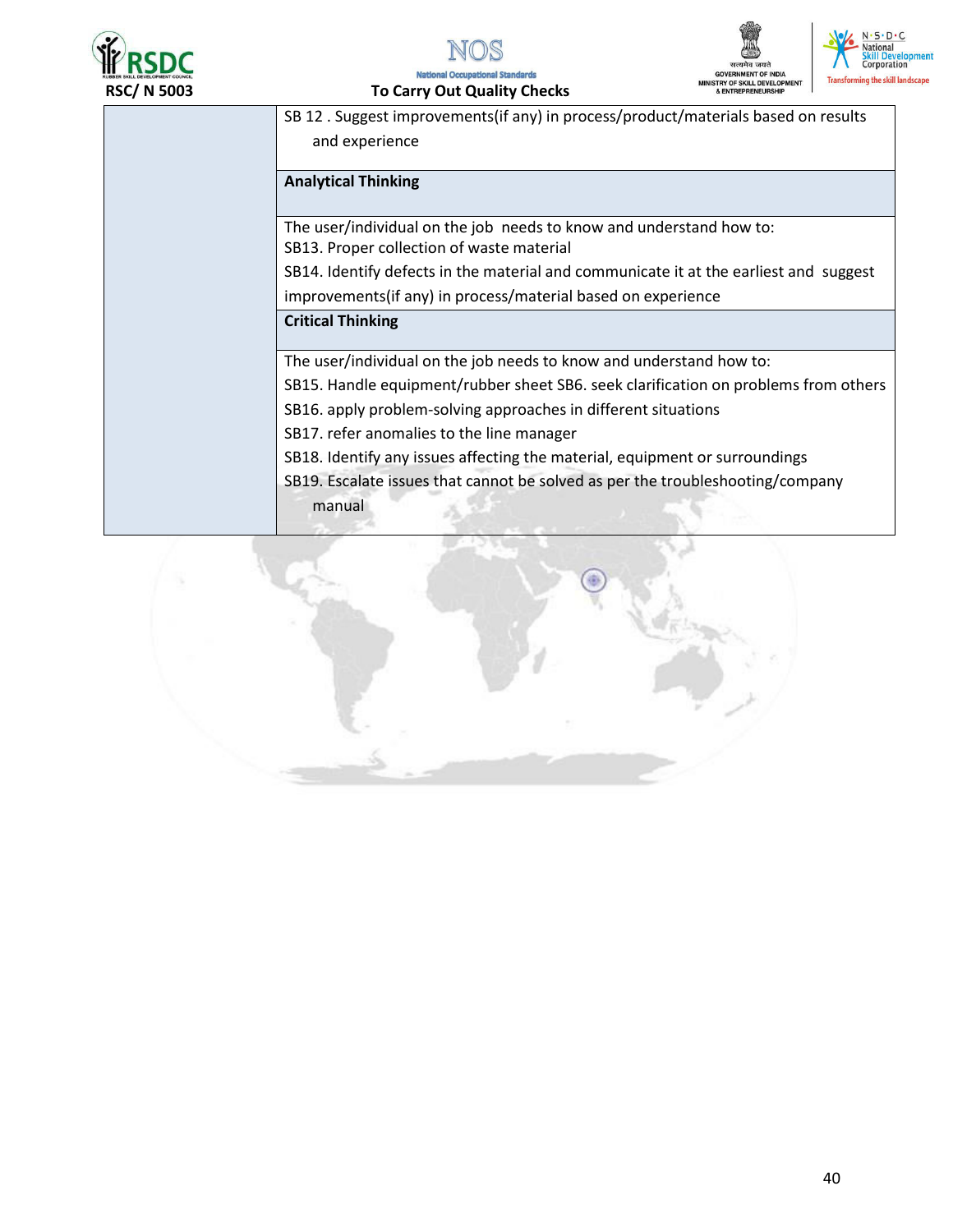





# **NOS Version Control**

| NOS Code                   | <b>RSC / N 5003</b>         |                         |          |
|----------------------------|-----------------------------|-------------------------|----------|
| <b>Credits(NSQF)</b>       | <b>TBD</b>                  | <b>Version number</b>   | 1        |
| Industry                   | <b>Rubber Manufacturing</b> | <b>Drafted on</b>       | 20/03/13 |
| <b>Industry Sub-sector</b> | <b>Tyre and Non-tyre</b>    | Last reviewed on        | 29/12/15 |
| <b>Occupation</b>          | <b>Mixing</b>               | <b>Next review date</b> | 29/12/17 |



**Back to QP**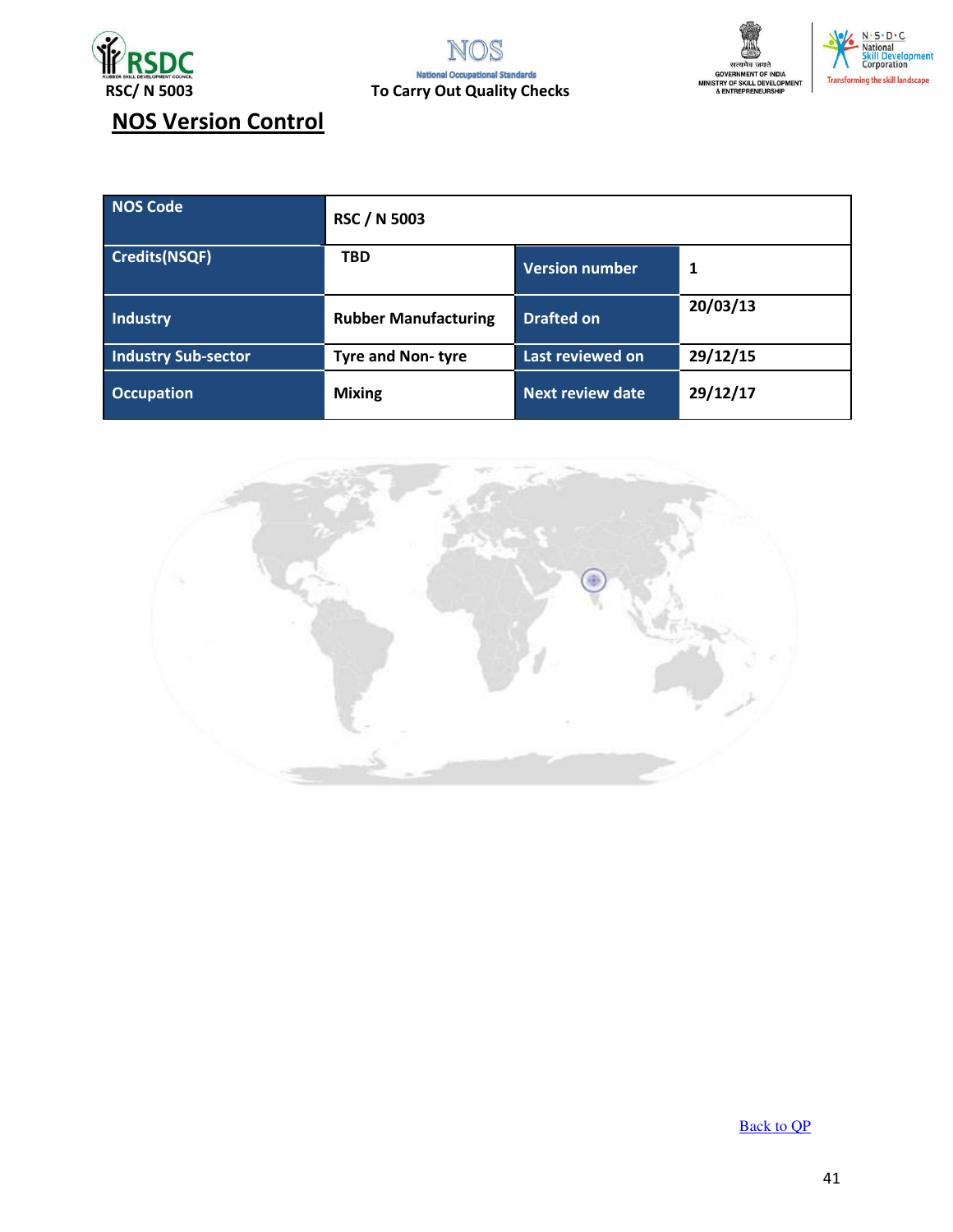





# **National Occupational Standard**



## **Overview**

This unit is about problem identification and escalation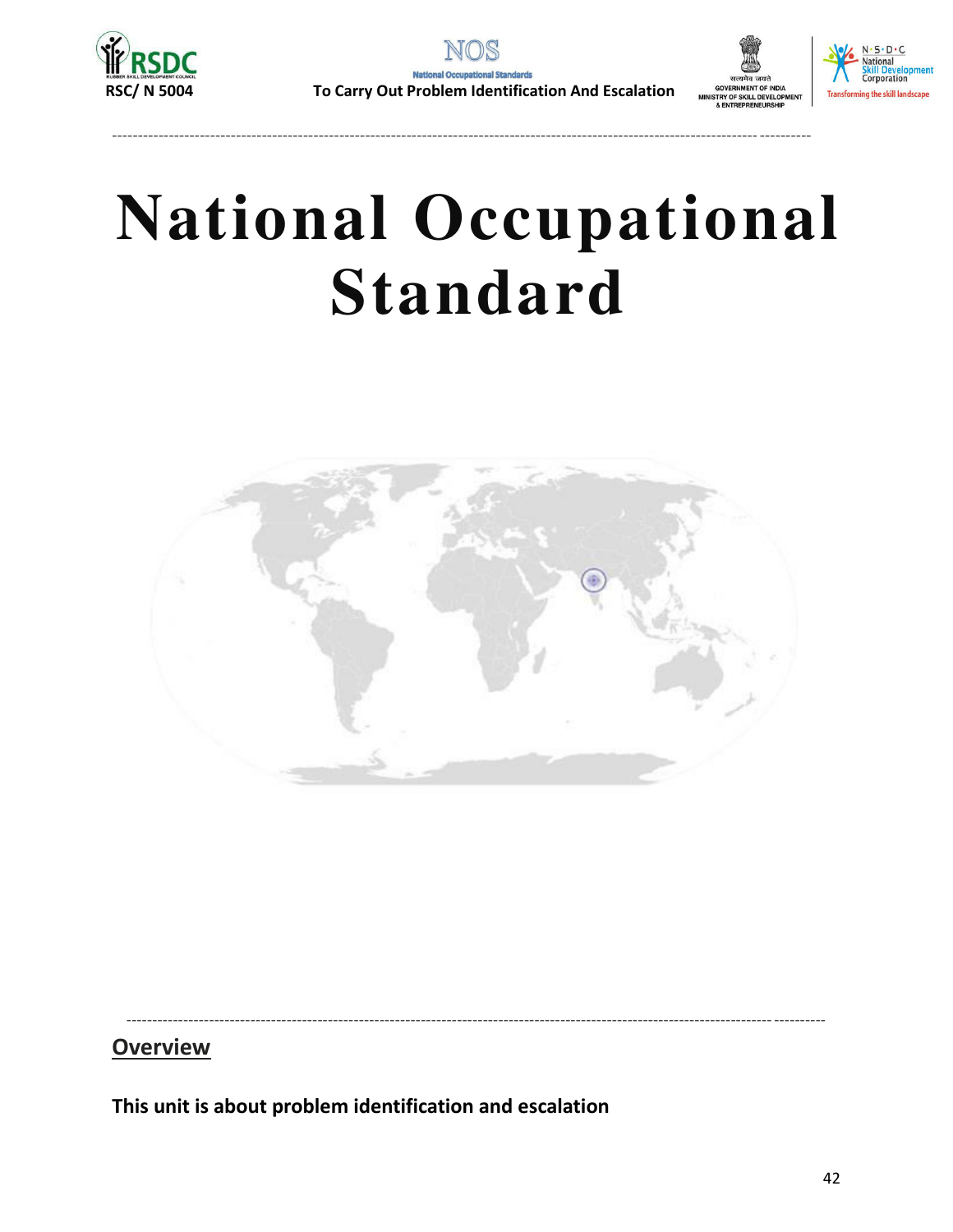







**National Occupational Standards** Carry Out Problem Identification And Escalation **T.** 

| דטטכ וו שכח                                | 0 Carry Out Froblem Reminication And Escalation<br>Transforming the SKIILI<br><b>RY OF SKILL DEVELOPMENT</b> |  |  |
|--------------------------------------------|--------------------------------------------------------------------------------------------------------------|--|--|
| <b>Unit Code</b>                           | <b>RSC / N 5004</b>                                                                                          |  |  |
| <b>Unit Title</b>                          |                                                                                                              |  |  |
| (Task)                                     | To carry out problem identification and escalation                                                           |  |  |
| <b>Description</b>                         | This unit is about problem identification and escalation                                                     |  |  |
| <b>Scope</b>                               | This unit/task covers the following:                                                                         |  |  |
|                                            | Identify problems across:                                                                                    |  |  |
|                                            | Raw materials                                                                                                |  |  |
|                                            | Compounds                                                                                                    |  |  |
|                                            | Product                                                                                                      |  |  |
|                                            | Equipment                                                                                                    |  |  |
|                                            | Others                                                                                                       |  |  |
|                                            | Identify solutions to problems                                                                               |  |  |
|                                            | Take corrective action                                                                                       |  |  |
|                                            | Escalation of unresolved identified problems                                                                 |  |  |
| Performance Criteria (PC) w.r.t. the Scope |                                                                                                              |  |  |
| <b>Element</b>                             | <b>Performance Criteria</b>                                                                                  |  |  |
|                                            | To be competent, the user/individual on the job must be able to:                                             |  |  |
|                                            | PC1. Identify defects/indicators of problems                                                                 |  |  |
| Problem                                    | PC2. Identify any wrong practices that may lead to problems                                                  |  |  |
| Identification                             | PC3. Identify practices that may impact the final product quality                                            |  |  |
|                                            | PC4. Identify if the problem has occurred before                                                             |  |  |
|                                            | PC5. Identify other operations that might be impacted by the problem                                         |  |  |
|                                            | PC6. Ensure that no delays are caused as a result of failure to escalate problems                            |  |  |
|                                            | PC7. Take appropriate materials and sample, conduct tests and evaluate results to                            |  |  |
|                                            | establish reasons to confirm suspected reasons for non-conformance (where<br>required)                       |  |  |
|                                            | PC8. Consider possible reasons for identification of problems                                                |  |  |
|                                            | PC9. Consider applicable corrections and formulate corrective action                                         |  |  |
|                                            | PC10. Formulate action in a timely manner                                                                    |  |  |
| <b>Necessary Action</b>                    | PC11. Communicate problem/remedial action to appropriate parties                                             |  |  |
|                                            | PC12. Take corrective action in a timely manner                                                              |  |  |
|                                            | PC13. Take corrective action for problems identified according to the company<br>procedures                  |  |  |
|                                            | PC14. Report/document problem and corrective action in an appropriate manner                                 |  |  |
|                                            | PC15. Monitor corrective action                                                                              |  |  |
|                                            | PC16. Evaluate implementation of corrective action taken to determine if the                                 |  |  |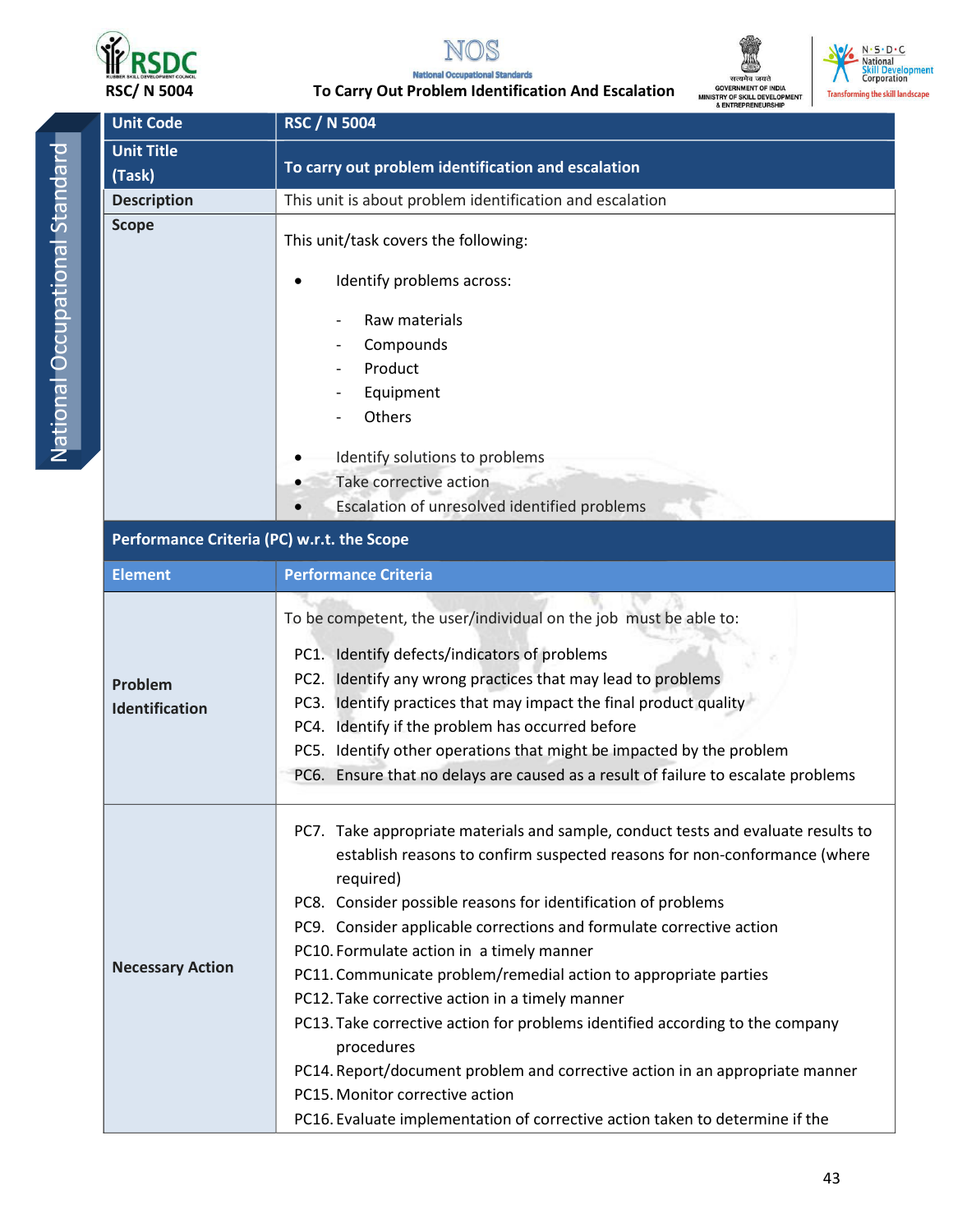

## NOS

**National Occupational Standards** 





| <b>RSC/N 5004</b>                                                    | To Carry Out Problem Identification And Escalation                                                                                                         | <b>IINISTRY OF SKILL DEVELOPMENT</b><br><b>ENTREPRENEURSHIP</b> | <b>Transforming the ski</b> |
|----------------------------------------------------------------------|------------------------------------------------------------------------------------------------------------------------------------------------------------|-----------------------------------------------------------------|-----------------------------|
|                                                                      | problem has been resolved                                                                                                                                  |                                                                 |                             |
| PC17. Ensure that corrective action selected is viable and practical |                                                                                                                                                            |                                                                 |                             |
|                                                                      | PC18. Ensure that correct solution is identified to an identified problem<br>PC19. Take corrective action for problems identified according to the company |                                                                 |                             |
|                                                                      |                                                                                                                                                            |                                                                 |                             |
|                                                                      | procedures                                                                                                                                                 |                                                                 |                             |
|                                                                      | PC20. Ensure that no delays are caused as a result of failure to take necessary action                                                                     |                                                                 |                             |
|                                                                      | PC21. Escalate problem as per laid down escalation matrix                                                                                                  |                                                                 |                             |
|                                                                      | PC22. Escalate the problem within stipulated time                                                                                                          |                                                                 |                             |
| <b>Problem Escalation</b>                                            | PC23. Escalate the problem in an appropriate manner                                                                                                        |                                                                 |                             |
|                                                                      | PC24. Ensure that no delays are caused as a result of failure to escalate problems                                                                         |                                                                 |                             |
| <b>Knowledge and Understanding (K)</b>                               |                                                                                                                                                            |                                                                 |                             |
|                                                                      | The user/individual on the job needs to know and understand:                                                                                               |                                                                 |                             |
|                                                                      |                                                                                                                                                            |                                                                 |                             |
|                                                                      | KB1. Indicators of problems                                                                                                                                |                                                                 |                             |
|                                                                      | KB2. The working of the equipment and accessories (if applicable)                                                                                          |                                                                 |                             |
|                                                                      | KB3. The impact of operations on the user and equipment( if applicable)                                                                                    |                                                                 |                             |
|                                                                      | KB4. The impact of operations on the final product (if applicable)                                                                                         |                                                                 |                             |
|                                                                      | KB5. The effect of not rectifying the problems identified                                                                                                  |                                                                 |                             |
|                                                                      | KB6. The reason for the occurrence of previous problems                                                                                                    |                                                                 |                             |
| <b>Technical</b><br>В.                                               | KB7. Measures and steps that have been taken to address the previous problems                                                                              |                                                                 |                             |
| <b>Knowledge</b>                                                     | KB8. Possible solutions for various problems                                                                                                               |                                                                 |                             |
|                                                                      | The correct method for carrying out corrective actions outlined for each<br>KB9.                                                                           |                                                                 |                             |
|                                                                      | problem                                                                                                                                                    |                                                                 |                             |
|                                                                      | KB10. The impact of not carrying out the corrective actions                                                                                                |                                                                 |                             |
|                                                                      | KB11. The documentation procedure for recording such problems, as per company                                                                              |                                                                 |                             |
|                                                                      | norms                                                                                                                                                      |                                                                 |                             |
|                                                                      | KB12. The escalation matrix for reporting problems                                                                                                         |                                                                 |                             |
|                                                                      | KB13. Escalation matrix for reporting unresolved problems                                                                                                  |                                                                 |                             |
|                                                                      | KB14. The time frame within which in which each problem needs to be escalated                                                                              |                                                                 |                             |
|                                                                      | KB15. Manner in which each problem needs to be escalated                                                                                                   |                                                                 |                             |
| Skills (S)                                                           |                                                                                                                                                            |                                                                 |                             |
|                                                                      | <b>Writing Skills</b>                                                                                                                                      |                                                                 |                             |
|                                                                      | The user/individual on the job needs to know and understand how to:                                                                                        |                                                                 |                             |
|                                                                      | SA1. Construct simple sentences and express ideas clearly through written                                                                                  |                                                                 |                             |
| A. Core Skills/                                                      | communication                                                                                                                                              |                                                                 |                             |
| <b>Generic Skills</b>                                                | SA2. Fill up appropriate technical forms, process charts, activity logs in required                                                                        |                                                                 |                             |
|                                                                      | format of the company                                                                                                                                      |                                                                 |                             |
|                                                                      | SA3. Write simple letters, mails, etc                                                                                                                      |                                                                 |                             |
|                                                                      | SA4. Perform functional mathematical operations, including apply basic                                                                                     |                                                                 |                             |
|                                                                      | mathematical principles, such as numbers and space, and techniques such as                                                                                 |                                                                 |                             |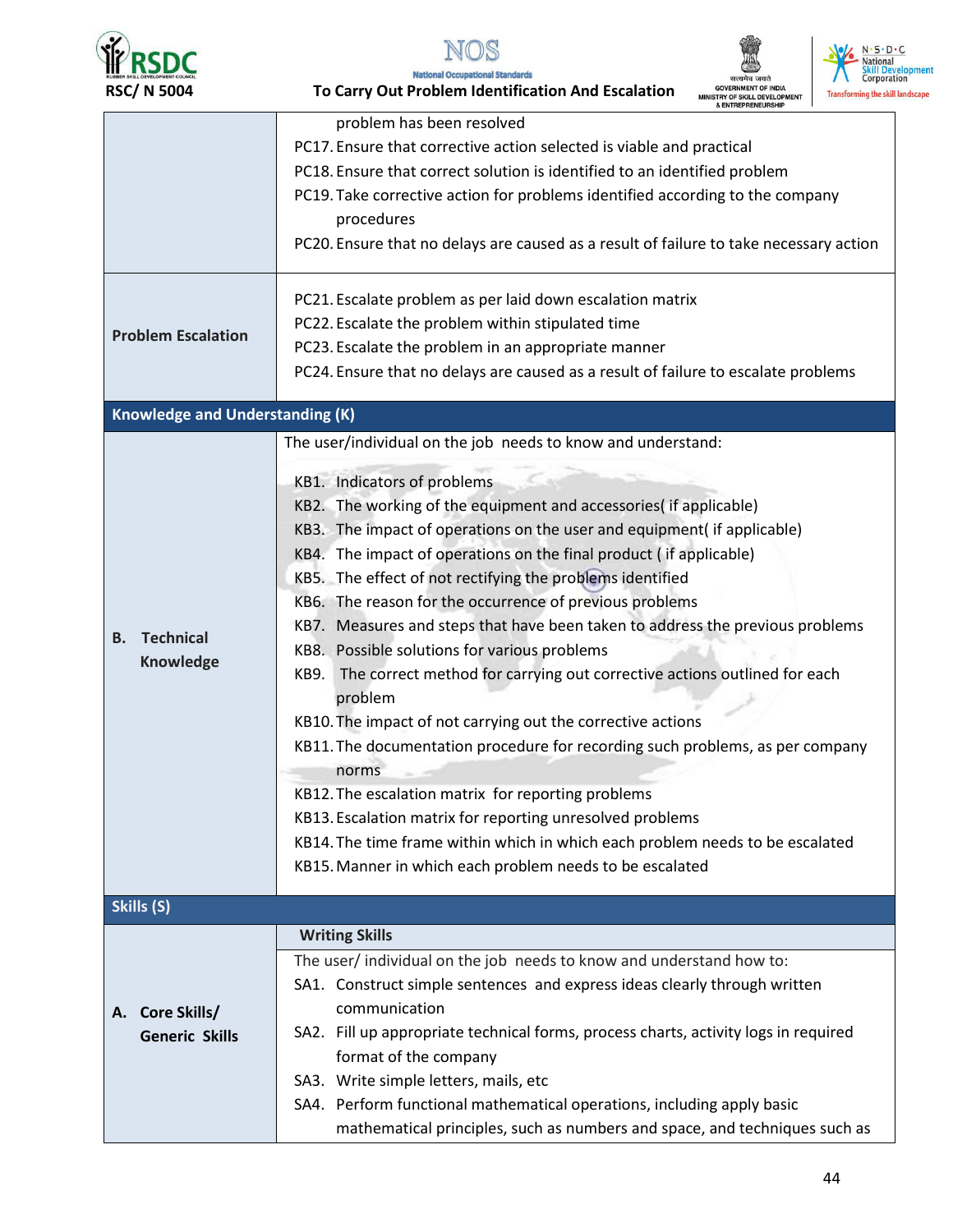

**National Occupational Standards** To Carry Out Problem Identification And Escalation





estimation and approximation, for practical purposes

| <b>Reading Skills</b>                                                                |
|--------------------------------------------------------------------------------------|
| The user/individual on the job needs to know and understand how to:                  |
| SA5. Read and understand manuals, health and safety instructions, memos, reports,    |
| job cards etc                                                                        |
| SA6. Read images, graphs, diagrams                                                   |
| SA7. Understand the various coding systems as per company norms                      |
| <b>Oral Communication (Listening and Speaking skills)</b>                            |
| The user/individual on the job needs to know and understand how to:                  |
| SA8. Express statements, opinions or information clearly so that others can hear     |
| and understand                                                                       |
| SA9. Respond appropriately to any queries                                            |
| SA10. Communicate with supervisor                                                    |
| SA11. Communicate with upstream and downstream teams                                 |
| SA12. Work in a team and other behavioral skills required to support the small group |
| activities (Quality Circle, Cross Functional Team, Suggestion Scheme)                |
| SA13. Practice honesty with respect to company property and time                     |
| SA14. Communicate with people in a form and manner and using language that is        |
| open and respectful                                                                  |
| SA15. Resolve any difficulties in relationships with colleagues, or get help from an |
| appropriate person, in a way that preserves goodwill and trust                       |
| SA16. Take responsibility for completing one's own work assignment                   |
| SA17. Take initiative to enhance/learn skills in ones's area of work                 |
| SA18. The capacity to learn from experience in a range of settings and scenarios and |
| the capacity to reflect on and analyse one's learning.                               |
| SA19. Is open to new ways of doing things                                            |
| SA20. The capacity to envisage and articulate personal goals; to develop strategies  |
| and take action to achieve them.                                                     |
| SA21. Avoid absenteeism                                                              |
| SA22. Act objectively, rather than impulsively or emotionally when faced with        |
| difficult/stressful or emotional situations                                          |
| SA23. Work in disciplined factory environment                                        |
| SA24. Be punctual                                                                    |
| <b>Decision Making</b>                                                               |
|                                                                                      |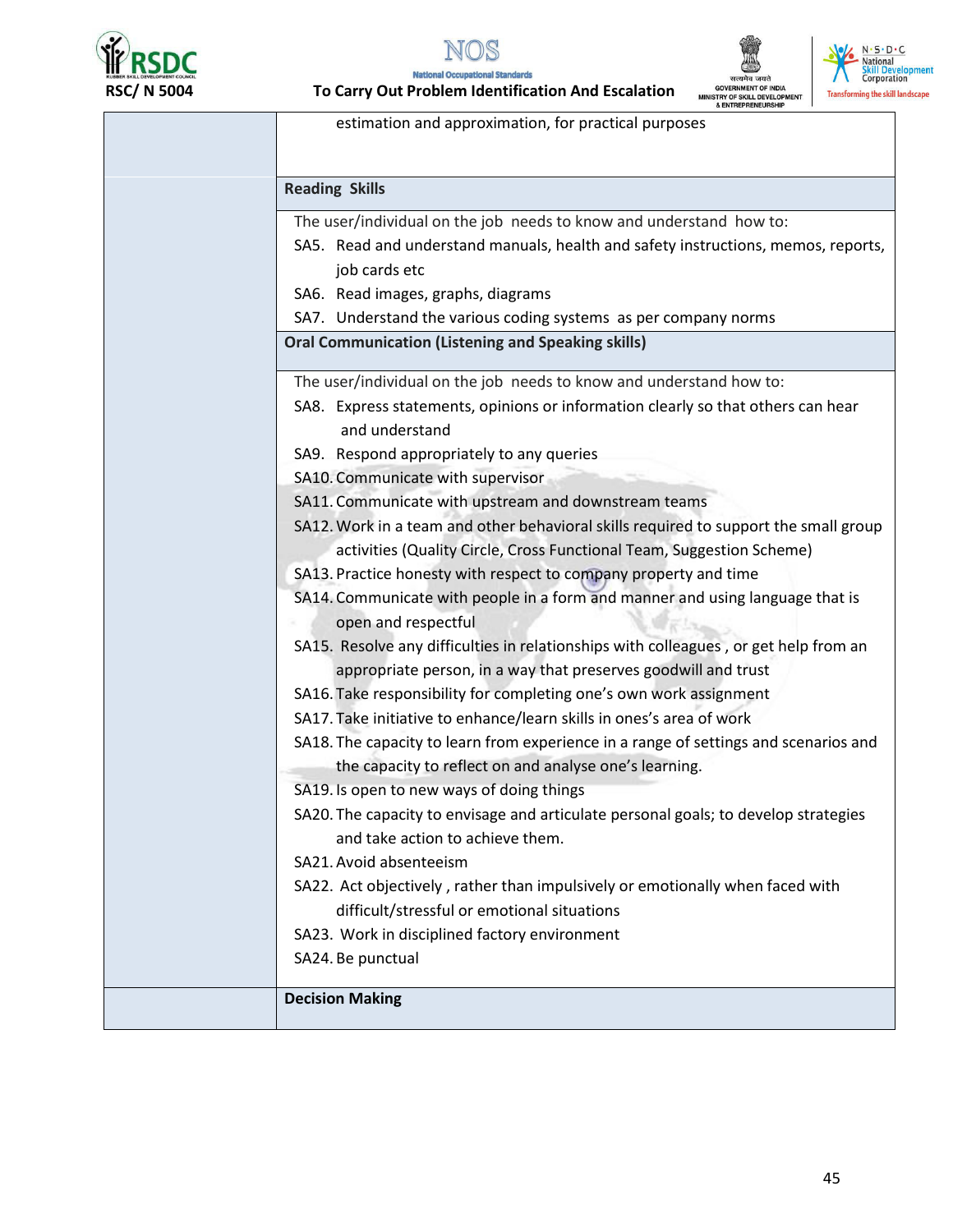



**National Occupational Standards** 



To Carry Out Problem Identification And Escalation

| דטטכ וו נטכו                 | 0 Carry Out Froblem Reminication And Escalation<br>Transforming the skill is<br>MINISTRY OF SKILL DEVELOPMENT                                                              |
|------------------------------|----------------------------------------------------------------------------------------------------------------------------------------------------------------------------|
| <b>B.Professional Skills</b> | The user/individual on the job needs to know and understand how to:                                                                                                        |
|                              | SB1. Take appropriate decisions regarding processing steps in view of changing quality<br>and availability of raw materials and finished goods.                            |
|                              | SB2. Handling of various types of mixing mills                                                                                                                             |
|                              | SB3. Handle tools like mixing knife                                                                                                                                        |
|                              | SB4. Handle rubber compound<br>SB5. Handle chemicals                                                                                                                       |
|                              |                                                                                                                                                                            |
|                              | SB6. Handling of various types of material handling equipment like forklifts, trolleys<br>SB7. The capacity to apply technology, combining the physical and sensory skills |
|                              | needed to operate equipment with the understanding of scientific and technological                                                                                         |
|                              | principles needed to explore and adapt systems.                                                                                                                            |
|                              | <b>Plan and Organize</b>                                                                                                                                                   |
|                              |                                                                                                                                                                            |
|                              | The user/individual on the job needs to know and understand how to:                                                                                                        |
|                              | SB8. seek clarification on problems from others                                                                                                                            |
|                              | SB9. apply problem-solving approaches in different situations                                                                                                              |
|                              | SB10. refer anomalies to the line manager                                                                                                                                  |
|                              | <b>Customer Centricity</b>                                                                                                                                                 |
|                              |                                                                                                                                                                            |
|                              | <b>NA</b>                                                                                                                                                                  |
|                              | <b>Problem Solving</b>                                                                                                                                                     |
|                              | The user/individual on the job needs to know and understand how to:                                                                                                        |
|                              | SB 11. Interpret quality for sheet                                                                                                                                         |
|                              | SB 12. Suggest improvements(if any) in process/product/materials based on results                                                                                          |
|                              | and experience                                                                                                                                                             |
|                              | <b>Analytical Thinking</b>                                                                                                                                                 |
|                              | The user/individual on the job needs to know and understand how to:<br>SB13. Proper collection of waste material                                                           |
|                              | SB14. Identify defects in the material and communicate it at the earliest and suggest                                                                                      |
|                              | improvements(if any) in process/material based on experience                                                                                                               |
|                              | <b>Critical Thinking</b>                                                                                                                                                   |
|                              | The user/individual on the job needs to know and understand how to:                                                                                                        |
|                              | SB15. Handle equipment/rubber sheet SB6. seek clarification on problems from others                                                                                        |
|                              | SB16. apply problem-solving approaches in different situations                                                                                                             |
|                              | SB17. refer anomalies to the line manager                                                                                                                                  |
|                              | SB18. Identify any issues affecting the material, equipment or surroundings                                                                                                |
|                              | SB19. Escalate issues that cannot be solved as per the troubleshooting/company<br>manual                                                                                   |
|                              |                                                                                                                                                                            |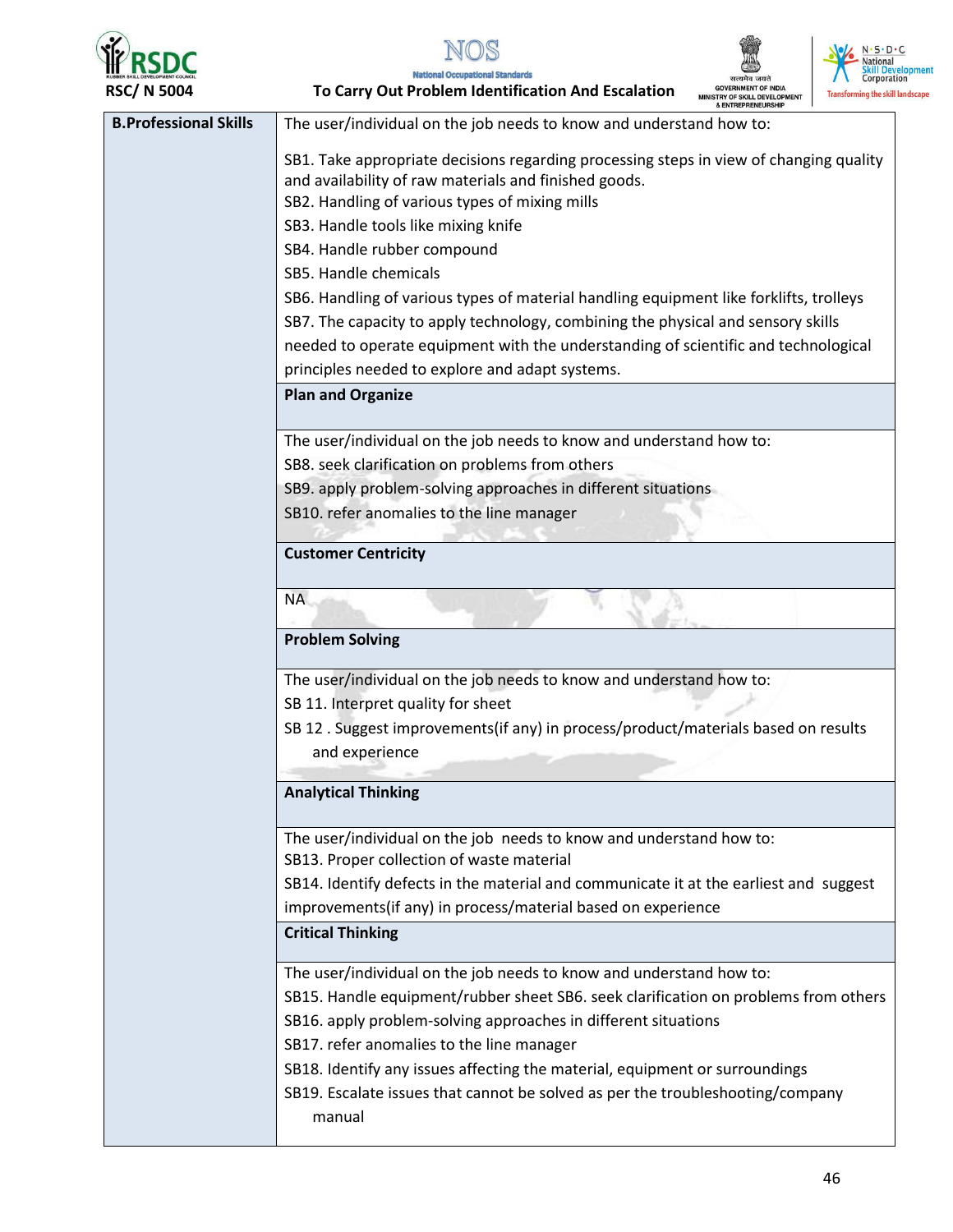





## **NOS Version Control**

| NOS Code                   | <b>RSC / N 5004</b>         |                         |          |
|----------------------------|-----------------------------|-------------------------|----------|
| <b>Credits(NSQF)</b>       | <b>TBD</b>                  | <b>Version number</b>   | 1        |
| Industry                   | <b>Rubber Manufacturing</b> | <b>Drafted on</b>       | 20/03/13 |
| <b>Industry Sub-sector</b> | <b>Tyre and Non-tyre</b>    | Last reviewed on        | 29/12/15 |
| <b>Occupation</b>          | <b>Mixing</b>               | <b>Next review date</b> | 29/12/17 |



**Back to QP**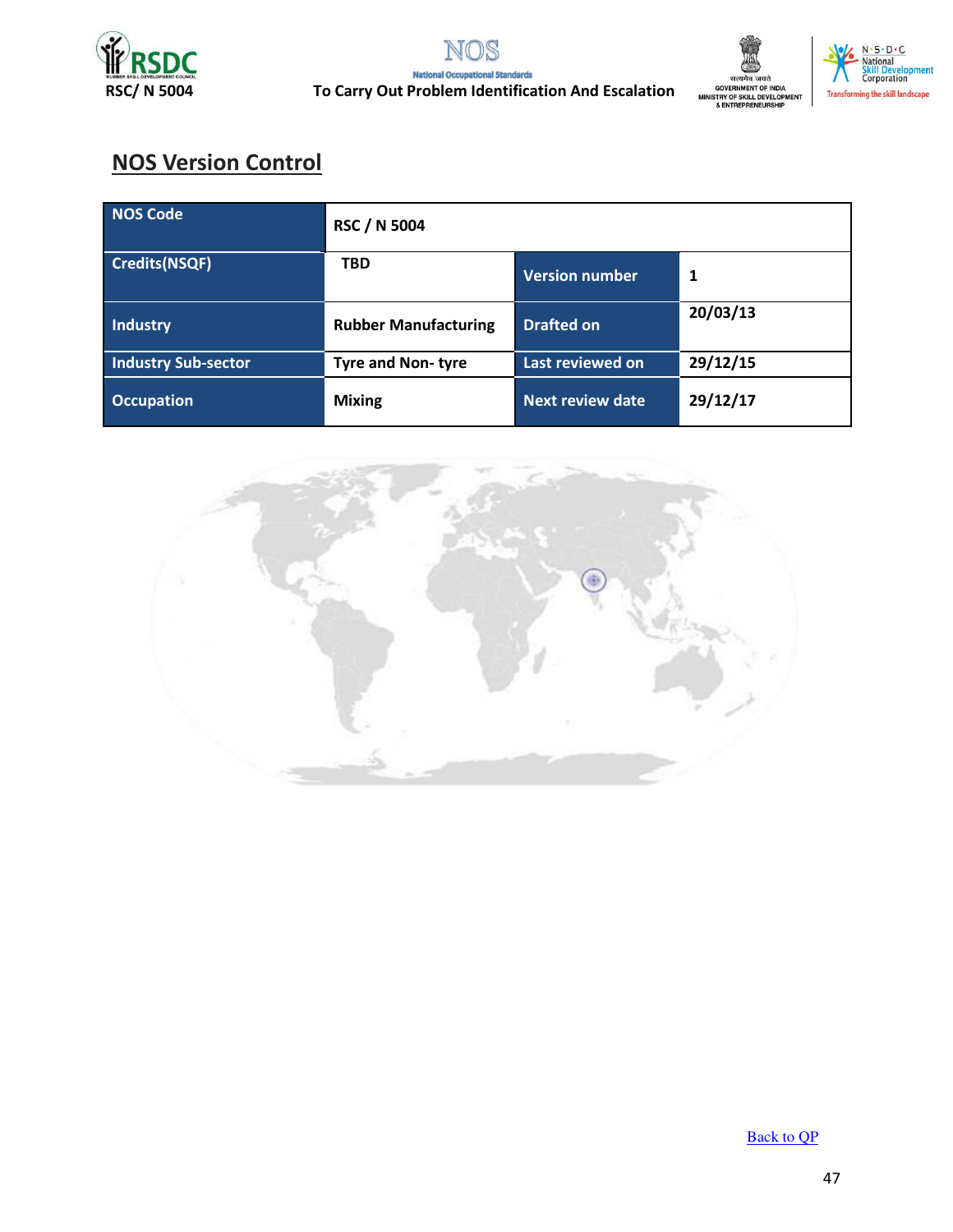### **CRITERIA FOR ASSESSMENT OF TRAINEES**

**Job Role:** Mill Operator

**Qualification Pack Code:** RSC/ Q 0101

**Sector Skill Council:** Rubber Skill Development Council

### **Guidelines for Assessment**

1. Criteria for assessment for each Qualification Pack will be created by the Sector Skill Council. Each Performance Criteria (PC) will be assigned marks proportional to its importance in NOS. SSC will also lay down proportion of marks for Theory and Skills Practical for each PC

2. The assessment for the theory part will be based on knowledge bank of questions created by the SSC 3. Individual assessment agencies will create unique question papers for theory part for each candidate at each examination/training center (as per assessment criteria below)

4. Individual assessment agencies will create unique evaluations for skill practical for every student at each examination/training center based on this criteria

5. To pass the Qualification Pack, every trainee should score a minimum of 70% in every NOS 6. In case of successfully passing only certain number of NOS's, the trainee is eligible to take subsequent assessment on the balance NOS's to pass the Qualification Pack

| <b>Assessment Strategy</b>                                  |                                                                                                                                                                   | <b>Marks Allocation</b> |                   |          |
|-------------------------------------------------------------|-------------------------------------------------------------------------------------------------------------------------------------------------------------------|-------------------------|-------------------|----------|
| <b>NOS</b>                                                  | <b>Performance Criteria</b>                                                                                                                                       | <b>Tota</b>             | <b>Theor</b><br>v | Practica |
|                                                             | PC1. Ensure functioning of safety features of mixing<br>mill (e.g. safety pad, safety bar) and other accessories                                                  | 4                       | 4                 | $\Omega$ |
|                                                             | PC2. Ensure that the mixing mill is clean                                                                                                                         | 4                       | 4                 | $\Omega$ |
| 1. RSC/N0101<br>(Prepare mixing<br>mill and<br>accessories) | PC3. Set parameters for the equipment (mixing cycle<br>time, roll temperature and nip gap), as per company's<br>SOP                                               | 14                      | 4                 | 10       |
|                                                             | PC4. Keep all accessories (like cooling water, hydraulic<br>system, temperature control unit (TCU), lubrication<br>system) and stock blender (if available) ready | 4                       | 4                 | $\Omega$ |
|                                                             | PC5. Keep all hand tools like mixing knife, cooling rack<br>etc. ready                                                                                            | 3                       | 3                 | $\Omega$ |
|                                                             | PC6. Ensure availability of pre-weighed, approved<br>rubber and other ingredients to be fed as per recipe<br>and batch size                                       | 9                       | 4                 | 5        |
|                                                             | PC7. Ensure that raw material to be fed is approved by<br>laboratory as per SOP                                                                                   | 8                       | 3                 | 5        |
|                                                             | PC8. Match the batch code of each raw material with<br>the batch code on the job schedule given by the<br>planning department                                     | 9                       | 3                 | 6        |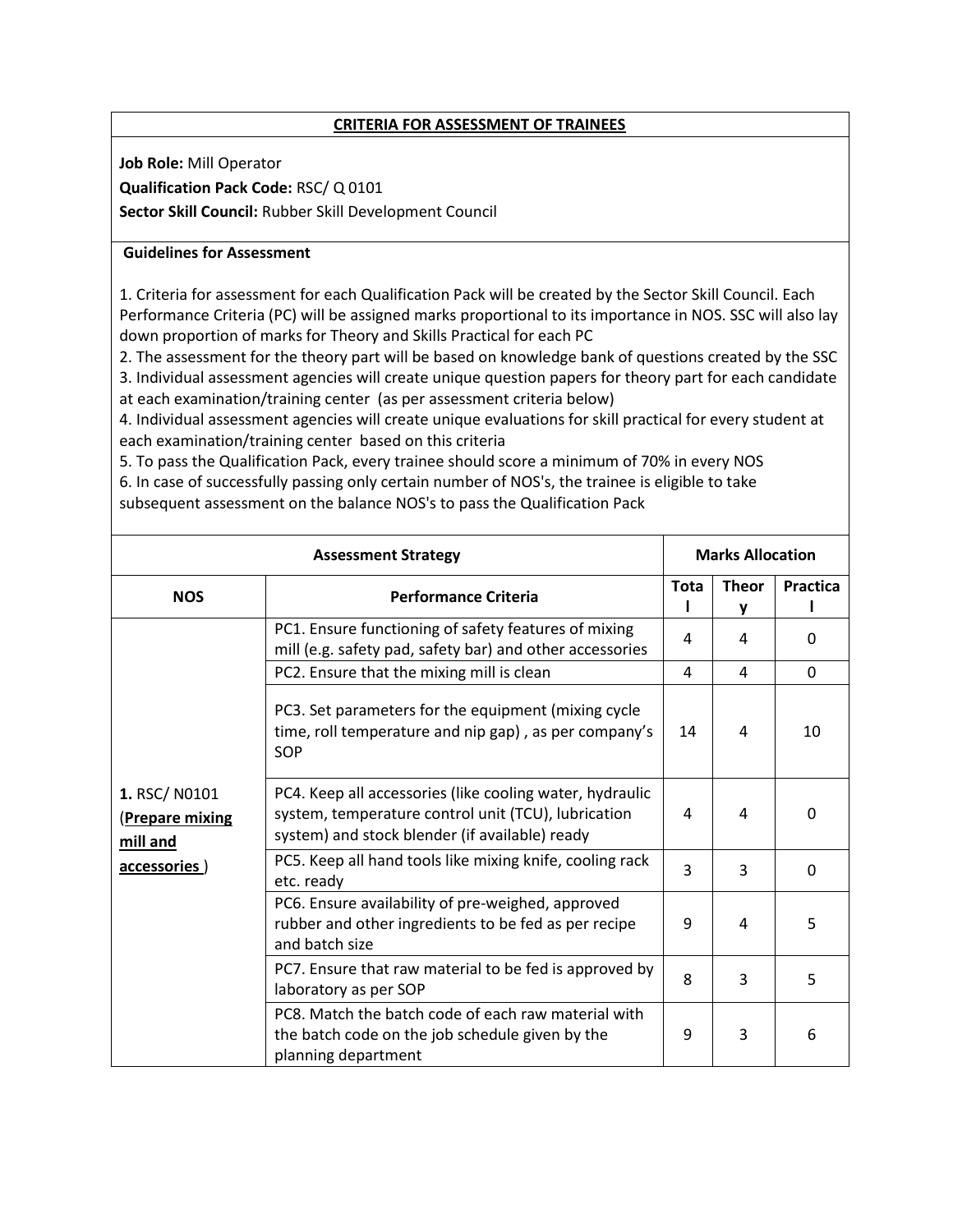|                                                              | PC9. Ensure that all raw materials have been<br>assembled/organized (in correct sequence, as per<br>SOP) to be fed into mixing mill                                                                                                                                                                                                                                                                                                                                        | 9              | 3        | 6  |
|--------------------------------------------------------------|----------------------------------------------------------------------------------------------------------------------------------------------------------------------------------------------------------------------------------------------------------------------------------------------------------------------------------------------------------------------------------------------------------------------------------------------------------------------------|----------------|----------|----|
|                                                              | PC10. Ensure housekeeping and safety in the Mixing<br>mill area                                                                                                                                                                                                                                                                                                                                                                                                            | 3              | 3        | 0  |
|                                                              | PC11. Ensure that electrical devices that may be<br>exposed to carbon black dust are sealed.                                                                                                                                                                                                                                                                                                                                                                               | 3              | 3        | 0  |
|                                                              | PC12. Periodically blow the electrical devices with<br>clean/dry compressed air.                                                                                                                                                                                                                                                                                                                                                                                           | 3              | 3        | 0  |
|                                                              | PC13. Ensure that the exhaust systems are used to<br>maintain the concentration levels of various<br>particulate matters within limits as per SOP                                                                                                                                                                                                                                                                                                                          | 9              | 3        | 6  |
|                                                              | PC14. Adhere to all safety norms (like wearing<br>protective gloves, shoes, Safety Glasses, etc.)                                                                                                                                                                                                                                                                                                                                                                          | 9              | 3        | 6  |
|                                                              | PC15. Comply with health, safety, environment<br>guidelines, regul<br>ations etc in accordance with international/national<br>standards or organizational SOP                                                                                                                                                                                                                                                                                                              | 9              | 3        | 6  |
|                                                              |                                                                                                                                                                                                                                                                                                                                                                                                                                                                            | 100            | 50       | 50 |
|                                                              | PC1. Handle the rubber compound to avoid<br>contamination                                                                                                                                                                                                                                                                                                                                                                                                                  | 3              | 3        | 0  |
|                                                              | PC2. Ensure that batch size of rubber mix is as per<br>company's SOP                                                                                                                                                                                                                                                                                                                                                                                                       | $\Omega$       | $\Omega$ | 0  |
|                                                              | PC3. Ensure that identified & approved materials are<br>used.                                                                                                                                                                                                                                                                                                                                                                                                              | $\overline{7}$ | 3        | 4  |
|                                                              | PC4. Ensure that the sequence in shift is based on raw<br>material availability to maximize output                                                                                                                                                                                                                                                                                                                                                                         | $\overline{7}$ | 3        | 4  |
| 2. RSC/N0102<br>(Mix raw                                     | PC5. Add rubber and other ingredients in the mixing<br>mill in the specified quantity and sequence as per<br>company's SOP                                                                                                                                                                                                                                                                                                                                                 | $\overline{7}$ | 3        | 4  |
| material in<br>mixing mill to<br>prepare rubber<br>compound) | PC6. Receive mixed batch dumped from intermix on<br>the mill and form sheet.<br>a. Allow the entire compound to pass through the nip<br>gap of the rolls.<br>b. Form a band on the front roll.<br>c. Cut the compound and re-roll for at least three<br>times.<br>d. Pass the compound over the blender bar for better<br>cooling and blending.<br>e. Let out compound from mill in continuous sheet<br>form and pass through<br>cooling festoon and wig wag for stacking. | 25             | 10       | 15 |
|                                                              | PC7. Check and adjust cooling water flow rate as per<br>SOP                                                                                                                                                                                                                                                                                                                                                                                                                | 0              | 0        | 0  |
|                                                              | PC8. Ensure proper rolling bank while mixing                                                                                                                                                                                                                                                                                                                                                                                                                               | 8              | 3        | 5  |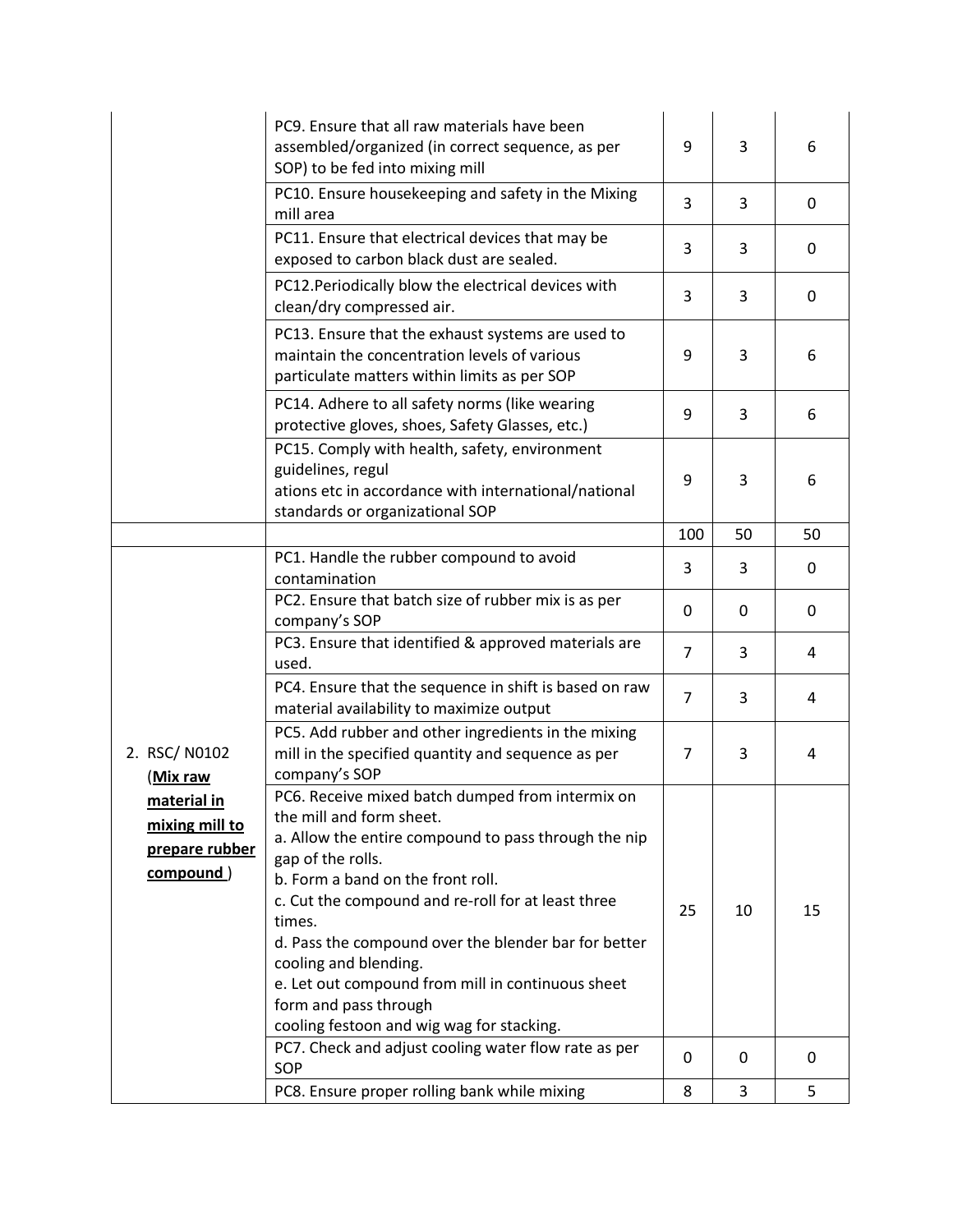|                                                                        | PC9. Use stock blender, if available for better<br>dispersion                                                                                                                                      | 3              | 3              | 0              |
|------------------------------------------------------------------------|----------------------------------------------------------------------------------------------------------------------------------------------------------------------------------------------------|----------------|----------------|----------------|
|                                                                        | PC10.Control mixing process and completion as per<br>SOP (temperature or time or energy as programmed /<br>specified)                                                                              | 5              | $\overline{2}$ | 3              |
|                                                                        | PC11. Identify the batch as per SOP                                                                                                                                                                | 5              | $\overline{2}$ | $\overline{3}$ |
|                                                                        | PC12. Ensure maturation time for Master batch and<br>Final batch before next usage                                                                                                                 | $\Omega$       | 0              | 0              |
|                                                                        | PC13. Ensure housekeeping and safety in the Mixing<br>mill area                                                                                                                                    | 3              | 3              | $\mathbf{0}$   |
|                                                                        | PC14. Ensure that the electrical devices that may be<br>exposed to carbon black dust are sealed.                                                                                                   | 3              | 3              | 0              |
|                                                                        | PC15. Periodically blow the electrical devices with<br>clean/dry compressed air.                                                                                                                   | 3              | 3              | $\mathbf{0}$   |
|                                                                        | PC16. Ensure that the exhaust systems are used to<br>maintain the concentration levels of various<br>particulate matters remain within limits as per SOP.                                          | 7              | 3              | 4              |
|                                                                        | PC17. Adhere to all safety norms (like wearing<br>protective gloves, shoes, safety glasses etc)                                                                                                    | $\overline{7}$ | 3              | 4              |
|                                                                        | PC18.Comply with health, safety, environment<br>guidelines, regulations etc in accordance with<br>international/national standards or organizational<br>SOP.                                       | 7              | 3              | 4              |
|                                                                        |                                                                                                                                                                                                    | 100            | 50             | 50             |
|                                                                        | PC1. Sheet off the compound followed by cooling                                                                                                                                                    | 5              | 5              | $\mathbf{0}$   |
|                                                                        | PC2. Ensure that no compound has been left inside in<br>roller guides, stock blender and mill tray                                                                                                 | 5              | 5              | $\mathbf{0}$   |
|                                                                        | PC3. Handover the equipment to the next operator in<br>clean and good condition                                                                                                                    | 4              | 4              | 0              |
|                                                                        | PC4. Dispose waste material in safe manner as per<br>company's SOP                                                                                                                                 | 4              | 4              | 0              |
| 3. RSC/N0103 (<br><b>Undertake post</b><br>mixing mill<br>activities ) | PC5. Ensure identification and traceability by batch<br>marking/coding for the right product as per<br>instructions laid down by the company (in terms of<br>batch number, colour, date stamp etc) | 25             | 5              | 20             |
|                                                                        | PC6. Send sample of specified compound/ batch in<br>specified form to lab for testing                                                                                                              | 4              | 4              | $\mathbf{0}$   |
|                                                                        | PC7. Send the remaining material to the designated<br>storage area                                                                                                                                 | 5              | 0              | 5              |
|                                                                        | PC8. Ensure that the electrical devices that may be<br>exposed to carbon black dust are sealed.                                                                                                    | 4              | 4              | $\mathbf{0}$   |
|                                                                        | PC9. Periodically blow the electrical devices with<br>clean/dry compressed air.                                                                                                                    | 4              | 4              | 0              |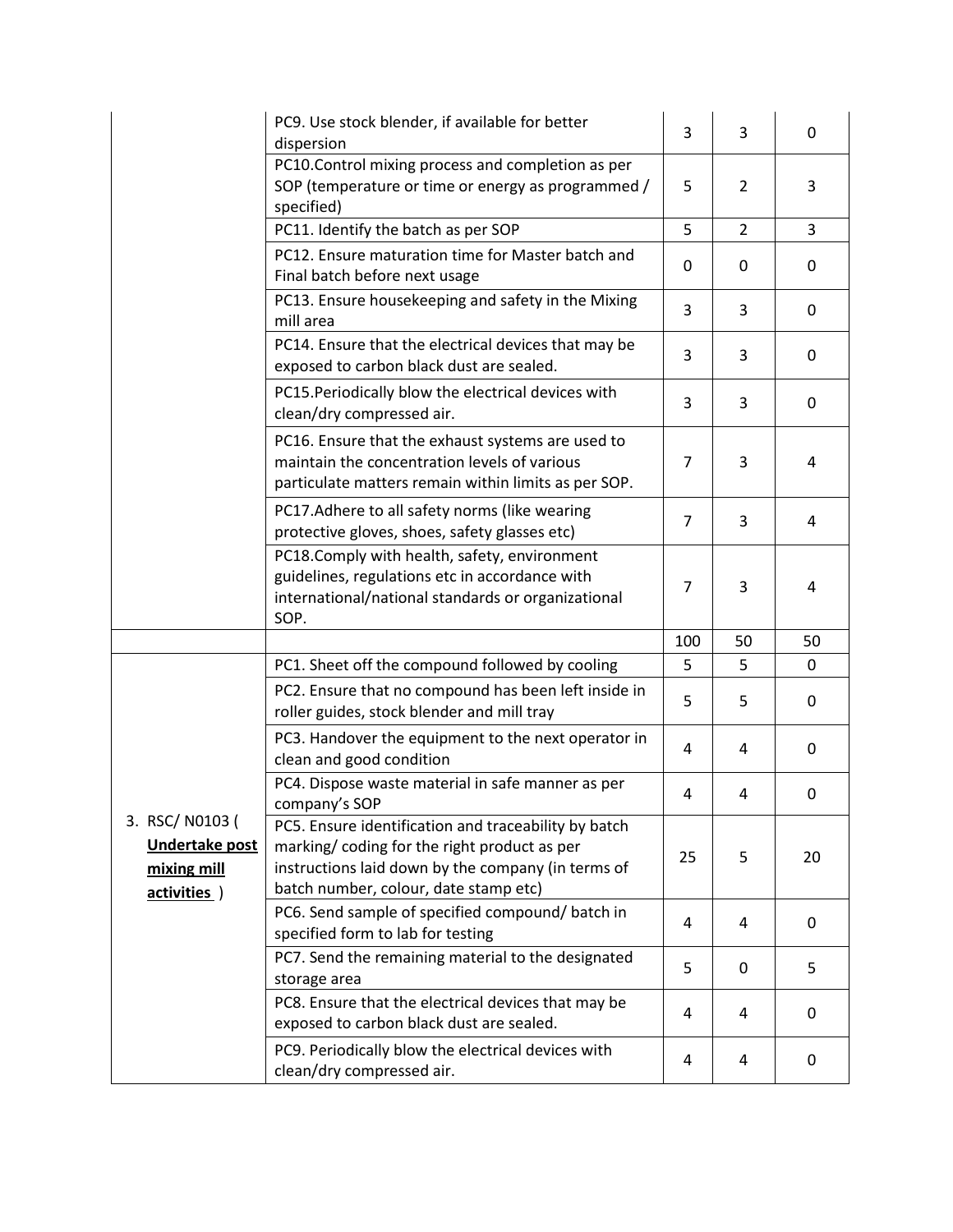|                                | PC10. Ensure that the exhaust systems are used to<br>maintain the concentration levels of various<br>particulate matters remain within limits.                            | 10  | 5  | 5            |
|--------------------------------|---------------------------------------------------------------------------------------------------------------------------------------------------------------------------|-----|----|--------------|
|                                | PC11.Adhere to all safety norms (like wearing<br>protective gloves, shoes, safety glasses etc)                                                                            | 15  | 5  | 10           |
|                                | PC12.Comply with health, safety, environment<br>guidelines, regulations etc in accordance with<br>international/national standards or organizational SOP                  | 15  | 5  | 10           |
|                                |                                                                                                                                                                           |     |    |              |
|                                |                                                                                                                                                                           | 100 | 50 | 50           |
|                                | PC1. Inspect the area while taking into account<br>various surfaces                                                                                                       | 3   | 3  | $\mathbf{0}$ |
|                                | PC2. Identify the material requirements for cleaning<br>the areas inspected, by considering risk, time,<br>efficiency and type of stain                                   | 3   | 3  | $\mathbf{0}$ |
|                                | PC3. Ensure that the cleaning equipment is in proper<br>working condition                                                                                                 | 3   | 3  | $\mathbf{0}$ |
|                                | PC4. Select the suitable alternatives for cleaning the<br>areas in case the appropriate equipment and<br>materials are not available and inform the appropriate<br>person | 3   | 3  | $\Omega$     |
|                                | PC5. Plan the sequence for cleaning the area to avoid<br>re-soiling clean areas and surfaces                                                                              | 3   | 3  | 0            |
|                                | PC6. Inform the affected people about the cleaning<br>activity                                                                                                            | 0   | 0  | 0            |
| 4. RSC/ N5001 (To<br>carry out | PC7. Display the appropriate signage for the work<br>being conducted                                                                                                      | 10  | 5  | 5            |
| housekeeping)                  | PC8. Ensure that there is adequate ventilation for the<br>work being carried out                                                                                          | 3   | 3  | 0            |
|                                | PC9. Wear the personal protective equipment<br>required for the cleaning method and materials being<br>used                                                               | 3   | 3  | 0            |
|                                | PC10. Use the correct cleaning method for the work<br>area, type of soiling and surface                                                                                   | 3   | 3  | 0            |
|                                | PC11. Carry out cleaning activity without disturbing<br>others                                                                                                            | 5   | 0  | 5            |
|                                | PC12. Deal with accidental damage, if any, caused<br>while carrying out the work                                                                                          | 10  | 0  | 10           |
|                                | PC13. Report to the appropriate person any<br>difficulties in carrying out your work                                                                                      | 3   | 3  | $\mathbf{0}$ |
|                                | PC14. Identify and report to the appropriate person<br>any additional cleaning required that is outside one's<br>responsibility or skill                                  | 3   | 3  | 0            |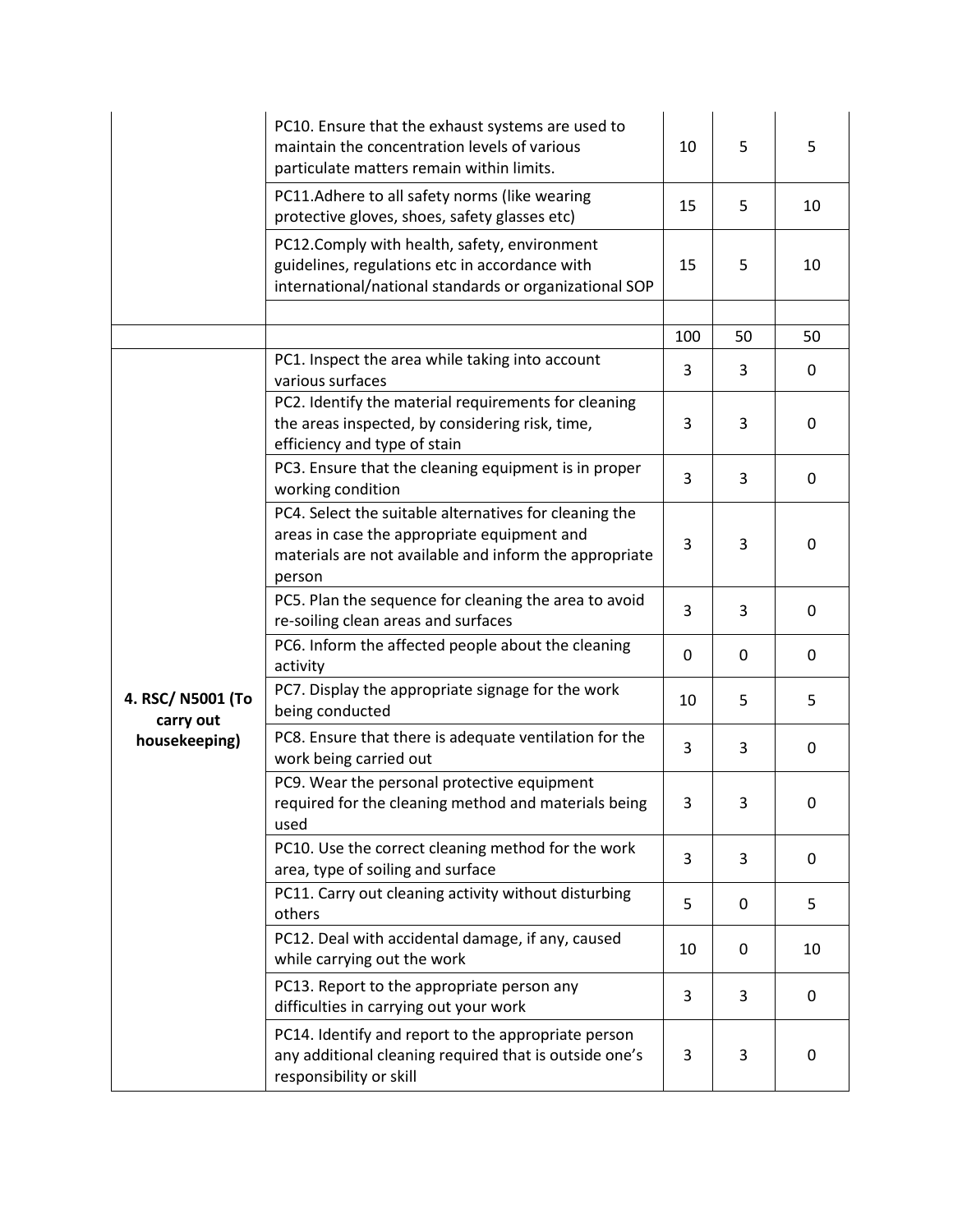|                                          | PC15. Ensure that there is no oily substance on the<br>floor to avoid slippage                                                                                           | 8   | 3  | 5            |
|------------------------------------------|--------------------------------------------------------------------------------------------------------------------------------------------------------------------------|-----|----|--------------|
|                                          | PC16. Ensure that no scrap material is lying around                                                                                                                      | 8   | 3  | 5            |
|                                          | PC17. Maintain and store housekeeping equipment<br>and supplies                                                                                                          | 8   | 3  | 5            |
|                                          | PC18. Follow workplace procedures to deal with any<br>accidental damage caused during the cleaning process                                                               | 3   | 3  | 0            |
|                                          | PC19. Ensure that, on completion of the work, the<br>area is left clean and dry and meets requirements                                                                   | 3   | 3  | 0            |
|                                          | PC20. Return the equipment, materials and personal<br>protective equipment that were used to the right<br>places making sure they are clean, safe and securely<br>stored | 3   | 3  | $\Omega$     |
|                                          | PC21. Dispose the waste garnered from the activity in<br>an appropriate manner                                                                                           | 3   | 3  | 0            |
|                                          | PC22. Dispose of used and un-used solutions<br>according to manufacturer's instructions, and clean<br>the equipment thoroughly                                           | 3   | 3  | 0            |
|                                          | PC23. Maintain schedules and records for<br>housekeeping duty                                                                                                            | 3   | 3  | 0            |
|                                          | PC24. Replenish any necessary supplies or<br>consumables                                                                                                                 | 3   | 3  | $\mathbf{0}$ |
|                                          |                                                                                                                                                                          |     |    |              |
|                                          |                                                                                                                                                                          | 100 | 65 | 35           |
|                                          | PC1. Report data/problems/incidents as applicable in<br>a timely manner                                                                                                  | 20  | 10 | 10           |
|                                          | PC2. Report to the appropriate authority as laid down<br>by the company                                                                                                  | 15  | 10 | 5            |
|                                          | PC3. Follow reporting procedures as prescribed by the<br>company                                                                                                         | 15  | 10 | 5            |
|                                          | PC4. Identify documentation to be completed relating<br>to one's role                                                                                                    | 5   | 5  | 0            |
|                                          | PC5. Record details accurately an appropriate format                                                                                                                     | 10  | 10 | $\mathbf 0$  |
| 5. RSC/ N5002 (To<br>carry out reporting | PC6. Complete all documentation within stipulated<br>time according to companyprocedure                                                                                  | 15  | 10 | 5            |
| and<br>documentation)                    | PC7. Ensure that the final document meets with the<br>requirements of the persons who requested it or<br>make any amendments accordingly                                 | 5   | 5  | 0            |
|                                          | PC8. Make sure documents are available to all<br>appropriate authorities to inspect                                                                                      | 0   | 0  | $\mathbf{0}$ |
|                                          | PC9. Respond to requests for information in an<br>appropriate manner whilst following organizational<br>procedures                                                       | 10  | 10 | 0            |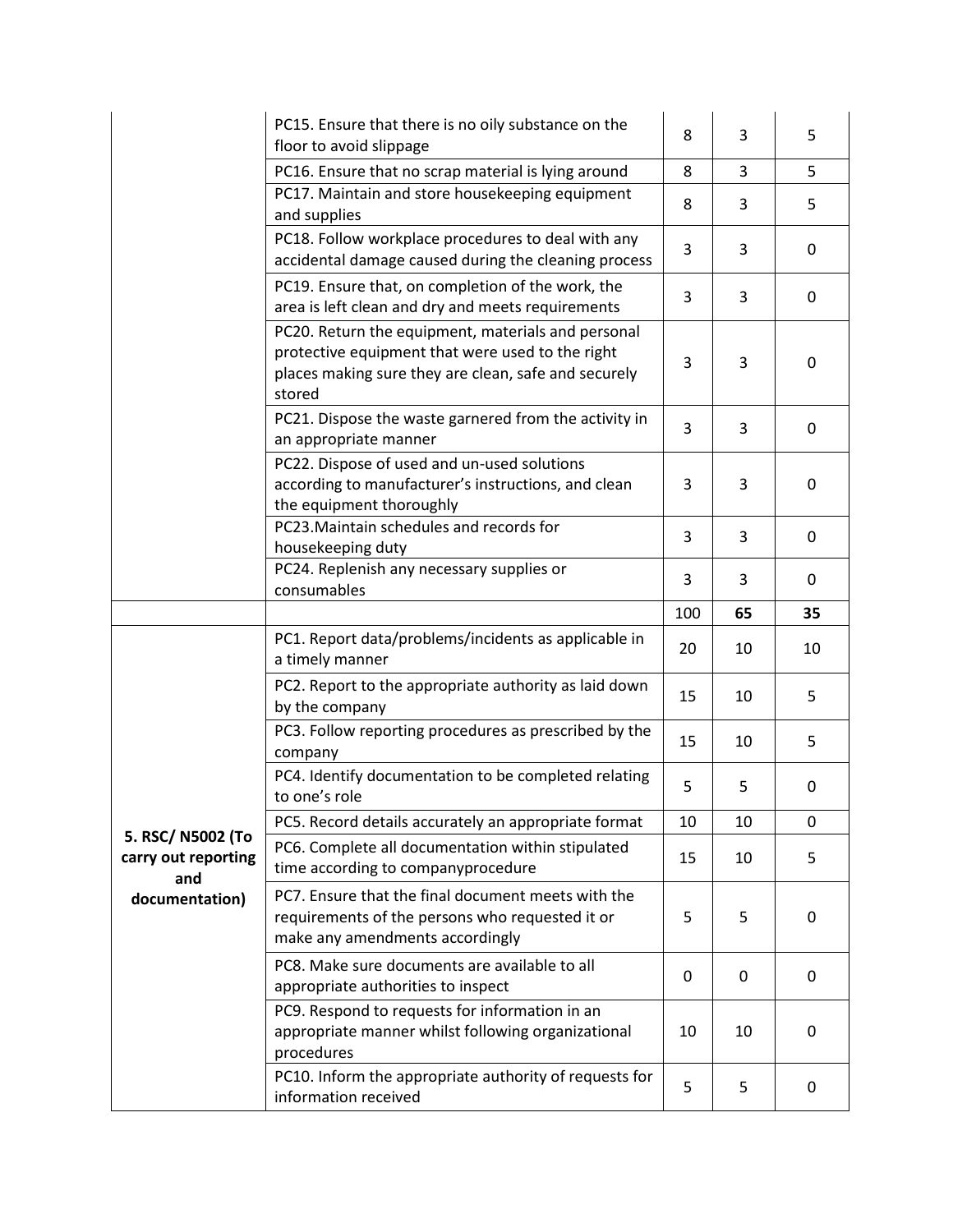|                                        |                                                                                                                                                                                | 100         | 75 | 25 |
|----------------------------------------|--------------------------------------------------------------------------------------------------------------------------------------------------------------------------------|-------------|----|----|
|                                        | PC1. Ensure that total range of checks are regularly<br>and consistently performed                                                                                             | 10          | 5  | 5  |
|                                        | PC2. Use appropriate measuring instruments,<br>equipment, tools, accessories etc, as required                                                                                  | 10          | 5  | 5  |
|                                        | PC3. Identify non-conformities to quality assurance<br>standards                                                                                                               | 5           | 5  | 0  |
|                                        | PC4. Identify potential causes of non-conformities to<br>quality assurance standards                                                                                           | 10          | 5  | 5  |
|                                        | PC5. Identify impact on final product due to non-<br>conformance to company standards                                                                                          | 10          | 5  | 5  |
|                                        | PC6. Evaluating the need for action to ensure that<br>problems do not recur                                                                                                    | 5           | 0  | 5  |
| 6. RSC/ N5003 (To<br>carry out quality | PC7. Suggest corrective action to address problem                                                                                                                              | 10          | 5  | 5  |
| checks)                                | PC8. Review effectiveness of corrective action                                                                                                                                 | 5           | 0  | 5  |
|                                        | PC9. Interpret the results of the quality check<br>correctly                                                                                                                   | 5           | 5  | 0  |
|                                        | PC10. Take up results of the findings with QC in<br>charge/appropriate authority.                                                                                              | 5           | 5  | 0  |
|                                        | PC11. Take up the results of the findings within<br>stipulated time                                                                                                            | 5           | 5  | 0  |
|                                        | PC12. Record of results of action taken                                                                                                                                        | 5           | 5  | 0  |
|                                        | PC13. Record adjustments not covered by established<br>procedures for future reference                                                                                         | 5           | 5  | 0  |
|                                        | PC14. Review effectiveness of action taken                                                                                                                                     | 5           | 5  | 0  |
|                                        | PC15. Follow reporting procedures where the cause of<br>defect cannot be identified                                                                                            | 5           | 5  | 0  |
|                                        |                                                                                                                                                                                | 100         | 65 | 35 |
|                                        | PC1. Identify defects/indicators of problems                                                                                                                                   | 6           | 3  | 3  |
|                                        | PC2. Identify any wrong practices that may lead to<br>problems                                                                                                                 | 6           | 3  | 3  |
|                                        | PC3. Identify practices that may impact the final<br>product quality                                                                                                           | 6           | 3  | 3  |
|                                        | PC4. Identify if the problem has occurred before                                                                                                                               | $\mathbf 0$ | 0  | 0  |
| 7. RSC/ N5004 (To<br>carry out problem | PC5. Identify other operations that might be impacted<br>by the problem                                                                                                        | 6           | 3  | 3  |
| identification and<br>escalation)      | PC6. Ensure that no delays are caused as a result of<br>failure to escalate problems                                                                                           | 3           | 3  | 0  |
|                                        | PC7. Take appropriate materials and sample, conduct<br>tests and evaluate results to establish reasons to<br>confirm suspected reasons for non-conformance<br>(where required) | 3           | 3  | 0  |
|                                        | PC8. Consider possible reasons for identification of<br>problems                                                                                                               | 6           | 3  | 3  |